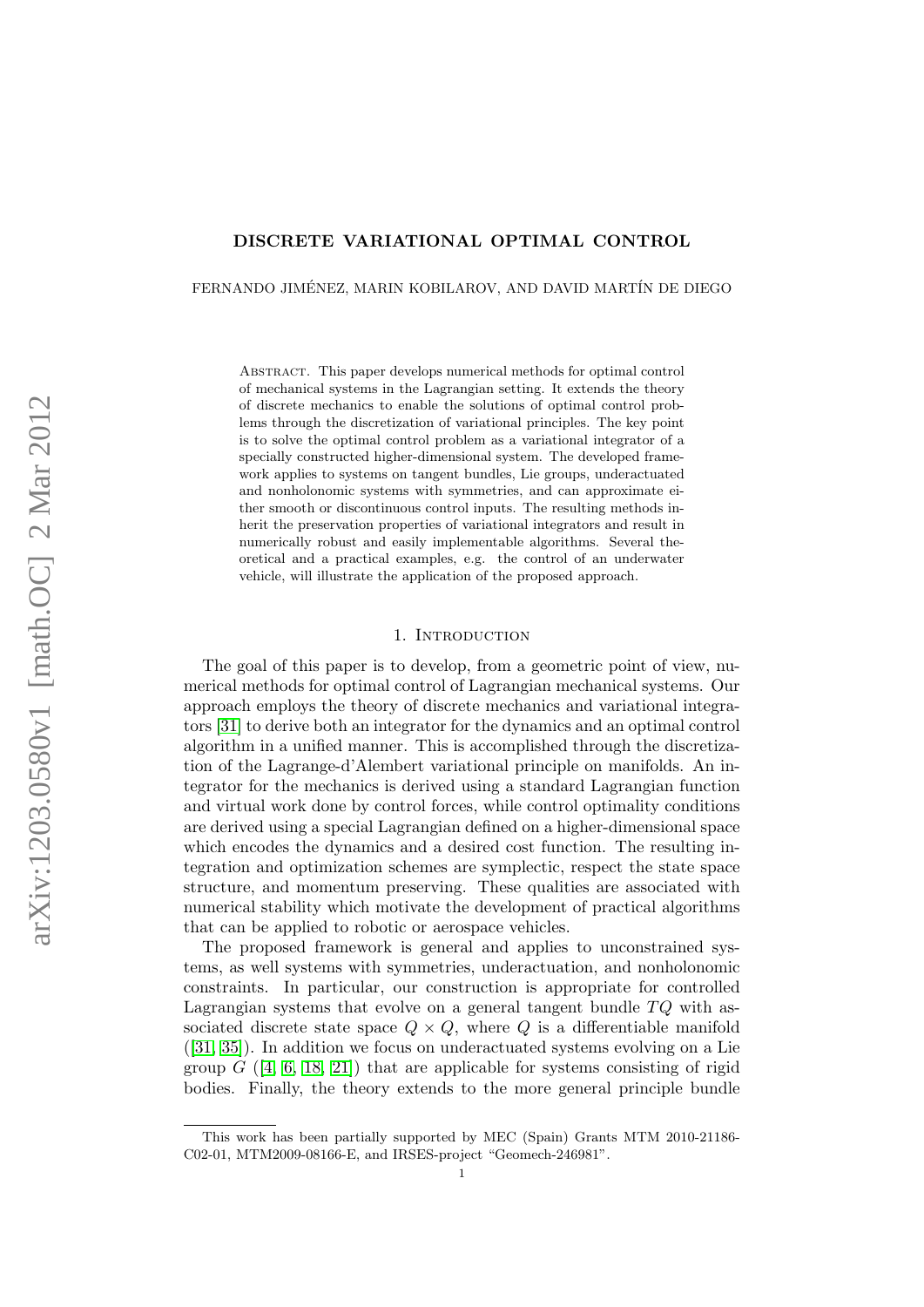setting with discrete analog  $Q \times Q \times G$  (or more generally  $(Q \times Q)/G$ ) assuming that the action of a Lie group  $G$  of symmetry leaves the control system invariant  $([9, 11, 19])$  $([9, 11, 19])$  $([9, 11, 19])$  $([9, 11, 19])$  $([9, 11, 19])$ .

The main idea is the following: we take an approximation of the Lagranged'Alembert principle for forced Lagrangian systems, which models control inputs and external forces such as gravity or drag. In principle, we admit the possibility of piecewise continuous control forces, as happens in real applications. We observe that the discrete equations of motion for this type of systems are interpreted as the discrete Euler-Lagrange equations of a new Lagrangian defined in an augmented discrete phase space. Next, we apply discrete variational calculus techniques to derive the discrete optimality conditions. After this, we recover two sequences of discrete controls modeling a piecewise control trajectory.

Additionally we show how to derive the equations for different reduced systems. We specifically develop numerical methods for systems on Lie groups that lead to practical algorithm implementation. One such example system–an underactuated underwater vehicle–is used to illustrate the developed methodology. The resulting algorithm is simple to implement and has the ability to quickly converge to a solution which is close to the optimal solution and to the true system dynamics. We also extend our techniques to more general reduced systems like optimal control problems in trivial principal bundles and we show how to introduce nonholonomic constraints in our framework.

Moreover, since we are reducing the optimality conditions to discrete Euler-Lagrange equations, the geometric preservation properties like symplectic-momentum preservation in the standard case or Poisson bracket and momentum preservation for reduced systems are automatically guaranteed using the results in [\[25,](#page-28-5) [31\]](#page-28-0).

The paper is structured as follows: §[2](#page-1-0) introduces variational integrators. §[3](#page-3-0) formulates optimal control problems for Lagrangian systems defined on tangent bundles, in the continuous and discrete setting, and for both fully and underactuated systems. A simple control problem for a mechanical Lagrangian on  $\mathbb{R}^n$  illustrates these developments. In §[4,](#page-8-0) discrete mechanics on Lie groups is introduced. Specifically, discrete Euler-Poincaré equations and their Hamiltonian version, the discrete Lie-Poisson equations, are obtained. Sections §[5](#page-13-0) and §[8](#page-26-0) develop the discretization procedure and the numerical aspects of the proposed approach. The developed algorithm is illustrated with an application to an unmanned underwater vehicle evolving on  $SE(3)$ . Finally, §[7](#page-21-0) deals with reduced systems on a trivial principal bundle and with nonholonomic mechanics.

### 2. Discrete Mechanics and Variational Integrators

<span id="page-1-0"></span>Let  $Q$  be a *n*-dimensional differentiable manifold with local coordinates  $(q<sup>i</sup>), 1 \leq i \leq n$ . Denote by TQ its tangent bundle with induced coordinates  $(q^i, \dot{q}^i)$ . Given a Lagrangian function  $L: TQ \to \mathbb{R}$  the Euler–Lagrange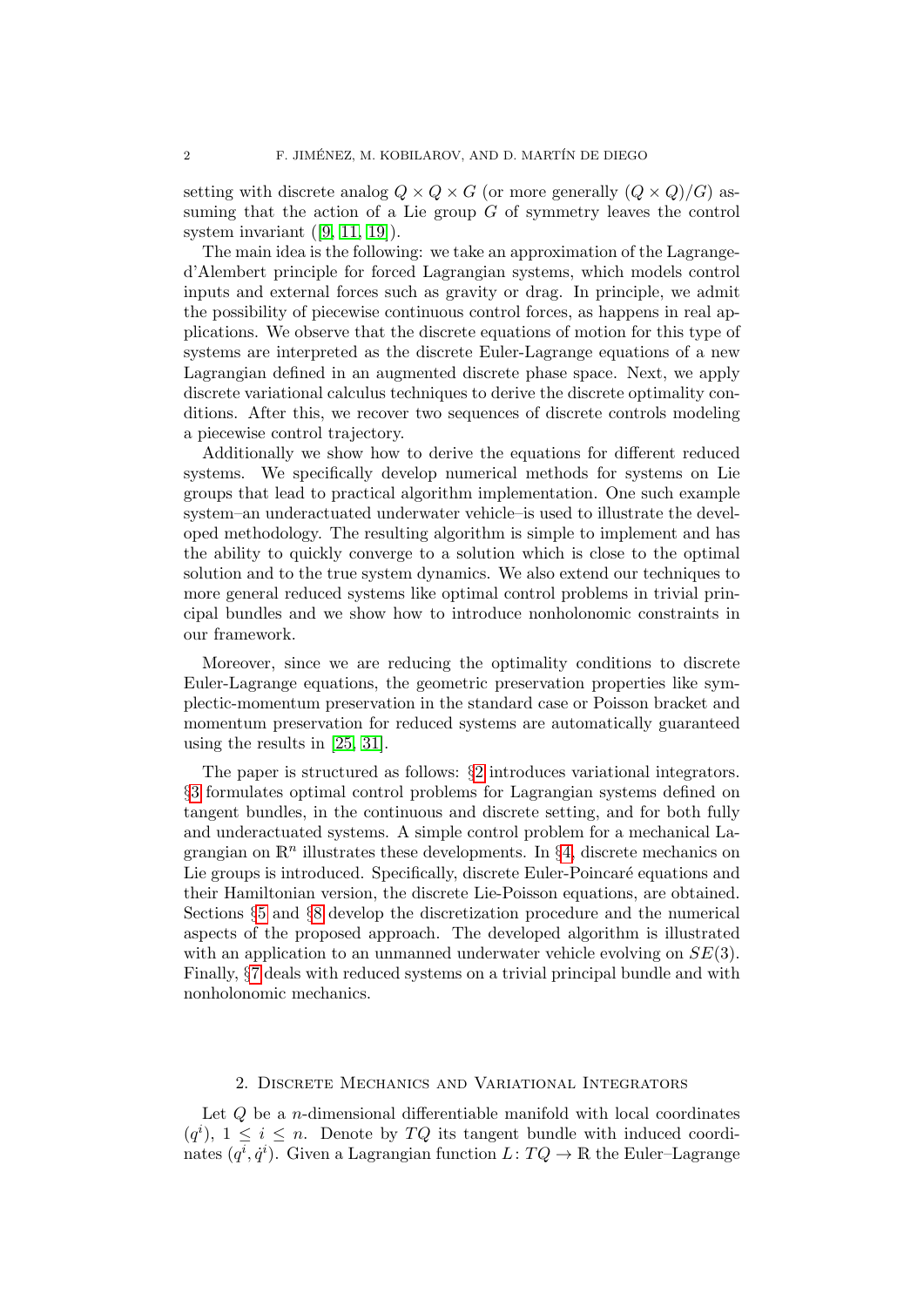equations are

$$
\frac{d}{dt}\left(\frac{\partial L}{\partial \dot{q}^i}\right) - \frac{\partial L}{\partial q^i} = 0, \quad 1 \le i \le n.
$$
\n(1)

These equations are a system of implicit second order differential equations. In the sequel, we will assume that the Lagrangian is regular, that is, the matrix  $\left(\frac{\partial^2 L}{\partial \dot{\alpha}^i \partial \dot{\alpha}}\right)$  $\frac{\partial^2 L}{\partial \dot{q}^i \partial \dot{q}^j}$  is non-singular. It is well known that the origin of these equations is variational (see [\[1,](#page-27-4) [30\]](#page-28-6)).

Variational integrators retain this variational character and also some of main geometric properties of the continuous system, such as symplecticity and momentum conservation (see [\[12\]](#page-27-5) and references therein).

In the following we will summarize the main features of this type of nu-merical integrators [\[31\]](#page-28-0). A **discrete Lagrangian** is a map  $L_d: Q \times Q \to \mathbb{R}$ , which may be considered as an approximation of the integral action defined by a continuous Lagrangian  $L: TQ \to \mathbb{R}: L_d(q_0, q_1) \approx \int_0^h L(q(t), \dot{q}(t)) dt$ where  $q(t)$  is a solution of the Euler-Lagrange equations for L, where  $q(0)$  =  $q_0$  and  $q(h) = q_1$  and  $h > 0$  is enough small.

**Remark 2.1.** The Cartesian product  $Q \times Q$  is equipped with an interesting differential structure, the Lie groupoid structure which allows us to extend the construction of variational calculus to another interesting situations (Lie groupoids). See [\[25\]](#page-28-5) for more details.

Define the **action sum**  $S_d: Q^{N+1} \to \mathbb{R}$ , corresponding to the Lagrangian  $L_d$  by  $S_d = \sum_{k=1}^N L_d(q_{k-1}, q_k)$ , where  $q_k \in Q$  for  $0 \le k \le N$ , and N is the number of steps. The discrete variational principle states that the solutions of the discrete system determined by  $L_d$  must extremize the action sum given fixed endpoints  $q_0$  and  $q_N$ . By extremizing  $S_d$  over  $q_k$ ,  $1 \leq k \leq N-1$ , we obtain the system of difference equations

<span id="page-2-0"></span>
$$
D_1L_d(q_k, q_{k+1}) + D_2L_d(q_{k-1}, q_k) = 0,
$$
\n(2)

or, in coordinates,

$$
\frac{\partial L_d}{\partial x^i}(q_k, q_{k+1}) + \frac{\partial L_d}{\partial y^i}(q_{k-1}, q_k) = 0,
$$

where  $1 \leq i \leq n, \ 1 \leq k \leq N-1$  and x, y denote the n-first and n-second variables of the function L respectively.

These equations are usually called the **discrete Euler–Lagrange equa**tions. Under some regularity hypotheses (the matrix  $(D_{12}L_d(q_k, q_{k+1}))$  is regular), it is possible to define a (local) discrete flow  $\Upsilon_{L_d}: Q \times Q \to Q \times Q$ , by  $\Upsilon_{L_d}(q_{k-1}, q_k) = (q_k, q_{k+1})$  from [\(2\)](#page-2-0). Define the discrete Legendre transformations associated to  $L_d$  as

$$
\begin{array}{rcl}\n\mathbb{F}^{-}L_{d}\colon Q\times Q & \to & T^{*}Q \\
(q_{0},q_{1}) & \longmapsto & (q_{0},-D_{1}L_{d}(q_{0},q_{1})), \\
\mathbb{F}^{+}L_{d}\colon Q\times Q & \to & T^{*}Q \\
(q_{0},q_{1}) & \longmapsto & (q_{1},D_{2}L_{d}(q_{0},q_{1}))\n\end{array}
$$

and the discrete Poincaré–Cartan 2-form  $\omega_d = (\mathbb{F}^+ L_d)^* \omega_Q = (\mathbb{F}^- L_d)^* \omega_Q$ , where  $\omega_Q$  is the canonical symplectic form on  $T^*Q$ . The discrete algorithm determined by  $\Upsilon_{L_d}$  preserves the symplectic form  $\omega_d$ , i.e.,  $\Upsilon_{L_d}^* \omega_d = \omega_d$ .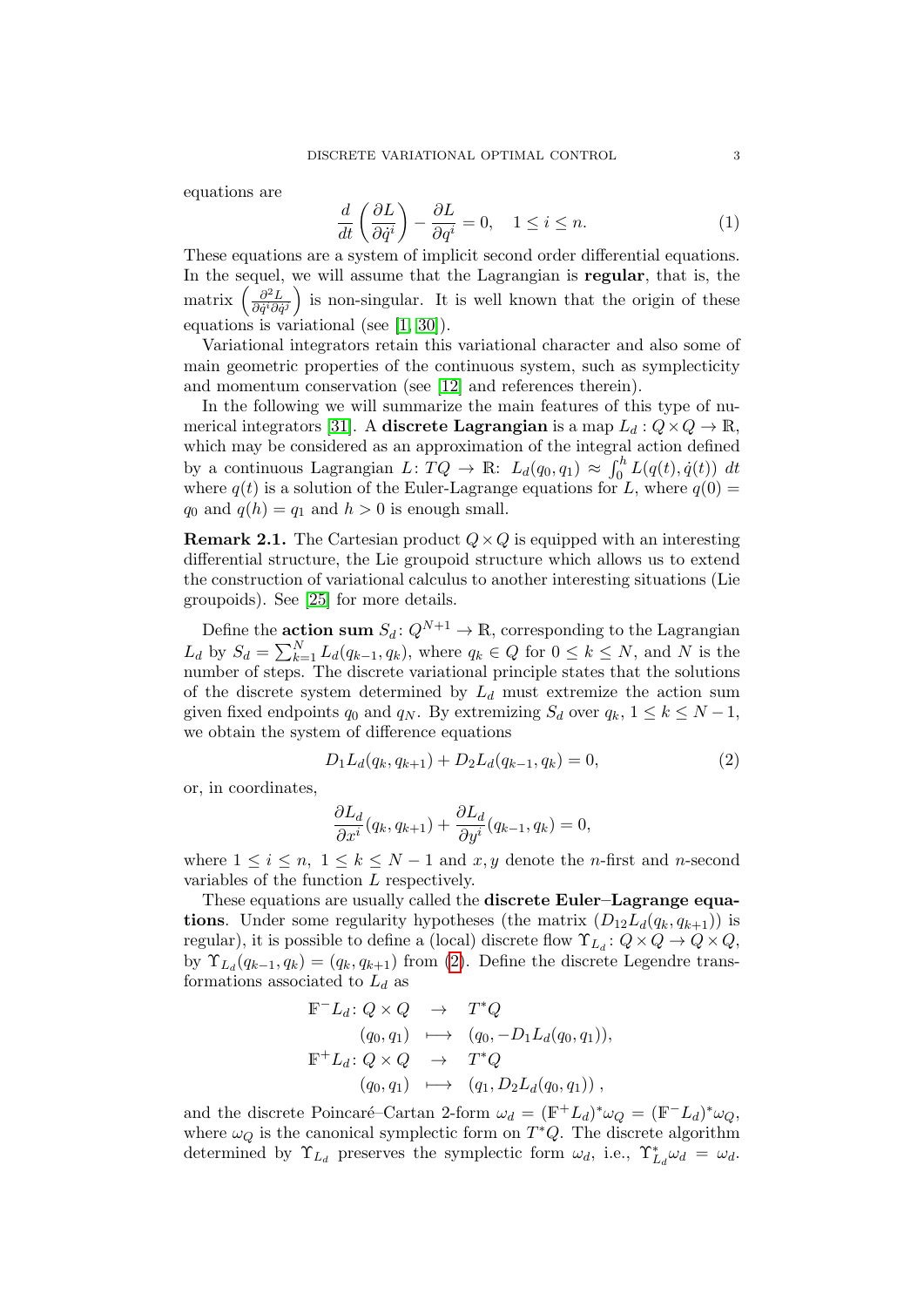Moreover, if the discrete Lagrangian is invariant under the diagonal action of a Lie group G, then the discrete momentum map  $J_d: Q \times Q \to \mathfrak{g}^*$  defined by

$$
\langle J_d(q_k, q_{k+1}), \xi \rangle = \langle D_2 L_d(q_k, q_{k+1}), \xi_Q(q_{k+1}) \rangle
$$

is preserved by the discrete flow. Therefore, these integrators are symplecticmomentum preserving. Here,  $\xi_Q$  denotes the fundamental vector field determined by  $\xi \in \mathfrak{g}$ , where  $\mathfrak{g}$  is the Lie algebra of G. (See [\[31\]](#page-28-0) for more details.)

#### 3. Discrete optimal control on tangent bundles

<span id="page-3-0"></span>Consider a mechanical system which configuration space is a  $n$ -dimensional differentiable manifold Q and which dynamics is determined by a Lagrangian  $L: TQ \to \mathbb{R}$ . The control forces are modeled as a mapping  $f: TQ \times U \to$  $T^*Q$ , where  $f(v_q, u) \in T_q^*Q$ ,  $v_q \in T_qQ$  and  $u \in U$ , being U the control space. Observe that this last definition also covers configuration and velocity dependent forces such as dissipation or friction (see [\[35\]](#page-28-1)). For greater generality we consider control variables that are only piecewise continuous to account for impulsive controls.

The motion of the mechanical system is described by applying the principle of Lagrange-D'Alembert, which requires that the solutions  $q(t) \in Q$ must satisfy

<span id="page-3-1"></span>
$$
\delta \int_0^T L(q(t), \dot{q}(t)) dt + \int_0^T f(q(t), \dot{q}(t), u(t)) \, \delta q(t) dt = 0,\tag{3}
$$

where  $(q, \dot{q})$  are the local coordinates of  $TQ$  and where we consider arbitrary variations  $\delta q \in T_{q(t)}Q$  with  $\delta q(0) = 0$  and  $\delta q(T) = 0$  (since we are prescribing fixed initial and final conditions  $(q(0), \dot{q}(0))$  and  $(q(T), \dot{q}(T))$ .

Given that we are considering an optimal control problem, the forces  $f$ must be chosen, if they exist, as the ones that extremize the cost functional:

<span id="page-3-2"></span>
$$
\int_0^T C(q(t), \dot{q}(t), u(t)) dt,
$$
\n(4)

where  $C: TQ \times U \to \mathbb{R}$ .

The optimal equations of motion can now be derived using Pontryagin maximum principle. Generally, it is not possible to explicitly integrate these equations and, consequently, it is necessary to apply a numerical method. In this work, using discrete variational techniques, we will first discretize the Lagrange-d'Alembert principle and then the cost functional. We obtain a numerical method that preserves some geometric features of the original continuous system as we will see in the sequel.

To discretize this problem we replace the tangent space  $TQ$  by the Cartesian product  $Q \times Q$  and the continuous curves by sequences  $q_0, q_1, \ldots q_N$ (we are using N steps, with time step h fixed, in such a way  $t_k = kh$  and  $Nh = T$ ). The discrete Lagrangian  $L_d: Q \times Q \to \mathbb{R}$  is constructed as an approximation of the action integral in a single time step (see [\[31\]](#page-28-0)), that is

$$
L_d(q_k, q_{k+1}) \approx \int_{kh}^{(k+1)h} L(q(t), \dot{q}(t)) dt.
$$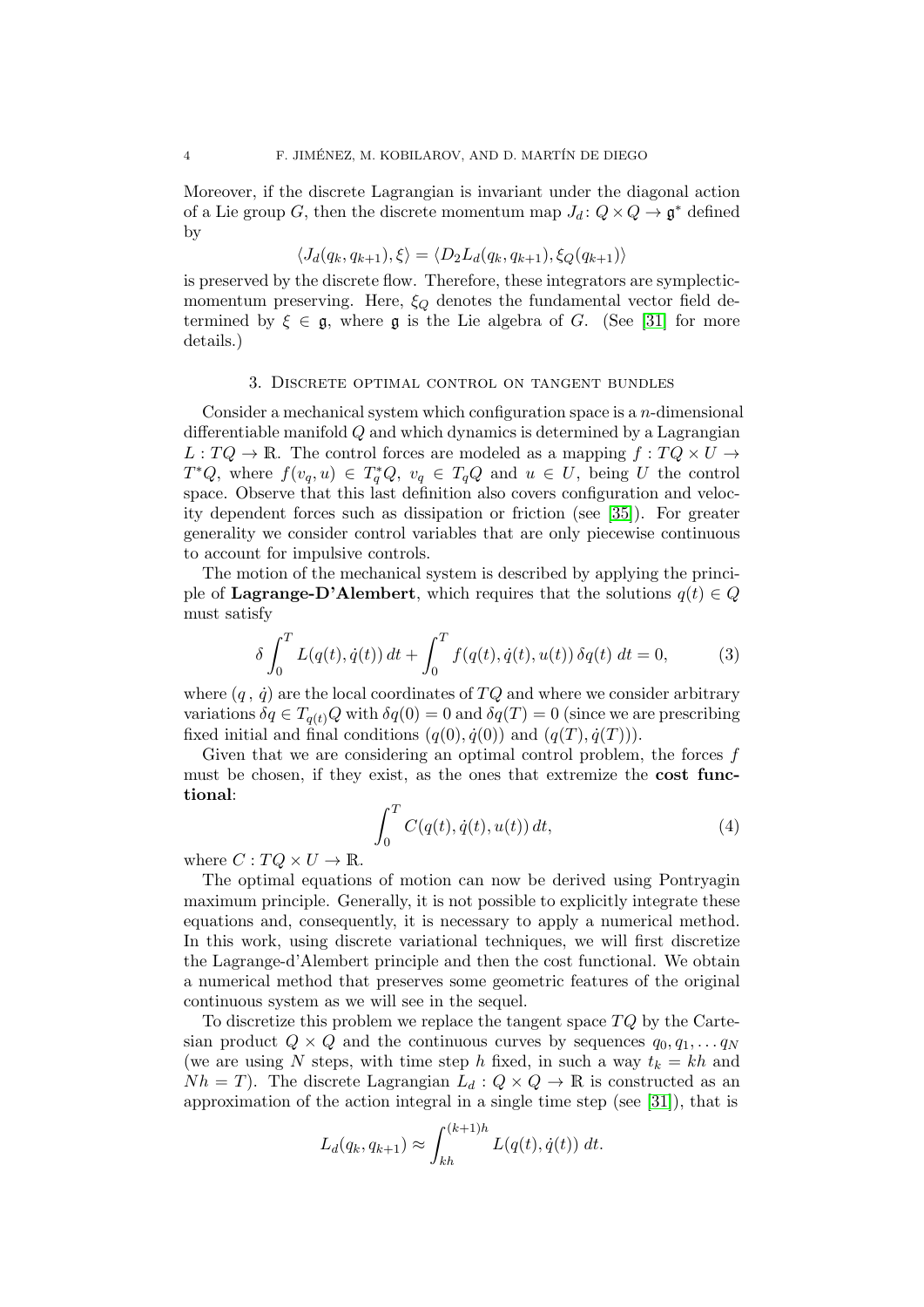We choose the following discretization for the external forces:  $f_k^{\pm}$  $k^{\pm}: Q \times Q \times$  $U \to T^*Q$ , where  $U \subset \mathbb{R}^m$ ,  $m \leq n$ , such that

$$
f_k^-(q_k, q_{k+1}, u_k^-) \in T_{q_k}^*Q,
$$
  

$$
f_k^+(q_k, q_{k+1}, u_k^+) \in T_{q_{k+1}}^*Q.
$$

Observe that, as mentioned above, we have introduced the discrete controls as two different sequences  $\{u_k^-\}$  $\left\{\frac{1}{k}\right\}$  and  $\left\{u_k^+\right\}$  $\begin{bmatrix} + \\ k \end{bmatrix}$ . In the notation followed through this paper, the time interval between  $[k, k + 1]$  is denoted as the k-th interval, while the controls in  $k^+$  and  $(k+1)^-$  are denoted by  $u_k^ \bar{k}$  and  $u_{k+1}^+$  respectively. This choice allows us to model piecewise continuous controls, admitting discrete jumps at the time steps  $t_k = hk$ . Our notation is completely depicted in the following figure:



Moreover, we have that

$$
f_k^-(q_k, q_{k+1}, u_k^-) \delta q_k + f_k^+(q_k, q_{k+1}, u_k^+) \delta q_{k+1} \approx
$$
  

$$
\approx \int_{kh}^{(k+1)h} f(q(t), \dot{q}(t), u(t)) \delta q(t) dt
$$

where  $(f_k^-)$  $K_k^-(q_k, q_{k+1}, u_k^-), f_k^+(q_k, q_{k+1}, u_k^+)) \in T_{q_k}^*Q \times T_{q_{k+1}}^*Q$  (see [\[31\]](#page-28-0)).

Therefore, we derive a discrete version of the Lagrange-D'Alembert principle given in [\(3\)](#page-3-1):

$$
\delta \sum_{k=0}^{N-1} L_d(q_k, q_{k+1}) + \sum_{k=0}^{N-1} \left( f_k^-(q_k, q_{k+1}, u_k^-) \, \delta q_k + f_k^+(q_k, q_{k+1}, u_k^+) \, \delta q_{k+1} \right) = 0,
$$

for all variations  $\{\delta q_k\}_{k=0,\dots,N}$  with  $\delta q_k \in T_{q_k}Q$  such that  $\delta q_0 = \delta q_N = 0$ . From this principle is easy to derive the system of difference equations:

<span id="page-4-0"></span>
$$
D_2L_d(q_{k-1}, q_k) + D_1L_d(q_k, q_{k+1})
$$
  
+  $f_{k-1}^+(q_{k-1}, q_k, u_{k-1}^+) + f_k^-(q_k, q_{k+1}, u_k^-) = 0,$  (5)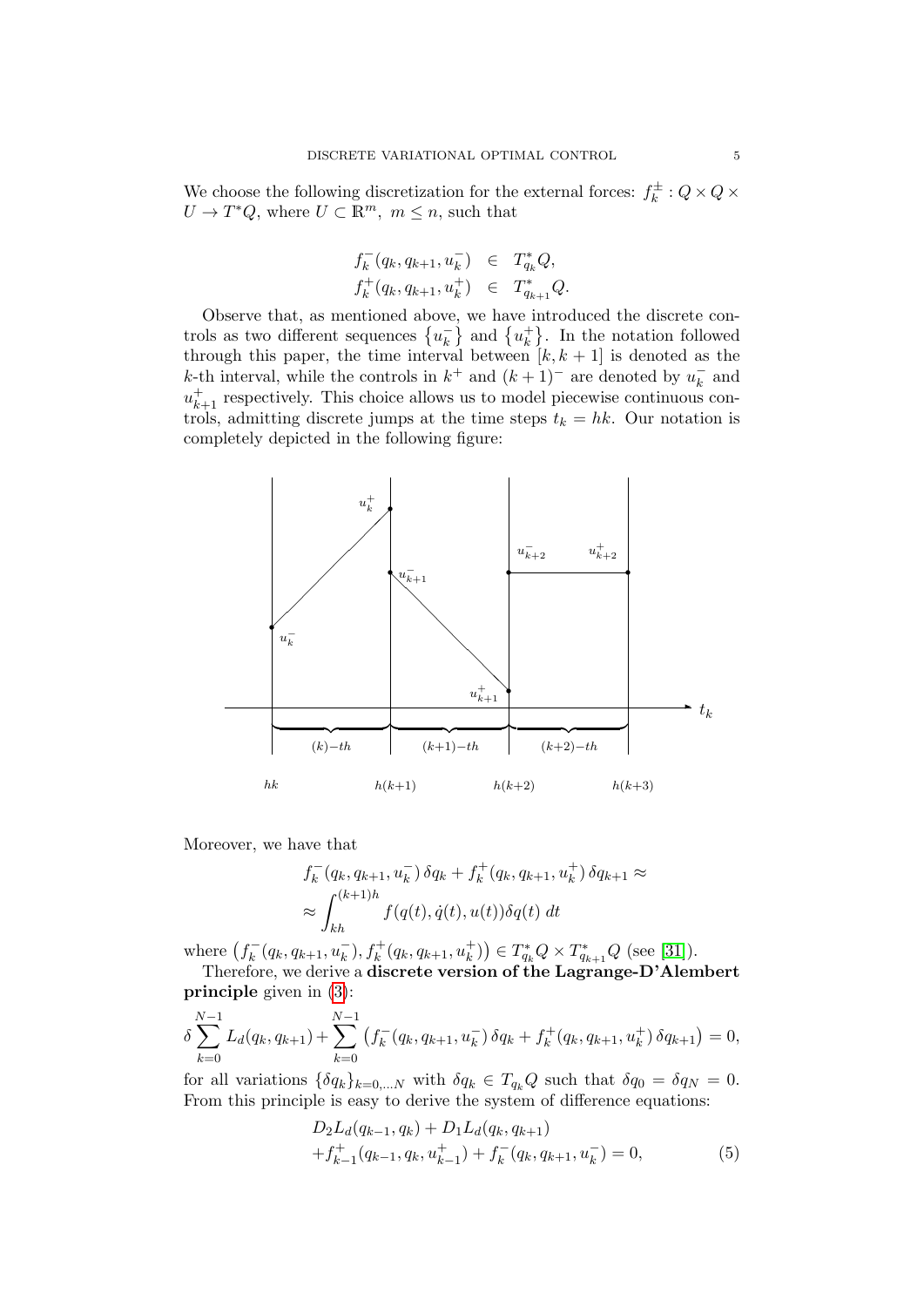where  $k = 1, ..., N - 1$ . Equations [\(5\)](#page-4-0) are called the **forced discrete** Euler-Lagrange equations (see [\[35\]](#page-28-1)).

We can also approximate the cost functional  $(4)$  in a single time step h by

$$
C_d(q_k, u_k^-, q_{k+1}, u_k^+) \approx \int_{kh}^{(k+1)h} C(q(t), \dot{q}(t), u(t)) dt,
$$

yielding the discrete cost functional:

$$
\sum_{k=0}^{N-1} C_d(q_k, u_k^-, q_{k+1}, u_k^+).
$$

Observe that  $C_d: Q \times U \times Q \times U \to \mathbb{R}$ .

<span id="page-5-2"></span>3.1. Fully-actuated Systems. In this section we assume the following condition

Definition 3.1. (Fully actuated discrete system) We say that the discrete mechanical control system is fully actuated if the mappings

$$
f_k^-|_{(q_k, q_{k+1})}: U \to T_{q_k}^*Q, \t f_k^-|_{(q_k, q_{k+1})}(u) = f_k^-(q_k, q_{k+1}, u),
$$
  

$$
f_k^+|_{(q_k, q_{k+1})}: U \to T_{q_{k+1}}^*Q, \t f_k^+|_{(q_k, q_{k+1})}(u) = f_k^+(q_k, q_{k+1}, u),
$$

are both diffeomorphisms.

Define the momenta (see [\[31,](#page-28-0) [35\]](#page-28-1))

<span id="page-5-0"></span>
$$
p_k = -D_1 L_d(q_k, q_{k+1}) - f_k^-(q_k, q_{k+1}, u_k^-), \tag{6}
$$

$$
p_{k+1} = D_2 L_d(q_k, q_{k+1}) + f_k^+(q_k, q_{k+1}, u_k^+).
$$
 (7)

Since both  $f_k^{\pm}$  $\left. \frac{d}{k} \right|_{(q_k,q_{k+1})}$  are diffeomorphisms we can express  $u_k^{\pm}$  $\frac{1}{k}$  in terms of  $(q_k, p_k, q_{k+1}, p_{k+1})$  using [\(6\)](#page-5-0) and [\(7\)](#page-5-0). Next, we define a new Lagrangian  $\mathcal{L}_d: T^*Q \times T^*Q \to \mathbb{R}$  by

<span id="page-5-1"></span>
$$
\mathcal{L}_d(q_k, p_k, q_{k+1}, p_{k+1}) =
$$
\n
$$
= C_d(q_k, (f_k^-|_{(q_k, q_{k+1})})^{-1}(-D_1L_d - p_k), q_{k+1},
$$
\n
$$
(f_k^+|_{(q_k, q_{k+1})})^{-1}(-D_2L_d + p_{k+1})).
$$
\n(8)

The system is fully-actuated, consequently the Lagrangian  $\mathcal{L}_d$  is well defined on the entire discrete space  $T^*Q \times T^*Q$ .

Now the discrete phase space is the Cartesian product  $T^*Q \times T^*Q$  of two copies of the cotangent bundle. The definition [\(6\)](#page-5-0), [\(7\)](#page-5-0) gives us a matching of momenta (see [\[31\]](#page-28-0)) which automatically implies

 $D_2L_d(q_{k-1}, q_k) + f_{k-1}^+$  $x_{k-1}^+(q_{k-1}, q_k, u_{k-1}^+) = -D_1 L_d(q_k, q_{k+1}) - f_k^$  $k = (q_k, q_{k+1}, u_k^{-}),$  $k = 1, \ldots, N-1$ , which are the forced discrete Euler-Lagrange equations [\(5\)](#page-4-0). In other words, the matching condition enforces that the momentum at time k should be the same when evaluated from the lower interval  $[k-1,k]$ or the upper interval  $[k, k+1]$ . Consequently, along a solution curve there is a unique momentum at each time  $t_k$ , which can be called  $p_k$ .

The discrete Euler-Lagrange equations of motion for the Lagrangian  $\mathcal{L}_d$ :  $T^*Q \times T^*Q \to \mathbb{R}$  are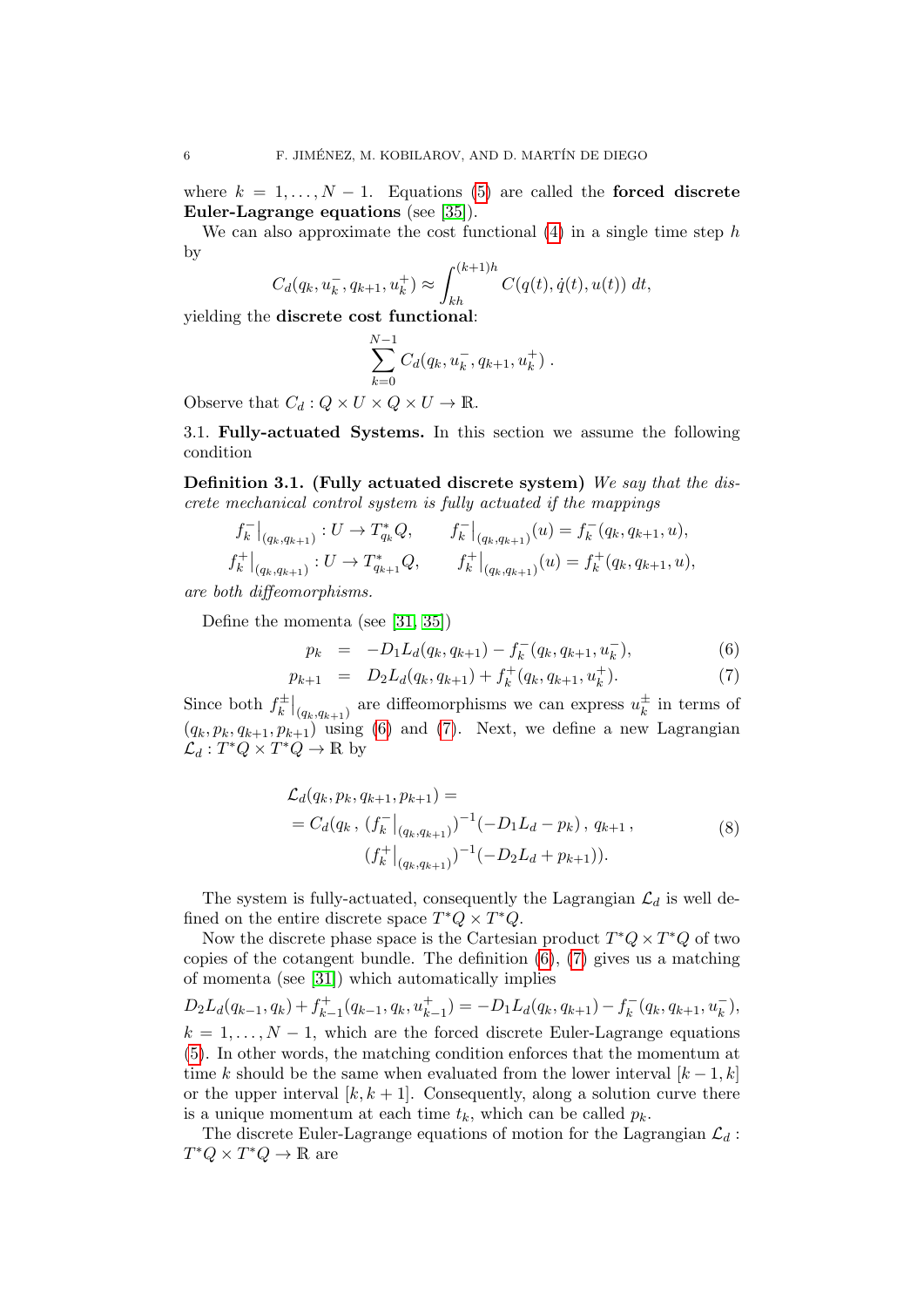<span id="page-6-0"></span>
$$
D_3\mathcal{L}_d(q_{k-1}, p_{k-1}, q_k, p_k) + D_1\mathcal{L}_d(q_k, p_k, q_{k+1}, p_{k+1}) = 0, \quad (9)
$$

$$
D_4\mathcal{L}_d(q_{k-1}, p_{k-1}, q_k, p_k) + D_2\mathcal{L}_d(q_k, p_k, q_{k+1}, p_{k+1}) = 0.
$$
 (10)

In summary, we have obtained the discrete equations of motion for a fully-actuated mechanical optimal control problem as the discrete Euler-Lagrange equations for a Lagrangian defined on the product of two copies of the cotangent bundle. Therefore, all the preservation properties of the discrete equations [\(9\)](#page-6-0) and [\(10\)](#page-6-0) are now a direct consequence of the theory of variational integrators [\[31\]](#page-28-0).

3.2. Example: optimal control problem for a mechanical Lagrangian with configuration space  $\mathbb{R}^n$ . Consider the case  $Q = \mathbb{R}^n$  and assume that M is an  $n \times n$  constant and symmetric matrix. The mechanical Lagrangian  $L : \mathbb{R}^{2n} \to \mathbb{R}$  is defined by  $L(x, \dot{x}) = \frac{1}{2} \dot{x}^T M \dot{x} - V(x)$ , where  $V : \mathbb{R}^n \to \mathbb{R}$ is the potential function and  $x \in \mathbb{R}$ . The system is fully actuated and there exist no velocity constraints. The optimal control problem is typically in terms of boundary conditions  $(x(0), \dot{x}(0))$  and  $(x(T), \dot{x}(T))$  for a given final time  $T$ . Note that in the continuous setting we can define the momentum by the continuous Legendre transformation  $\mathbb{F}L : TQ \to T^*Q$ ,  $(q, \dot{q}) \mapsto (q, p) : p = \frac{\partial L}{\partial \dot{x}}$  $\frac{\partial L}{\partial \dot{x}}$ , i.e.  $p(t) = \dot{x}^{T}(t) M$ . In consequence, we can define boundary constraints also in the phase space:  $(x(0), p(0) = \dot{x}(0)^T M)$  and  $(x(T), p(T) = \dot{x}(T)^T M).$ 

We set the Trapezoidal discretization for the Lagrangian (see [\[12\]](#page-27-5)), that is,  $L_d(x_k, x_{k+1}) = \frac{h}{2} L(x_k, \frac{x_{k+1} - x_k}{h})$  $\frac{1-x_k}{h}$ ) +  $\frac{h}{2} L(x_{k+1}, \frac{x_{k+1}-x_k}{h})$  $\frac{1-x_k}{h}$ ) where, as above, h is the fixed time step and  $x_1, x_2, \ldots, x_N$  is a sequence of elements on  $\mathbb{R}^n$ . Our concrete discrete Lagrangian is

$$
L_d(x_k, x_{k+1}) = \frac{1}{2h}(x_{k+1} - x_k)^T M (x_{k+1} - x_k) - \frac{h}{2} (V(x_k) + V(x_{k+1})).
$$

The control forces are  $f_k^ \bar{f}_k^-(x_k, x_{k+1}, u_k^-) \in T_{x_k}^* \mathbb{R}^n$  and  $f_k^+$  $x_k^+(x_k, x_{k+1}, u_k^+) \in$  $T_{x_{k+1}}^* \mathbb{R}^n$ . For sake of clarity, we are going to fix the control forces in the following manner  $f^{\pm}(x_k, x_{k+1}, u_k^{\pm}) = u_k^{\pm}$  $\frac{1}{k}$ . Looking at equations [\(6\)](#page-5-0) and [\(7\)](#page-5-0) is easy to obtain the associated momenta  $p_k$  and  $p_{k+1}$ , namely

$$
p_k = \frac{1}{h} (x_{k+1} - x_k)^T M + \frac{h}{2} V_x (x_k)^T - u_k^-,
$$
  

$$
p_{k+1} = \frac{1}{h} (x_{k+1} - x_k)^T M - \frac{h}{2} V_x (x_{k+1})^T + u_k^+.
$$

Let  $C_d = \frac{h}{4}$  $\frac{h}{4}\sum_{k=0}^{N-1}\left[(u_k^ (\overline{k})^2 + (u_k^+)$  $\binom{+}{k}^2$  be a discrete approximation of the cost function. Consequently, the Lagrangian over  $T^*\mathbb{R}^n \times T^*\mathbb{R}^n$  is

$$
\mathcal{L}_{d}(x_{k}, p_{k}, x_{k+1}, p_{k+1}) =
$$
\n
$$
= \frac{1}{4} \sum_{k=0}^{N-1} \left( p_{k} - \left( \frac{x_{k+1} - x_{k}}{h} \right)^{T} M - \frac{h}{2} V_{x}(x_{k})^{T} \right)^{2}
$$
\n
$$
+ \frac{1}{4} \sum_{k=0}^{N-1} \left( p_{k+1} - \left( \frac{x_{k+1} - x_{k}}{h} \right)^{T} M + \frac{h}{2} V_{x}(x_{k+1})^{T} \right)^{2},
$$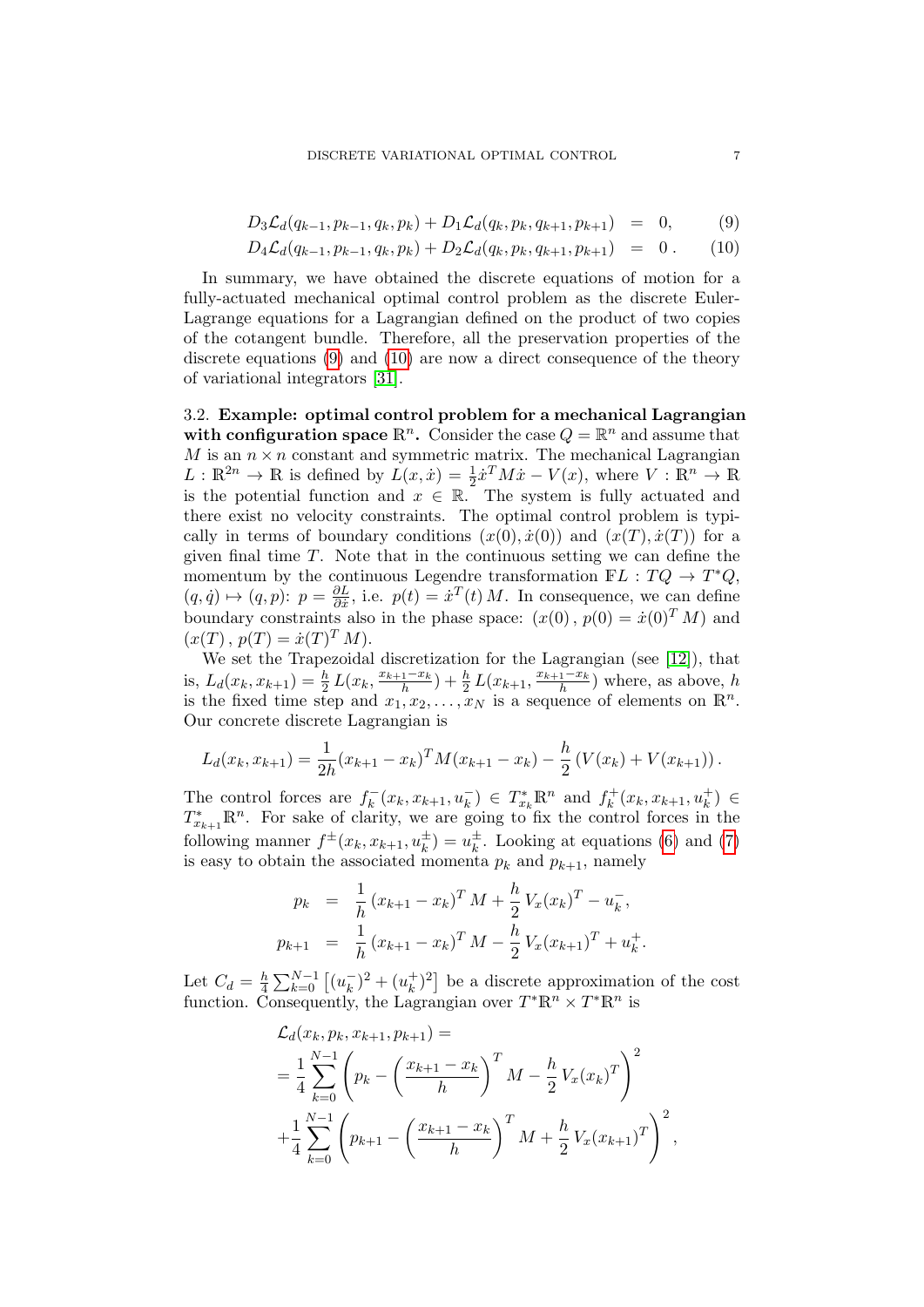where  $V_x$  represents the derivative of V with respect to the variable x. Ap-plying equations [\(9\)](#page-6-0) and [\(10\)](#page-6-0) to  $\mathcal{L}_d$  we obtain the following equations:

<span id="page-7-0"></span>
$$
p_k - \left(\frac{x_{k+1} - x_{k-1}}{2h}\right)^T M = 0,\tag{11}
$$

$$
\left(p_k - \left(\frac{x_{k+1} - x_k}{h}\right)^T M - \frac{h}{2} V_x(x_k)^T\right) \left(M - \frac{h^2}{2} V_{xx}(x_k)^T\right) \qquad (12)
$$

$$
-\left(p_k - \left(\frac{x_k - x_{k-1}}{h}\right)^T M + \frac{h}{2} V_x(x_k)^T\right) \left(M - \frac{h^2}{2} V_{xx}(x_k)^T\right) = 0,
$$

where both set of equations are defined for  $k = 1, ..., N - 1$ . It is quite clear that we could remove the  $p_k$  dependence in equation [\(12\)](#page-7-0). However, we prefer to keep it in order to stress that the discrete variational Euler-Lagrange equations [\(9\)](#page-6-0) and [\(10\)](#page-6-0) are defined in  $T^*Q \times T^*Q$   $(T^*\mathbb{R}^n \times T^*\mathbb{R}^n)$ in the particular case we are considering in this example).

Expressions [\(11\)](#page-7-0) and [\(12\)](#page-7-0) give  $2(N-1)n$  equations for the  $2(N+1)n$ unknowns  ${x_k}_{k=0}^N$ ,  ${p_k}_{k=0}^N$ . Nevertheless, the boundary conditions

$$
x_0 = x(0), p_0 = p(0),
$$
  
\n $x_N = x(T), p_N = p(T),$ 

contribute  $4n$  extra equations that convert eqs. [\(11\)](#page-7-0) and [\(12\)](#page-7-0) in a nonlinear root finding problem of  $2(N-1)n$  and the same amount of unknowns.

<span id="page-7-2"></span>3.3. Underactuated Systems. In this section, we examine the case of underactuated systems defined as follows:

<span id="page-7-1"></span>Definition 3.2. (Underactuated discrete system) We say that the discrete mechanical control system is underactuated if the mappings

$$
f_k^-|_{(q_k, q_{k+1})}: U \to T_{q_k}^*Q, \t f_k^-|_{(q_k, q_{k+1})}(u) = f_k^-(q_k, q_{k+1}, u),
$$
  

$$
f_k^+|_{(q_k, q_{k+1})}: U \to T_{q_{k+1}}^*Q, \t f_k^+|_{(q_k, q_{k+1})}(u) = f_k^+(q_k, q_{k+1}, u),
$$

are both embeddings, that is, they are one-to-one immersions that are homeomorphisms of U to its image.

Under this hypothesis we deduce that  $\mathcal{M}^-_{(q_k,q_{k+1})} = f^-_k$  $\left. \frac{d^{n-1}}{d^{n-1}} \right|_{(q_k, q_{k+1})} (U),$  ${\cal M}^+_{(q_k, q_{k+1})} = f^+_k$  $\binom{r+1}{k}_{(q_k,q_{k+1})}(U)$  are submanifolds of  $T^*_{q_k}Q$  and  $T^*_{q_{k+1}}Q$ , respectively. Therefore,  $f_k^{\pm}$  $\left. \frac{d}{k} \right|_{(q_k,q_{k+1})}$  are diffeomorphisms onto its image. Moreover,  $\dim {\mathcal M}_{(q_k,q_{k+1})}^- = \dim {\mathcal M}_{(q_k,q_{k+1})}^+ = \dim U.$ 

The set of admissible forces is restricted to the space  $\mathcal{M}^-_{(q_k,q_{k+1})} \times \mathcal{M}^+_{(q_k,q_{k+1})} \subset$  $T_{q_k}^*Q \times T_{q_{k+1}}^*Q$ . As a consequence, the set of admissible momenta defined in  $(6)$  and  $(7)$  satisfy

$$
(q_k, -D_1 L_d(q_k, q_{k+1}) - p_k) \in \mathcal{M}_{(q_k, q_{k+1})}^- \subset T_{q_k}^* Q,
$$
  

$$
(q_{k+1}, -D_2 L_d(q_k, q_{k+1}) + p_{k+1}) \in \mathcal{M}_{(q_k, q_{k+1})}^+ \subset T_{q_{k+1}}^* Q.
$$

Thus, the Lagrangian function defined in [\(8\)](#page-5-1) is restricted to these points only. Thus, it is necessary to apply constrained variational calculus to derive the corresponding equations (see  $[2]$ ). This is typically performed by means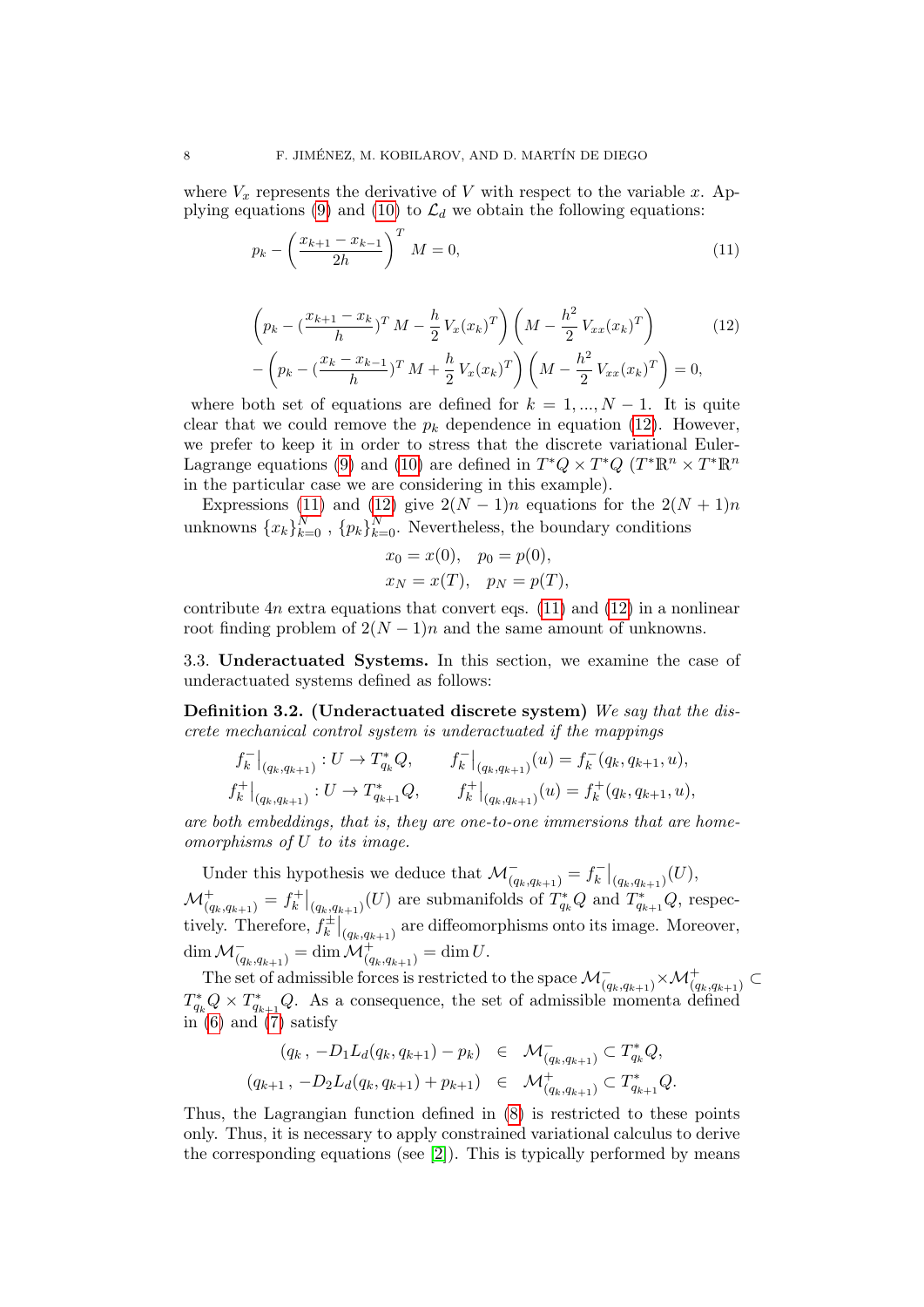of constraint functions  $\Phi_{\alpha}^{-}, \Phi_{\alpha}^{+} : T^{*}Q \times T^{*}Q \to \mathbb{R}, 1 \leq \alpha \leq n - \dim U$ . Therefore the solutions of the optimal control problem are now viewed as the solutions of the discrete constrained problem determined by an extended Lagrangian  $\mathcal{L}_d$  and the constraints  $\Phi_{\alpha}^{\pm}$ . Since  $f^{\pm}|_{(q_k,q_{k+1})}$  are embeddings, as established in definition  $(3.2)$ , the number of constraints is determined by  $n$  minus the dimension of  $U$ . Note that the total number of constraints,  $\Phi_{\alpha}^{\pm}$ , is therefore  $2(n - \dim U)$ .

To solve this problem we introduce Lagrange multipliers  $(\lambda_k)$  $(\lambda_k^+)^\alpha, (\lambda_k^+)$  $\binom{+}{k}^{\alpha}$  and consider discrete variational calculus using the augmented Lagrangian

$$
\widetilde{\mathcal{L}}_{d}(q_{k}, p_{k}, \lambda_{k}^{-}, q_{k+1}, p_{k+1}, \lambda_{k}^{+}) = \mathcal{L}_{d}(q_{k}, p_{k}, q_{k+1}, p_{k+1}) \n+ (\lambda_{k}^{-})^{\alpha} \Phi_{\alpha}^{-}(q_{k}, p_{k}, q_{k+1}, p_{k+1}) \n+ (\lambda_{k}^{+})^{\alpha} \Phi_{\alpha}^{+}(q_{k}, p_{k}, q_{k+1}, p_{k+1}).
$$

Observe that, in spite the constraints are functions of the Cartesian product of two copies of the cotangent bundle i.e.  $\Phi_{\alpha}^{\pm}: T^*Q \times T^*Q \to \mathbb{R}$ , neither  $\Phi_{\alpha}^-$  depends on  $p_{k+1}$  nor  $\Phi_{\alpha}^+$  on  $p_k$ . The discrete Euler-Lagrange equations gives us the solutions of the underactuated problem.

Typically, the underactuated systems appear in an affine way that is

$$
f_k^-(q_k, q_{k+1}, u_k^-) = A_k^-(q_k, q_{k+1}) + B_k^-(q_k, q_{k+1})(u_k^-)
$$
  

$$
f_k^+(q_k, q_{k+1}, u_k^+) = A_k^+(q_k, q_{k+1}) + B_k^+(q_k, q_{k+1})(u_k^+)
$$

where  $A_k^ _{k}^{-}(q_{k}, q_{k+1}) \in T_{q_{k}}^{*}Q, A_{k}^{+}$  $k^+(q_k, q_{k+1}) \in T^*_{q_{k+1}}Q$ . Moreover  $B_k^ \bar{k}(q_k, q_{k+1}) \in$  $\text{Lin}(U, T^*_{q_k}Q)$  and  $B_k^+$  $k(k+1) \in \text{Lin}(U, T^*_{q_{k+1}}Q)$  are linear maps (we assume that U is a vector space and  $\text{Lin}(E_1, E_2)$  is the set of all linear maps between  $E_1$  and  $E_2$ ). In consequence  $B_k^$  $h_k^-(q_k, q_{k+1})(u_k^-)$  $\overline{R}_{k}^{-}$ )  $\in T_{q_{k}}^{*}Q$  and  $B_k^+$  $k^+(q_k, q_{k+1})(u_k^+)$  $_{k}^{+}$ )  $\in T_{q_{k+1}}^{*}Q.$ 

Then the constraints are deduced using the compatibility conditions:

rank 
$$
B_k^-
$$
 = rank  $(B_k^-; -D_1L_d(q_k, q_{k+1}) - p_k - A_k^-(q_k, q_{k+1}))$ ,  
rank  $B_k^+$  = rank  $(B_k^+; -D_2L_d(q_k, q_{k+1}) + p_{k+1} - A_k^+(q_k, q_{k+1}))$ ,

which imply constraints in  $(q_k, q_{k+1}, p_k)$  and  $(q_k, q_{k+1}, p_{k+1})$ , respectively. The fact that  $f_k^{\pm}$  $\left. \frac{d}{k} \right|_{(q_k,q_{k+1})}$  are both embeddings implies furthermore that rank  $B_k^-$  = rank  $B_k^+$  = dim U.

## 4. Discrete optimal control on Lie groups

<span id="page-8-0"></span>An indispensable tool in the study of mechanical systems is reduction theory. Therefore, in this work we consider its discrete analogue. This is precisely the motivating idea of the work by Moser and Veselov [\[34\]](#page-28-7), i.e. to give a discrete analogue of Euler-Poincaré reduction. The approach is to reduces the standard second order Euler-Lagrange equations when the configuration space is a Lie group  $G$  to first order equations on the Lie algebra g.

Following the developments in § [2](#page-1-0) assume that the Lagrangian defined by  $L_d: G \times G \to \mathbb{R}$  is invariant so that

$$
L_d(g_k, g_{k+1}) = L_d(\bar{g}g_k, \bar{g}g_{k+1})
$$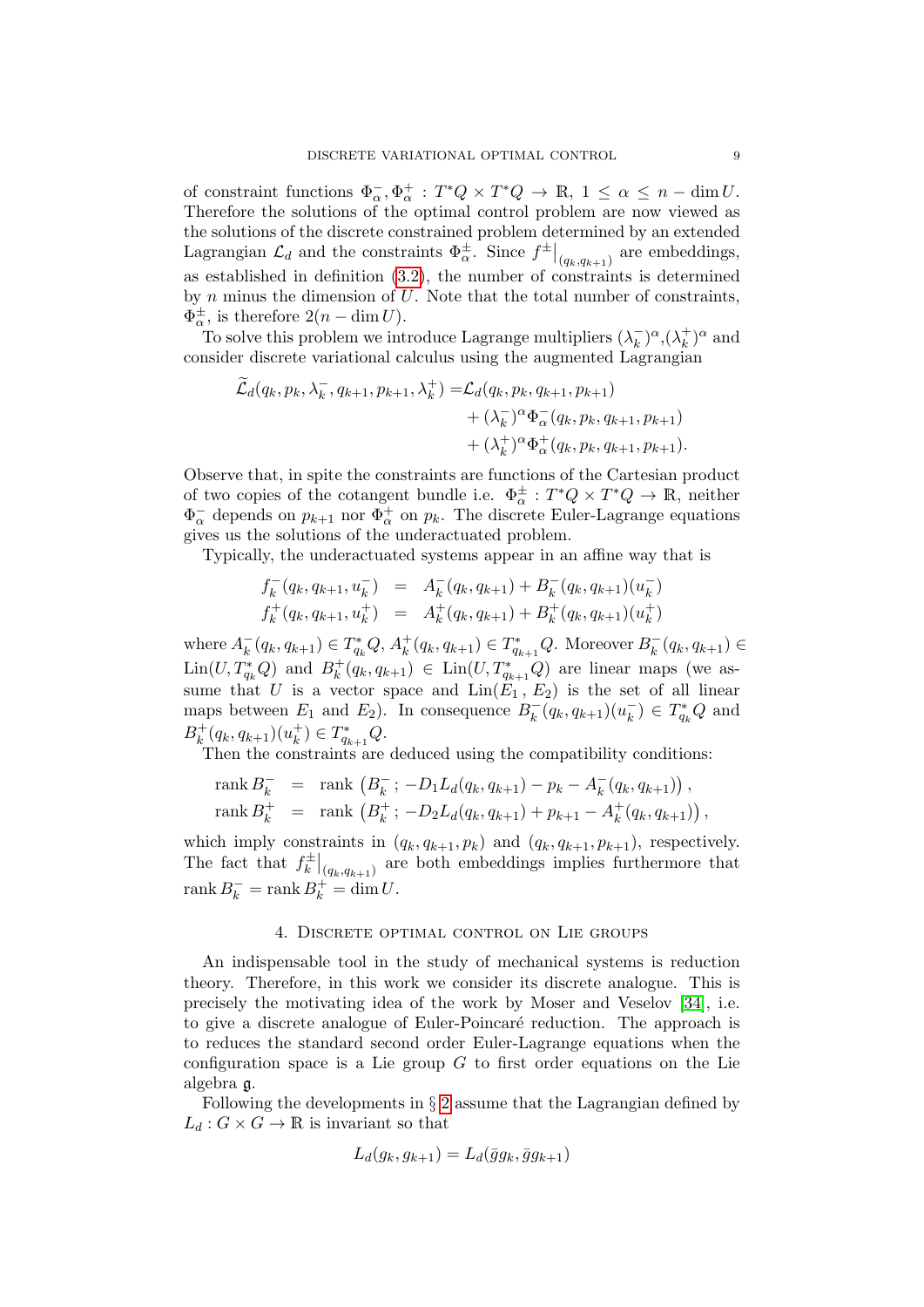for any element  $\bar{g} \in G$  and  $(g_k, g_{k+1}) \in G \times G$ . According to this, we can define a reduced Lagrangian  $l_d : G \to \mathbb{R}$  by

$$
l_d(W_k) = L_d(e, g_k^{-1}g_{k+1})
$$

where  $W_k = g_k^{-1}$  $k_{k}^{-1}g_{k+1}$  and e is the identity of the Lie group G. The reduced action sum is given by

$$
S_d: \begin{array}{ccc} G^{N-1} & \to & \mathbb{R} \\ (W_0, \ldots, W_{N-1}) & \longmapsto & \sum_{k=0}^{N-1} l_d(W_k). \end{array}
$$

Taking variations of  $S_d$  and noting that

$$
\delta W_k = -g_k^{-1} (\delta g_k) g_k^{-1} g_{k+1} + g_k^{-1} \delta g_{k+1} = -\eta_k W_k + W_k \eta_{k+1},
$$

where  $\eta_k = g_k^{-1}$  $k_{k}^{-1}$   $\delta g_{k}$ , we arrive to the discrete Euler-Poincaré equations:

$$
(r_{W_k}^* dl_d)(W_k) - (l_{W_{k-1}}^* dl_d)(W_{k-1}) = 0, \quad k = 1, ..., N-1,
$$

where  $l: G \times G \to G$  and  $r: G \times G \to G$  are respectively the left and the right translations of the group (see also [\[6\]](#page-27-1)).

If we denote by  $\mu_k = (r_w^*)$  $\int_{W_k}^* dl_d$  ( $W_k$ ) then the discrete Euler-Poincaré equations are rewritten as

<span id="page-9-1"></span>
$$
\mu_{k+1} = \operatorname{Ad}^*_{W_k} \mu_k,\tag{13}
$$

where Ad :  $G \times \mathfrak{g} \to \mathfrak{g}$  is the adjoint action of G on  $\mathfrak{g}$ . Typically this equations are known as the *discrete Lie-Poisson equations* (see [\[6,](#page-27-1) [28,](#page-28-8) [29\]](#page-28-9)).

Consider a mechanical system determined by a Lagrangian  $l : \mathfrak{g} \to \mathbb{R}$ . where  $\mathfrak g$  is the Lie algebra of a Lie group G, which also is a *n*-dimensional vector space. The continuous external forces are defined as follows  $f : \mathfrak{g} \times$  $U \to \mathfrak{g}^*$ . The motion of the mechanical system is described applying the following principle

$$
\delta \int_0^T l(\xi(t)) dt + \int_0^T \langle f(\xi(t), u(t)), \eta(t) \rangle dt = 0, \tag{14}
$$

for all variations  $\delta \xi(t)$  of the form  $\delta \xi(t) = \dot{\eta}(t) + [\xi(t), \eta(t)]$ , where  $\eta(t)$  is an arbitrary curve on the Lie algebra with  $\eta(0) = 0$  and  $\eta(T) = 0$  (see [\[30\]](#page-28-6)). In addition  $\langle \cdot, \cdot \rangle$  is the natural pairing between g and  $\mathfrak{g}^*$ . These equations give us the controlled Euler-Poincaré equations:

$$
\frac{d}{dt}\left(\frac{\delta l}{\delta \xi}\right) = \mathrm{ad}_{\xi}^*\left(\frac{\delta l}{\delta \xi}\right) + f,
$$

where  $ad_{\xi}\eta = [\xi, \eta]$ .

The optimal control problem consists of minimizing a given cost functional:

<span id="page-9-0"></span>
$$
\int_0^T C(\xi(t), u(t))) dt,
$$
\n(15)

where  $C : \mathfrak{g} \times U \longrightarrow \mathbb{R}$ .

Now, we consider the associated discrete problem. First we replace the Lie algebra  $\mathfrak g$  by the Lie group G and the continuous curves by sequences  $W_0, W_1, \ldots W_N$  (since the Lie algebra is the infinitesimal version of a Lie group, its proper discretization is consequently that Lie group [\[29,](#page-28-9) [31\]](#page-28-0)).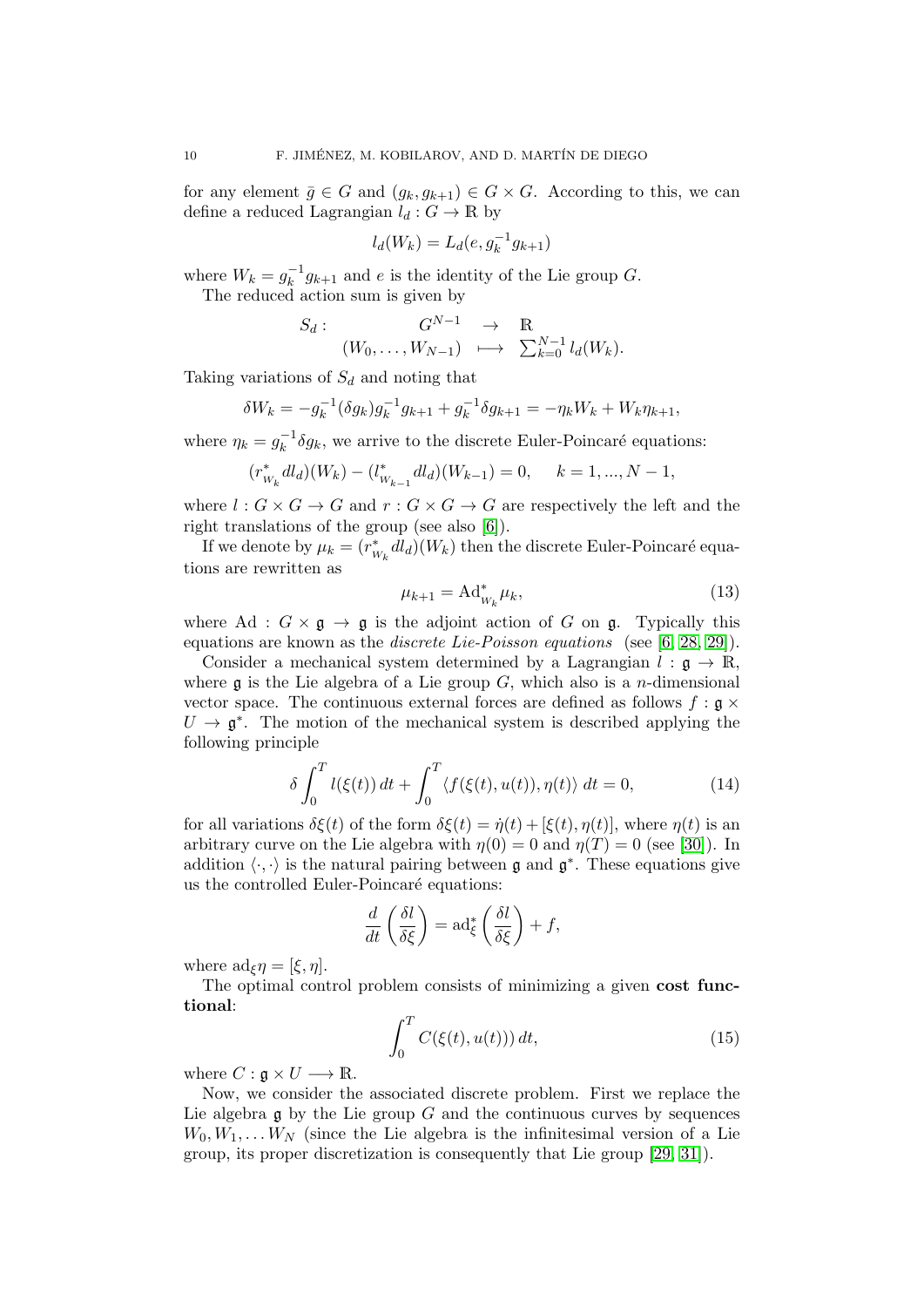The discrete Lagrangian  $l_d : G \to \mathbb{R}$  is constructed as an approximation of the action integral, that is

$$
l_d(W_k) \approx \int_{kh}^{(k+1)h} l(\xi(t)) dt.
$$

Let define the discrete external forces in the following way:  $f_k^{\pm}$  $k^{\pm}: G \times U \to \mathfrak{g}^*,$ where  $U \subset \mathbb{R}^m$  for  $m \leq n = \dim \mathfrak{g}$ . In consequence

$$
\langle f_k^-(W_k, u_k^-), \eta_k \rangle + \langle f_k^+(W_k, u_k^+), \eta_{k+1} \rangle \approx \int_{kh}^{(k+1)h} \langle f(\xi(t), u(t)), \eta(t) \rangle dt,
$$

where  $(f_k^-)$  $k_k^-(W_k, u_k^-), f_k^+(W_k, u_k^+)) \in \mathfrak{g}^* \times \mathfrak{g}^*$  and  $\eta_k \in \mathfrak{g}$ , for all k. In addition  $\eta_0 = \eta_N = 0$  and  $\langle \cdot, \cdot \rangle$  is the natural pairing between g and g<sup>\*</sup>.

For sake of simplicity we are sometimes going to omit the dependence on  $G \times U$  of both  $f_k^+$  $f_k^+$  and  $f_k^ \frac{k}{k}$ .

Taking all the previous into account, we derive a discrete version of the Lagrange-D'Alembert principle for Lie groups:

<span id="page-10-0"></span>
$$
\delta \sum_{k=0}^{N-1} l_d(W_k) + \sum_{k=0}^{N-1} (\langle f_k^-, \eta_k \rangle + \langle f_k^+, \eta_{k+1} \rangle) = 0, \tag{16}
$$

for all variations  $\{\delta W_k\}_{k=0,...N-1}$  verifying the relation  $\delta W_k = -\eta_k W_k +$  $W_k \eta_{k+1}$  with  $\{\eta_k\}_{k=1,...N-1}$  an arbitrary sequence of elements of g which satisfies  $\eta_0, \eta_N = 0$  (see [\[18,](#page-28-2) [21\]](#page-28-3)).

From this principle is easy to derive the system of difference equations:

$$
l_{W_{k-1}}^* dl_d(W_{k-1}) - r_{W_k}^* dl_d(W_k)
$$
  
+  $f_{k-1}^+(W_{k-1}, u_{k-1}^+) + f_k^-(W_k, u_k^-) = 0,$  (17)

for  $k = 1, ..., N - 1$ , which are called the **controlled discrete Euler-**Poincaré equations.

The cost functional [\(15\)](#page-9-0) is approximated by

<span id="page-10-1"></span>
$$
C_d(u_k^-, W_k, u_k^+) \approx \int_{kh}^{(k+1)h} C(\xi(t), u(t)) dt,
$$
 (18)

yielding the discrete cost functional:

$$
\mathcal{J} = \sum_{k=0}^{N-1} C_d(u_k^-, W_k, u_k^+)
$$
 (19)

Observe that now  $C_d: U \times G \times U \to \mathbb{R}$ .

<span id="page-10-2"></span>4.1. Fully Actuated Systems. In the fully actuated case the mappings  $f_k^{\pm}$  $\mathfrak{g}_k^{\pm}\big|_W:U\to\mathfrak{g}^*$  defined by  $f_k^{\pm}$  $\int_{k}^{\pm}$   $\Big|_{W}(u) = f_{k}^{\pm}$  $k^{\pm}(W, u)$  are diffeomorphisms for all  $W \in G$ , therefore, we can construct the Lagrangian  $\mathcal{L}_d : \mathfrak{g}^* \times G \times \mathfrak{g}^* \longrightarrow \mathbb{R}$ by

$$
\mathcal{L}_d(\nu_k, W_k, \nu_{k+1}) = C_d((f_k^-|_{W_k})^{-1}(r_{W_k}^* dl_d(W_k) - \nu_k), W_k, (f_k^+|_{W_k})^{-1}(-l_{W_k}^* dl_d(W_k) + \nu_{k+1})),
$$
\n(20)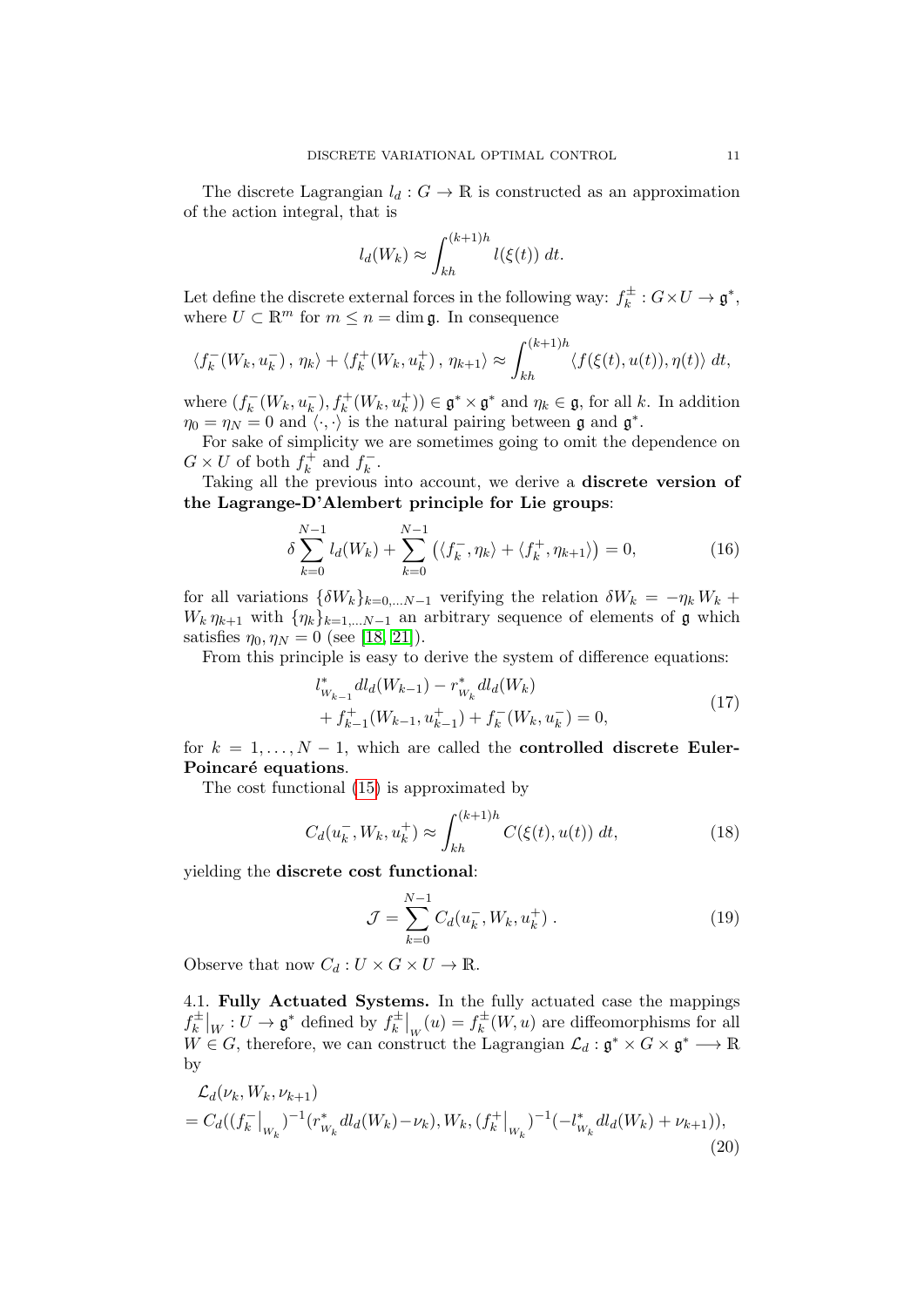where the variables  $\nu_k, \nu_{k+1} \in \mathfrak{g}^*$  are defined by

<span id="page-11-0"></span>
$$
\nu_k = r_{W_k}^* dl_d(W_k) - f_k^-(W_k, u_k^-),
$$
  
\n
$$
\nu_{k+1} = l_{W_k}^* dl_d(W_k) + f_k^+(W_k, u_k^+),
$$
\n(21)

The discrete phase space  $\mathfrak{g}^* \times G \times \mathfrak{g}^*$  is now a mixture of two copies of the Lie algebra  $\mathfrak{g}^*$  and a Lie group G. This is also an example of a Lie groupoid  $([25]).$  $([25]).$  $([25]).$ 

The discrete optimal control problem defined in [\(16\)](#page-10-0) and [\(18\)](#page-10-1) has been reduced to a Lagrangian one, with Lagrangian function  $\mathcal{L}_d: \mathfrak{g}^* \times G \times \mathfrak{g}^* \to \mathbb{R}.$ In consequence, we are able to apply discrete variational calculus to obtain the discrete equations of motion in the phase space  $\mathfrak{g}^* \times G \times \mathfrak{g}^*$ .

Let us show how to derive these equations from a variational point of view (see [\[25\]](#page-28-5) for further details). Define first the discrete action sum

$$
\mathcal{S}_d = \sum_{k=0}^{N-1} \mathcal{L}_d(\nu_k, W_k, \nu_{k+1}).
$$

Consider sequences of the type  $\{(\nu_k, W_k, \nu_{k+1})\}_{k=0,\dots,N-1}$  with boundary conditions:  $\nu_0, \nu_N$  and the composition  $\bar{W} = W_0 W_1 \cdots W_{N-2} W_{N-1}$  fixed. Therefore an arbitrary variation of this sequence has the form

$$
\{\nu_k(\epsilon), h_k^{-1}(\epsilon) W_k h_{k+1}(\epsilon), \nu_{k+1}(\epsilon)\}_{k=0,\ldots,N-1},
$$

with  $\epsilon \in (-\delta, \delta) \in \mathbb{R}$  (both  $\epsilon$  and  $\delta > 0$  are real parameters) and  $\nu_0(\epsilon) = \nu_0$ ,  $\nu_k(0) = \nu_k$ ,  $\nu_N(\epsilon) = \nu_N$ ,  $h_k(\epsilon) \in G$  and  $h_0(\epsilon) = h_N(\epsilon) = e$ , for all  $\epsilon$ . Additionally  $h_k(0) = e$  for all k.

The critical points of the discrete action sum subjected to the previous boundary conditions are characterized by

$$
0 = \frac{d}{d\epsilon}\Big|_{\epsilon=0} \left( \sum_{k=0}^{N-1} \mathcal{L}_d(\nu_k(\epsilon), h_k^{-1}(\epsilon) W_k h_{k+1}(\epsilon), \nu_{k+1}(\epsilon)) \right)
$$
  
\n
$$
= \frac{d}{d\epsilon}\Big|_{\epsilon=0} \left\{ \mathcal{L}_d(\nu_0, W_0 h_1(\epsilon), \nu_1(\epsilon)) + \mathcal{L}_d(\nu_1(\epsilon), h_1^{-1}(\epsilon) W_1 h_2(\epsilon), \nu_2(\epsilon)) + \dots + \mathcal{L}_d(\nu_{N-2}(\epsilon), h_{N-2}^{-1}(\epsilon) W_{N-2} h_{N-1}(\epsilon), \nu_{N-1}(\epsilon)) + \mathcal{L}_d(\nu_{N-1}(\epsilon), h_{N-1}^{-1}(\epsilon) W_{N-1}, \nu_N) \right\}.
$$

Taking derivatives we obtain

$$
0 = \sum_{k=1}^{N-1} \left[ l_{w_{k-1}}^* d\mathcal{L}_d \big|_{(\nu_{k-1}, \nu_k)} (W_{k-1}) - r_{w_k}^* d\mathcal{L}_d \big|_{(\nu_k, \nu_{k+1})} (W_k) \right] \delta h_k
$$
  
+ 
$$
\sum_{k=1}^{N-1} \left[ D_2 \mathcal{L}_d \big|_{(W_{k-1})} (\nu_{k-1}, \nu_k) + D_1 \mathcal{L}_d \big|_{(W_k)} (\nu_k, \nu_{k+1}) \right] \delta \nu_k,
$$

 $\mathsf{where}~\mathcal{L}_d\big|_{(W)}: \mathfrak{g}^* \times \mathfrak{g}^* \to \mathbb{R}~\text{and}~\mathcal{L}_d\big|_{(\nu,\nu')} : G \to \mathbb{R}~\text{are defined by}~\mathcal{L}_d\big|_{(W)}(\nu,\nu')=0$  $\mathcal{L}_d|_{(\nu,\nu')}(W) = \mathcal{L}_d(\nu,W,\nu')$ , where  $W \in G$  and  $\nu,\nu' \in \mathfrak{g}^*$ . Since  $\delta h_k$  (which is defined as  $\frac{dh_k}{d\epsilon}|_{\epsilon=0}$  and  $\delta \nu_k$  (which is defined as  $\frac{d\nu_k}{d\epsilon}|_{\epsilon=0}$ ),  $k=1,\ldots,N-1$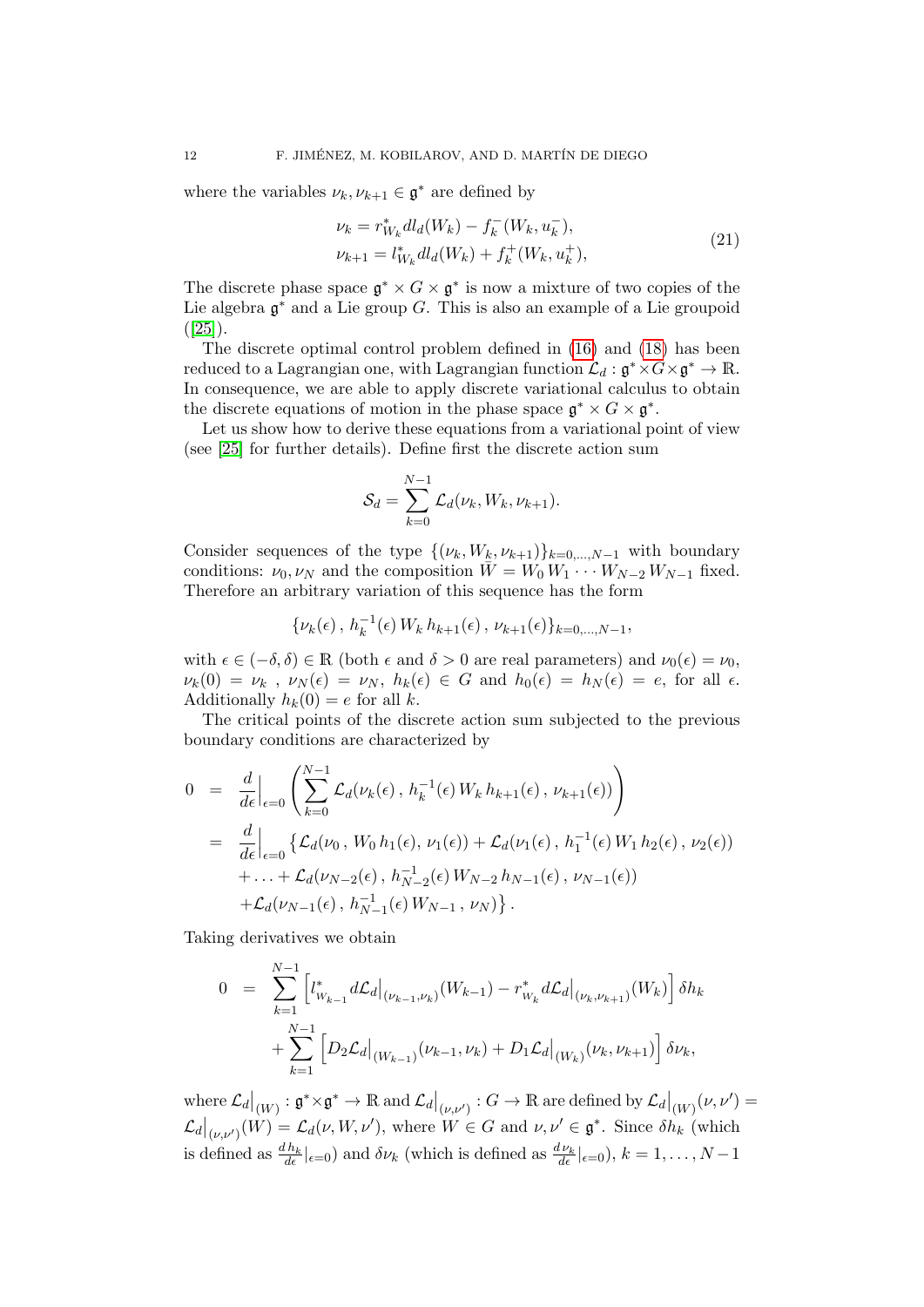are arbitrary, we deduce the following discrete equations of motion:

<span id="page-12-1"></span>
$$
l_{W_{k-1}}^* d\mathcal{L}_d|_{(\nu_{k-1},\nu_k)} (W_{k-1}) - r_{W_k}^* d\mathcal{L}_d|_{(\nu_k,\nu_{k+1})} (W_k) = 0,
$$
  

$$
D_2 \mathcal{L}_d|_{(W_{k-1})} (\nu_{k-1},\nu_k) + D_1 \mathcal{L}_d|_{(W_k)} (\nu_k,\nu_{k+1}) = 0,
$$
 (22)

for  $k = 1, ..., N - 1$ . Similarly to §[3.1](#page-5-2) we obtain the control inputs  $u_k^ \bar{k}$  and  $u_k^+$  $\frac{1}{k}$  using [\(21\)](#page-11-0).

4.2. Underactuated Systems. The underactuated case can now be considered by adding of constraints. Similarly to §[3.3](#page-7-2) underactuation restricts the control forces to lie in a subspace spanned by vectors  $\{e^s\}$  of the basis  ${e^s, e^{\sigma}}$  of  $\mathfrak{g}^*$ , where  $\{s, \sigma\} = 1, ..., n$ . Then

$$
f_k^-(W_k, u_k^-) = a_k^-(W_k) + (b_k^-(W_k, u_k^-))_s e^s,
$$
  

$$
f_k^+(W_k, u_k^+) = a_k^+(W_k) + (b_k^+(W_k, u_k^+))_s e^s,
$$

where  $a_k^ \overline{k}_{k}(W_{k}), a_{k}^{+}(W_{k}) \in \mathfrak{g}^{*}$  and  $(b_{k}^{-})$  $\bar{h}_k^-(W_k, u_k^-))_s, (b_k^+$  $k^+(W_k, u_k^+))_s \in \mathbb{R}$ , for all s. Additionally, the embedding condition implies that rank  $b_k^-$  = rank  $b_k^+$  = dim U. Then, taking the dual basis  $\{e_s, e_{\sigma}\}\$ , we induce the following constraints:

<span id="page-12-0"></span>
$$
\Phi_{\sigma}^-(\nu_k, W_k, \nu_{k+1}) = \langle r_{W_k}^* dl_d(W_k) - \nu_k - a_k^-(W_k), e_{\sigma} \rangle = 0,
$$
\n(23a)

$$
\Phi_{\sigma}^{+}(\nu_k, W_k, \nu_{k+1}) = \langle \nu_{k+1} - l_{W_k}^* dl_d(W_k) - a_k^+(W_k), e_{\sigma} \rangle = 0.
$$
 (23b)

Observe in [\(23\)](#page-12-0) that, even though the constraints are functions  $\Phi_{\sigma}^{\pm}$  :  $\mathfrak{g}^*$   $\times$  $G \times \mathfrak{g}^* \to \mathbb{R}$ , neither  $\Phi_{\sigma}^-$  depends on  $\nu_{k+1}$  nor  $\Phi_{\sigma}^+$  on  $\nu_k$ . Once we have defined the constraints we can implement the Lagrangian multiplier rule in order to solve the underactuated problem. Namely, we define de extended Lagrangian as:

$$
\tilde{\mathcal{L}}_d(\nu_k, \lambda_k^-, W_k, \nu_{k+1}, \lambda_k^+) = \mathcal{L}_d(\nu_k, W_k, \nu_{k+1}) \n+ (\lambda_k^-)^\sigma \Phi_\sigma^-(\nu_k, W_k, \nu_{k+1}) \n+ (\lambda_k^+)^\sigma \Phi_\sigma^+(\nu_k, W_k, \nu_{k+1}).
$$
\n(24)

Defining the discrete action sum

<span id="page-12-2"></span>
$$
\mathcal{S}_d^{\text{under}} = \sum_{k=0}^{N-1} \tilde{\mathcal{L}}_d(\nu_k, \lambda_k^-, W_k, \nu_{k+1}, \lambda_k^+),
$$

we obtain the underactuated discrete equations of motion

$$
l_{W_{k-1}}^{*} d\mathcal{L}_{d}|_{(\nu_{k-1},\nu_{k})} (W_{k-1}) - r_{W_{k-1}}^{*} d\mathcal{L}_{d}|_{(\nu_{k},\nu_{k+1})} (W_{k}) + l_{W_{k-1}}^{*} ((\lambda_{k-1}^{-})^{\sigma} d \Phi_{\sigma}^{-}|_{(\nu_{k-1},\nu_{k})} (W_{k-1}) + (\lambda_{k-1}^{+})^{\sigma} d \Phi_{\sigma}^{+}|_{(\nu_{k-1},\nu_{k})} (W_{k-1}) ) - r_{W_{k-1}}^{*} ((\lambda_{k}^{-})^{\sigma} d \Phi_{\sigma}^{-}|_{(\nu_{k},\nu_{k+1})} (W_{k}) + (\lambda_{k}^{+})^{\sigma} d \Phi_{\sigma}^{+}|_{(\nu_{k},\nu_{k+1})} (W_{k}) ) = 0, D_{2} \mathcal{L}_{d}|_{(W_{k-1})} (\nu_{k-1},\nu_{k}) + D_{1} \mathcal{L}_{d}|_{(W_{k})} (\nu_{k},\nu_{k+1}) + [(\lambda_{k-1}^{+})^{\sigma} - (\lambda_{k}^{-})^{\sigma}] e_{\sigma} = 0, \Phi_{\sigma}^{+} (\nu_{k},W_{k},\nu_{k+1}) = 0, \Phi_{\sigma}^{+} (\nu_{k},W_{k},\nu_{k+1}) = 0,
$$
\n(25)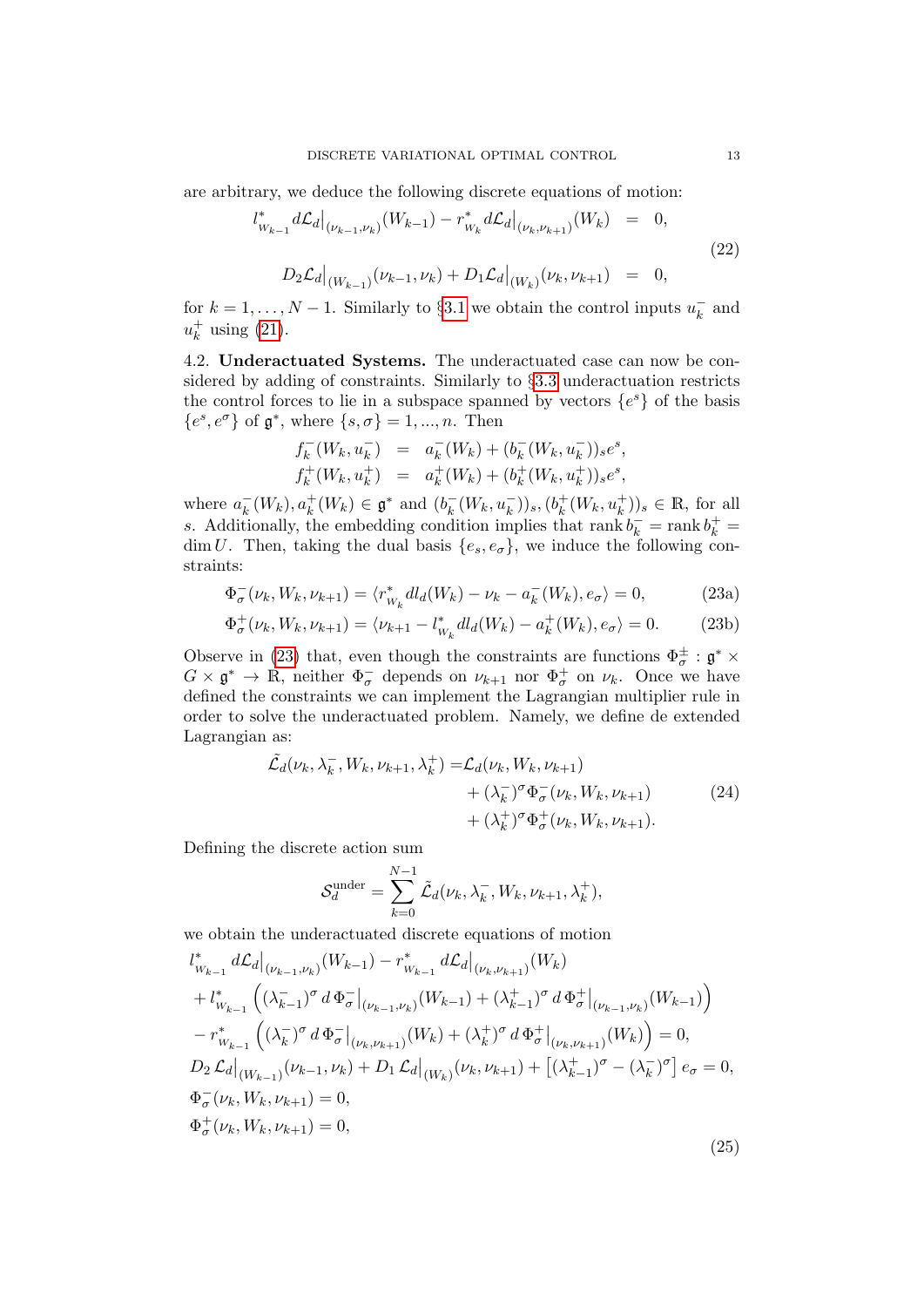where the subscripts  $(W_{k-1}), (W_k), (\nu_{k-1}, \nu_k), (\nu_k, \nu_{k+1})$  denoted variables that are fixed.

## 5. Numerical Methods for Systems on Lie Groups

<span id="page-13-0"></span>We now put the discrete optimal control equations [\(22\)](#page-12-1) and [\(25\)](#page-12-2) into a form suitable for algorithmic implementation. The numerical methods are constructed using the following guidelines:

- <span id="page-13-1"></span>(1) good approximation of the dynamics and optimality,
- <span id="page-13-2"></span>(2) avoid issues with local coordinates
- <span id="page-13-3"></span>(3) guarantee for numerical robustness and convergence,
- <span id="page-13-4"></span>(4) numerical efficiency.

The discrete mechanics approach provides an accurate approximation of the dynamics (requirement [1\)](#page-13-1) through momentum and symplectic form preservation and good energy behavior. In addition, we will satisfy requirement [2](#page-13-2) for systems on Lie groups by lifting the optimization to the Lie algebra through a retraction map that will be defined in this section. The resulting algorithms are numerically robust in the sense that there are no issues with coordinate singularities and the dynamics and optimality conditions remain close to their continuous counterparts even at big time steps. Yet, as with any other nonlinear optimization scheme it is difficult to formally claim that the algorithm will always converge (requirement [3\)](#page-13-3). Nevertheless, in practice there are only isolated cases for underactuated systems that fail to converge. A remedy for such cases has been suggested in [\[18\]](#page-28-2). In general, the resulting algorithms require a small number of iterations, e.g. between 10 and 20 to converge (requirement [4\)](#page-13-4).

The optimization variables  $W_k$  are regarded as small displacements on the Lie group. Thus, it is possible to express each term through a Lie algebra element that can be regarded as the averaged velocity of this displacement. This is accomplished using a **retraction map**  $\tau : \mathfrak{g} \to G$  which is an analytic local diffeomorphism around the identity such that  $\tau(\xi)\tau(-\xi) = e$ , where  $\xi \in \mathfrak{g}$ . Two standard choices for  $\tau$  are employed in this work: the exponential map, and the Cayley map.

Regarding  $\xi$  as a velocity we set the discrete Lagrangian  $l_d : G \to \mathbb{R}$  to

$$
l_d(W_k) = h l(\xi_k),
$$

where  $\xi_k = \tau^{-1}(g_k^{-1})$  $(\eta_k^{-1}g_{k+1})/h = \tau^{-1}(W_k)/h$ . The difference  $g_k^{-1}$  $g_{k+1}^{-1} g_{k+1} \in G,$ which is an element of a nonlinear space, can now be represented by the vector  $\xi_k$  in order to enable unconstrained optimization in the linear space g for optimal control purposes.

The variational principle will now be expressed in terms of the chosen map  $\tau$ . The resulting discrete mechanics will thus involve the derivatives of the map which we define next (see also [\[7,](#page-27-7) [15,](#page-28-10) [18\]](#page-28-2)):

Definition 5.1. Given a map  $\tau : \mathfrak{g} \to G$ , its right trivialized tangent  $\mathrm{d}\tau_\xi:\mathfrak{g}\to\mathfrak{g}$  and is **inverse**  $\mathrm{d}\tau_\varepsilon^{-1}$  $\mathfrak{c}_{\xi}^{-1}$ :  $\mathfrak{g} \to \mathfrak{g}$ , are such that for  $g = \tau(\xi) \in G$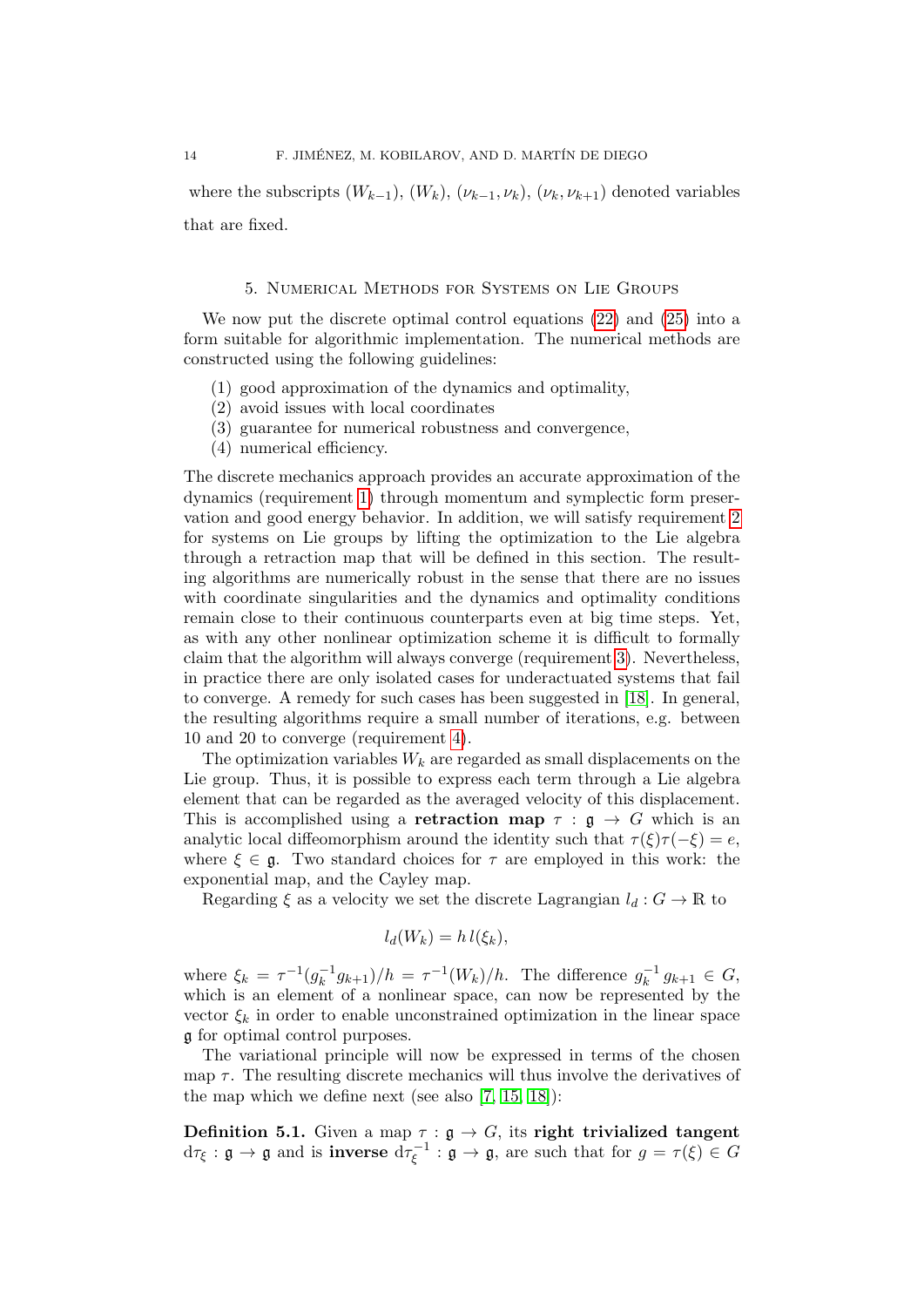and  $\eta \in \mathfrak{g}$ , the following holds

$$
\partial_{\xi}\tau(\xi)\eta = d\tau_{\xi}\eta\tau(\xi),
$$
  

$$
\partial_{\xi}\tau^{-1}(g)\eta = d\tau_{\xi}^{-1}(\eta\tau(-\xi)).
$$

Using these definitions, variations  $\delta \xi$  and  $\delta g$  are constrained by

$$
\delta \xi_k = \mathrm{d}\tau_{h\xi_k}^{-1}(-\eta_k + \mathrm{Ad}_{\tau(h\xi_k)}\eta_{k+1})/h,
$$

where  $\eta_k = g_k^{-1}$  $k_k^{-1}$   $\delta g_k$ , which is obtained by straightforward differentiation of  $\xi_k = \tau^{-1} (g_k^{-1})$  $(k^{-1} g_{k+1})/h$ .

The retraction map  $\tau$  choices are:

a) The exponential map  $\exp : \mathfrak{g} \to G$ , defined by  $\exp(\xi) = \gamma(1)$ , with  $\gamma : \mathbb{R} \to G$  in the integral curve through the identity of the vector field associated with  $\xi \in \mathfrak{g}$  (hence, with  $\dot{\gamma}(0) = \xi$ ). The right trivialized derivative and its inverse are defined by

$$
\begin{array}{rcl}\n\text{dexp}_x y & = & \sum_{j=0}^{\infty} \frac{1}{(j+1)!} \, \text{ad}_x^j y, \\
\text{dexp}_x^{-1} y & = & \sum_{j=0}^{\infty} \frac{B_j}{j!} \, \text{ad}_x^j y,\n\end{array}
$$

where  $B_i$  are the Bernoulli numbers (see [\[12\]](#page-27-5)). Typically, these expressions are truncated in order to achieve a desired order of accuracy.

b) The Cayley map cay :  $\mathfrak{g} \to G$  is defined by cay $(\xi) = (e - \frac{\xi}{2})$  $(\frac{\xi}{2})^{-1}(e + \frac{\xi}{2})$  $\frac{\xi}{2}$ and is valid for a general class of quadratic groups (see [\[12\]](#page-27-5)) that include the groups of interest in this paper (e.g.  $SO(3)$ ,  $SE(2)$  and  $SE(3)$ ). Its right trivialized derivative and inverse are defined by

$$
\begin{aligned}\n\text{d}\text{cay}_x \, y &= (e - \frac{x}{2})^{-1} \, y \, (e + \frac{x}{2})^{-1}, \\
\text{d}\text{cay}_x^{-1} \, y &= (e - \frac{x}{2}) \, y \, (e + \frac{x}{2}).\n\end{aligned}
$$

Next, the discrete forces and cost function are defined through a trapezoidal approximation, i.e.

$$
f_k^{\pm}(\xi_k, u_k^{\pm}) = \frac{h}{2} f(\xi_k, u_k^{\pm}),
$$

and

$$
C_d(u_k^-, \xi_k, u_k^+) = \frac{h}{2} C(\xi_k, u_k^-) + \frac{h}{2} C(\xi_k, u_k^+),
$$

respectively. With the choice of a retraction map and the trapezoidal rule the equations of motion [\(13\)](#page-9-1) become

$$
\mu_k - \mathrm{Ad}^*_{\tau(h\xi_{k-1})}\mu_{k-1} = \frac{h}{2} f(\xi_k, u_k^-) + \frac{h}{2} f(\xi_{k-1}, u_{k-1}^+),
$$
  
\n
$$
\mu_k = (\mathrm{d}\tau_{h\xi_k}^{-1})^* \partial_{\xi} l(\xi_k),
$$
  
\n
$$
g_{k+1} = g_k \tau(h\xi_k),
$$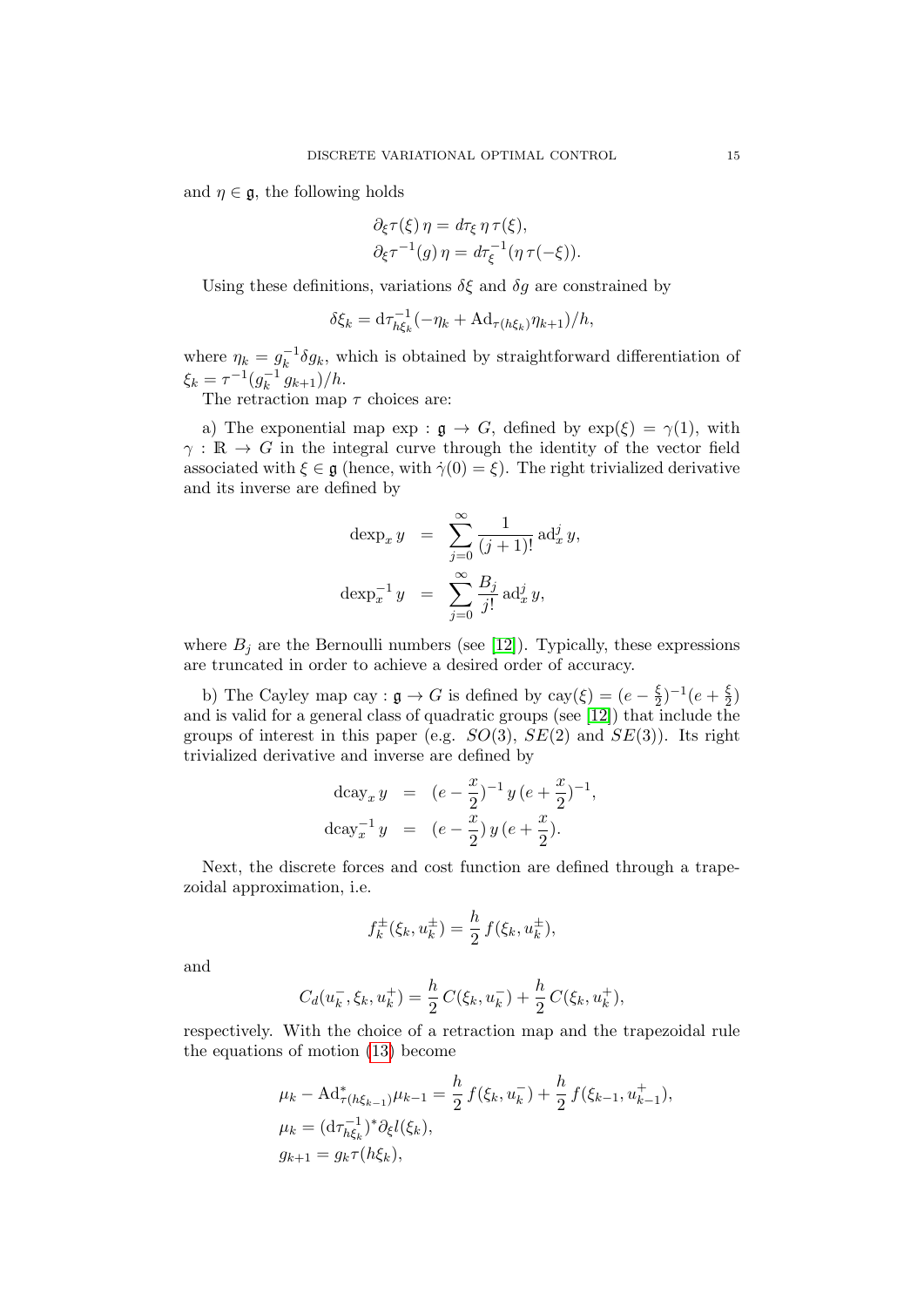while the momenta defined in [\(21\)](#page-11-0) take the form

$$
\nu_k = \mu_k - \frac{h}{2} f(\xi_k, u_k^-), \tag{26}
$$

$$
\nu_{k+1} = \mathrm{Ad}^*_{\tau(h\xi_k)}\mu_k + \frac{h}{2} f(\xi_k, u_k^+). \tag{27}
$$

Finally, define the Lagrangian  $\ell_d : \mathfrak{g}^* \times \mathfrak{g} \times \mathfrak{g}^* \to \mathbb{R}$  such that

$$
\ell_d(\nu,\xi,\nu')=\mathcal{L}_d(\nu,\tau(h\xi),\nu').
$$

Note that the Lagrangian is well-defined only on  $\mathfrak{g}^* \times \mathfrak{U} \times \mathfrak{g}^*$ , where  $\mathfrak{U} \subset \mathfrak{g}$  is an open neighborhood around the identity for which  $\tau$  is a diffeomorphism. To make the notation as simple as possible we retain the Lagrangian definition to the full space  $\mathfrak{g}^* \times \mathfrak{g} \times \mathfrak{g}^*$ .

The optimality conditions corresponding to [\(22\)](#page-12-1) become

<span id="page-15-0"></span>
$$
(\mathrm{d}\tau_{-h\xi_{k-1}}^{-1})^* d\ell_d|_{(\nu_{k-1},\nu_k)} (\xi_{k-1}) - (\mathrm{d}\tau_{h\xi_k}^{-1})^* d\ell_d|_{(\nu_k,\nu_{k+1})} (\xi_k) = 0, \tag{28}
$$

<span id="page-15-1"></span>
$$
D_2 \,\ell_d \big|_{(\xi_{k-1})} (\nu_{k-1}, \nu_k) + D_1 \,\ell_d \big|_{(\xi_k)} (\nu_k, \nu_{k+1}) = 0, \tag{29}
$$

for  $k = 0, ..., N - 1$ . Here,  $\ell_d|_{(\xi)}(\nu, \nu') = \ell_d|_{(\nu, \nu')}(\xi) = \ell_d(\nu, \xi, \nu')$ . Equations [\(28\)](#page-15-0) and [\(29\)](#page-15-0) can be also obtained from [\(22\)](#page-12-1) employing Lemma [8.2](#page-27-8) and Lemma [8.3](#page-27-9) in Appendix A.

In the underactuated case we define

$$
\tilde{\ell}_d(\nu,\xi,\nu',\lambda^-,\lambda^+) = \mathcal{L}_d(\nu,\tau(h\xi),\nu') \n+ (\lambda^-)^\sigma \Phi_\sigma^-|_{(\nu,\nu')}(\tau(h\xi)) + (\lambda^+)^\sigma \Phi_\sigma^+|_{(\nu,\nu')}(\tau(h\xi)),
$$
\n(30)

and from [\(25\)](#page-12-2) obtain the equations

$$
\begin{aligned}\n(\mathrm{d}\tau_{-h\xi_{k-1}}^{-1})^* d\tilde{\ell}_d|_{(\nu_{k-1},\nu_k,\lambda_{k-1}^{\pm})}(\xi_{k-1}) - (\mathrm{d}\tau_{h\xi_k}^{-1})^* d\tilde{\ell}_d|_{(\nu_k,\nu_{k+1},\lambda_k^{\pm})}(\xi_k) &= 0, \\
D_2 \mathcal{L}_d|_{\tau(h\xi_{k-1})}(\nu_{k-1},\nu_k) + D_1 \mathcal{L}_d|_{\tau(h\xi_k)}(\nu_k,\nu_{k+1}) + \lambda_{k-1}^+ - \lambda_k^- &= 0, \\
\Phi_\sigma^-(\nu_k,\tau(h\xi_k),\nu_{k+1}) &= 0, \\
\Phi_\sigma^+(\nu_k,\tau(h\xi_k),\nu_{k+1}) &= 0,\n\end{aligned} \tag{31}
$$

where we employed the notation  $\lambda^{\pm} := (\lambda^{\pm})^{\sigma} e_{\sigma}$ .

Boundary Conditions.: Establishing the exact relationship between the discrete and continuous momenta,  $\mu_k$  and  $\mu(t) = \partial_{\xi} l(\xi(t))$ , respectively, is particularly important for properly enforcing boundary conditions that are given in terms of continuous quantities. The following equations relate the momenta at the initial and final times  $t = 0$  and  $t = T$  and are used to transform between the continuous and discrete representations:

$$
\mu_0 - \partial_{\xi} l(\xi(0)) = \frac{h}{2} f(\xi(0), u_0^{-}),
$$
  

$$
\partial_{\xi} l(\xi(T)) - \mathrm{Ad}^*_{\tau(h\xi_{N-1})} \mu_{N-1} = \frac{h}{2} f(\xi(T), u_N^{+}).
$$

which also corresponds to the relations  $\nu_0 = \partial_{\xi} l(\xi(0))$  and  $\nu_N = \partial_{\xi} l(\xi(T))$ . These equations can also be regarded as structure-preserving velocity boundary conditions, i.e., for given fixed velocities  $\xi(0)$  and  $\xi(T)$ .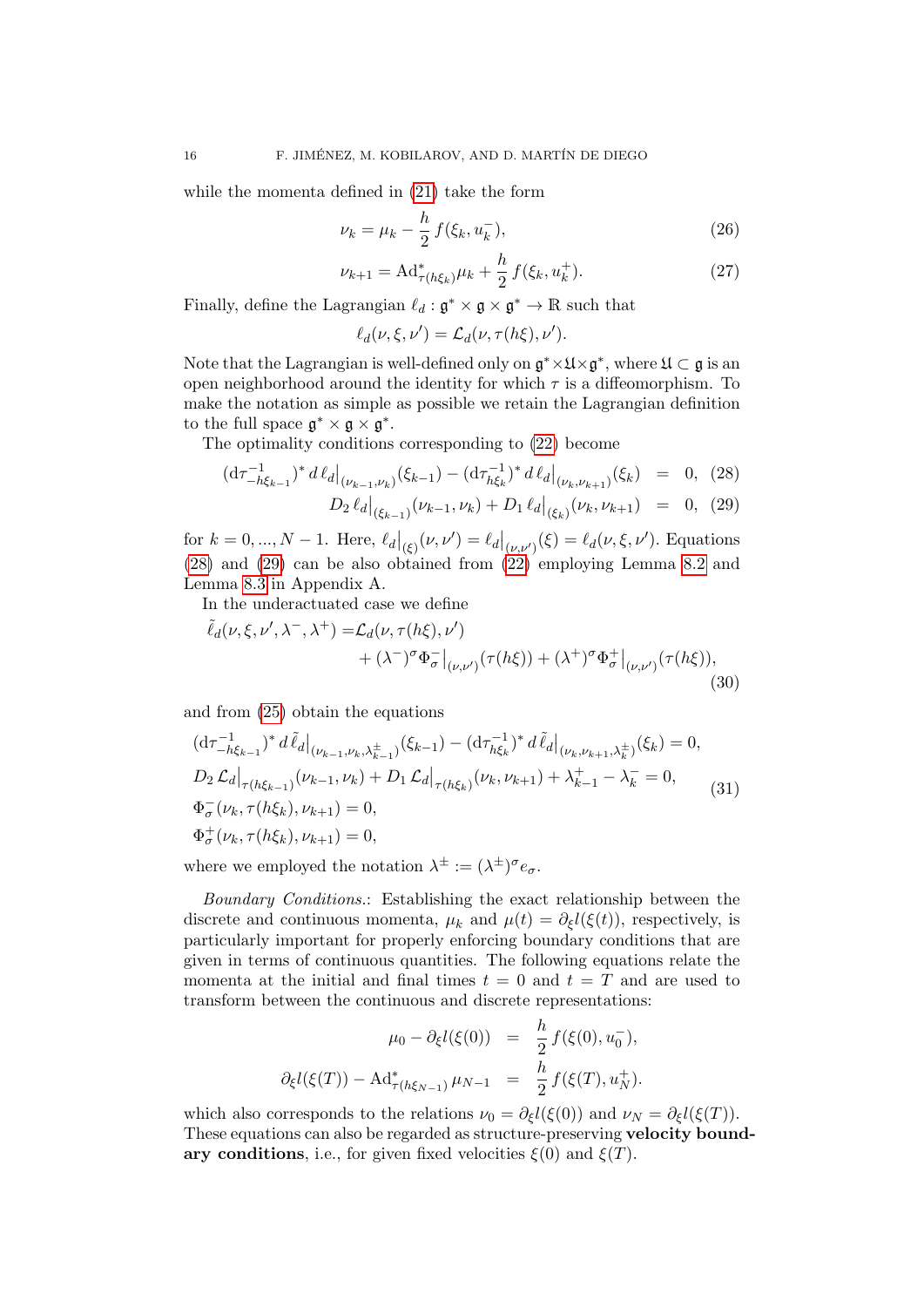The exact form of the previous equations depends on the choice of  $\tau$ . This choice will also influence the computational efficiency of the optimization framework when the above equalities are enforced as constraints. The numerical procedure to compute the trajectory is summarized as follows:

# <span id="page-16-1"></span>Algorithm 5.2. Optimal control

Data: group G; mechanical Lagrangian l; control functions a, b; cost function  $C$ ; final time  $T$ ; number of segments  $N$ .

- (1) Input: boundary conditions  $(g(0), \xi(0))$  and  $(g(T), \xi(T))$ .
- (2) Set momenta  $\nu_0 = \partial_{\xi} l(\xi(0))$  and  $\nu_N = \partial_{\xi} l(\xi(T))$
- (3) Solve for  $(\xi_0, ..., \xi_{N-1}, \nu_1, ..., \nu_{N-1}, \lambda_1^{\pm}, ..., \lambda_{N-1}^{\pm})$  the relations:  $\int$  equations [\(31\)](#page-15-1) for all  $k = 1, ..., N - 1$ ,
	- $\tau^{-1}\left(\tau(h\xi_{N-1})^{-1}...\tau(h\xi_0)^{-1}g(0)^{-1}g(T)\right)=0$
- (4) Output: optimal sequence of velocities  $\xi_0, ..., \xi_{N-1}$ .
- (5) Reconstruct path  $g_0, ..., g_N$  by  $g_{k+1} = g_k \tau(h \xi_k)$  for  $k = 0, ..., N-1$ .

The solution is computed using root-finding procedure such as Newton's method. If the initial guess does not satisfy the dynamics we recommend to use a Levenberg-Marquardt algorithm which has slower but more robust convergence.

<span id="page-16-0"></span>5.1. Example: optimal control effort. Consider a Lagrangian consisting of the kinetic energy only

$$
l(\xi) = \frac{1}{2} \langle \mathbb{I}(\xi) , \xi \rangle,
$$

full unconstrained actuation, no potential or external forces and no velocity constraint. The map  $\mathbb{I}: \mathfrak{g} \to \mathfrak{g}^*$  is called the inertia tensor and is assumed full rank.

In the fully actuated case we have  $f(\xi_k, u_k^{\pm}) \equiv u_k^{\pm}$  $\frac{1}{k}$ . We consider a minimum effort control problem, i.e.

$$
C(\xi, u) = \frac{1}{2} ||u||^2.
$$

The optimal control problem for fixed initial and final states  $(g(0), \xi(0))$ and  $(g(T), \xi(T))$  can now be summarized as:

Compute:  $\xi_{0:N-1}$  ,  $u^{\pm}_{0:N}$  $_{0:N}^\pm,$ 

$$
\textbf{minimizing:} \ \tfrac{h}{4} \sum_{k=0}^{N-1} \left( \| \ u_{k}^{-} \|^2 + \| \ u_{k}^{+} \|^2 \right),
$$

subject to:

$$
\mu_0 - \mathbb{I}(\xi(0)) = \frac{h}{2} u_0^-,
$$
  
\n
$$
\mu_k - \mathrm{Ad}_{\tau(h\xi_{k-1})}^* \mu_{k-1} = h(u_k^- + u_{k-1}^+),
$$
  
\n
$$
\mathbb{I}(\xi(T)) - \mathrm{Ad}_{\tau(h\xi_{N-1})}^* \mu_{N-1} = \frac{h}{2} u_N^+,
$$
  
\n
$$
\mu_k = (\mathrm{d}\tau_{h\xi_k}^{-1})^* \mathbb{I}(\xi_k),
$$
  
\n
$$
g_{k+1} = g_k \tau(h\xi_k),
$$
  
\n
$$
\tau^{-1}(g_N^{-1} g(T)) = 0.
$$
  
\n
$$
(k = 0, ... N - 1,
$$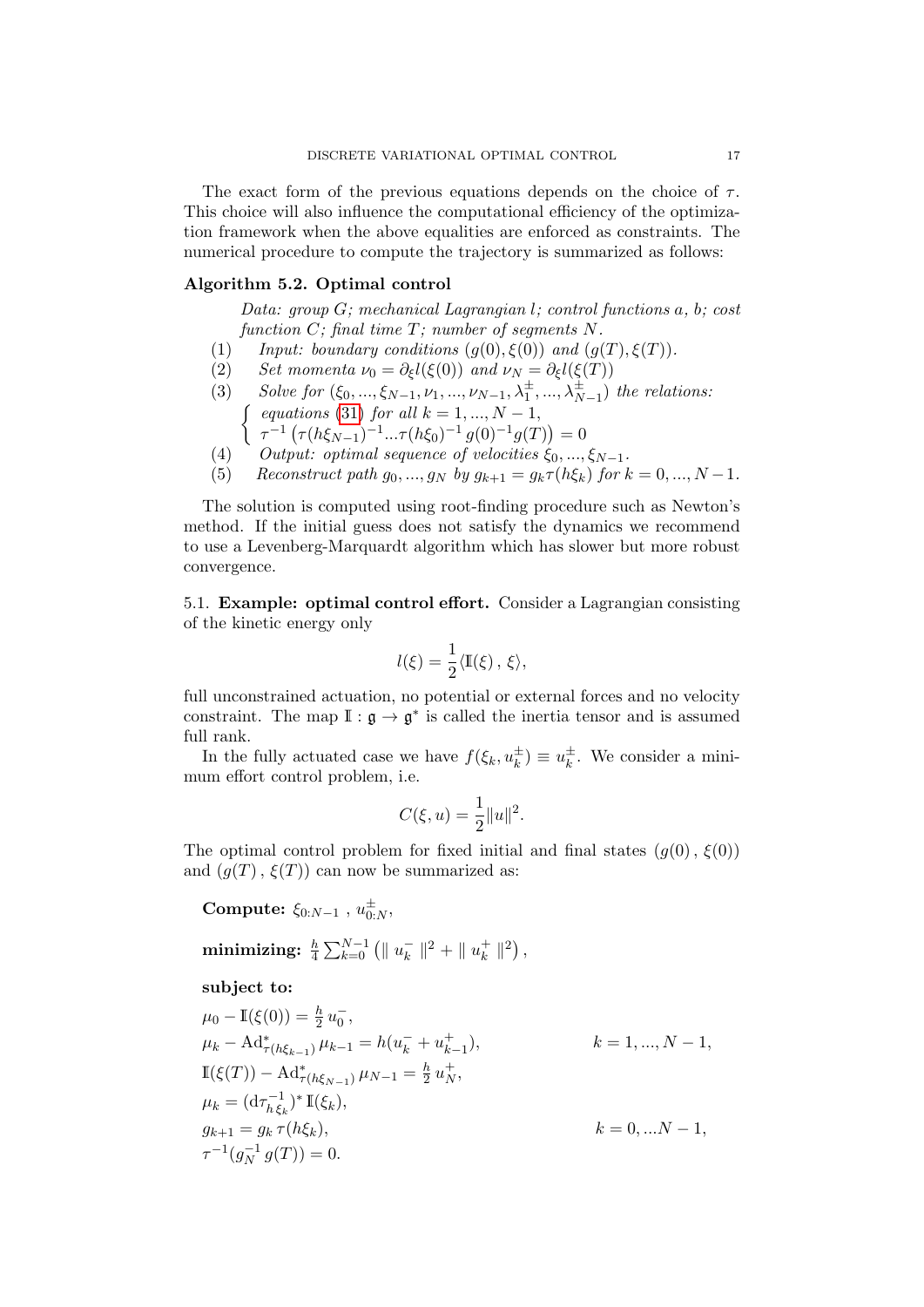The optimality conditions for this problem are derived as follows. The Lagrangian becomes

$$
\ell_d(\nu_k, \xi_k, \nu_{k+1}) = \frac{1}{4h} \sum_{k=0}^{N-1} \left( \| \nu_k - (\mathrm{d} \, \tau_{h\xi_k}^{-1})^* \mathbb{I}(\xi_k) \|^2 + \| \nu_{k+1} - (\mathrm{d} \, \tau_{-h\xi_k}^{-1})^* \mathbb{I}(\xi_k) \|^2 \right),
$$

where the momentum has been computed according to

$$
\nu_k = \frac{1}{2} \left( (\mathrm{d} \,\tau_{h\xi_k}^{-1})^* \mathbb{I}(\xi_k) + (\mathrm{d} \,\tau_{-h\xi_{k-1}}^{-1})^* \mathbb{I}(\xi_{k-1}) \right),\tag{32}
$$

Thus the optimality conditions become

$$
\begin{aligned} & (\mathrm{d}\,\tau_{h\xi_k}^{-1})^* \, d\ell_d \big|_{(\nu_k,\nu_{k+1})} (\xi_k) - (\mathrm{d}\,\tau_{-h\xi_{k-1}}^{-1})^* \, d\ell_d \big|_{(\nu_{k-1},\nu_k)} (\xi_{k-1}) = 0, \\ & k = 1, \dots, N-1, \\ & \tau^{-1} \left( \tau(h\xi_{N-1})^{-1} \dots \tau(h\xi_0)^{-1} \, g_0^{-1} g(T) \right) = 0. \end{aligned}
$$

It is important to note that these last two equations define  $N \cdot n$  equations in the Nṅ̃ unknowns  $\xi_{0:N-1}$ . A solution can be found using nonlinear root finding. Once  $\xi_{0:N}$  have been computed, is possible to obtain the final configuration  $g_N$  by reconstructing the curve by these velocities. Beside, the boundary condition  $g(T)$  is enforced through the relation  $\tau^{-1}(g_N^{-1})$  $g_N^{-1} g(T)) = 0$ without the need to optimize over any of the configurations  $g_k$ .

5.2. Extension: the configuration-dependent case. The developed framework can be extended to a configuration-dependent Lagrangian  $L : G \times \mathfrak{g} \to$ R, for instance defined in terms of a kinetic energy  $K : \mathfrak{g} \to \mathbb{R}$  and potential energy  $V: G \to \mathbb{R}$  according to

$$
L(g,\xi) = K(\xi) - V(g),
$$

where  $g \in G$  and  $\xi \in \mathfrak{g}$ . The controlled Euler-Poincaré equations are in this case

$$
\dot{\mu} - ad_{\xi}^{*} \mu = -l_g^{*} \partial_g V(g) + f,
$$
  
\n
$$
\mu = \partial_{\xi} K(\xi),
$$
  
\n
$$
\dot{g} = g \xi,
$$

where the external forces are defined as  $f: G \times \mathfrak{g} \times U \to \mathfrak{g}^*$ . Our discretization choice  $L_d: G \times G \to \mathbb{R}$  will be (recall that  $\xi_k = \tau^{-1}(g_k^{-1})$  $g_{k+1}^{-1}(h)$ 

$$
L_d(g_k, g_{k+1}) = \frac{h}{2}L(g_k, \xi_k) + \frac{h}{2}L(g_{k+1}, \xi_k)
$$
  
=  $h K(\xi_k) - h \frac{V(g_k) + V(g_{k+1})}{2},$ 

while the G-dependent discrete forces now become

$$
f_k^-(g_k, \xi_k, u_k^-) = \frac{h}{2} f(g_k, \xi_k, u_k^-), \quad f_k^+(g_{k+1}, \xi_k, u_k^+) = \frac{h}{2} f(g_{k+1}, \xi_k, u_k^+).
$$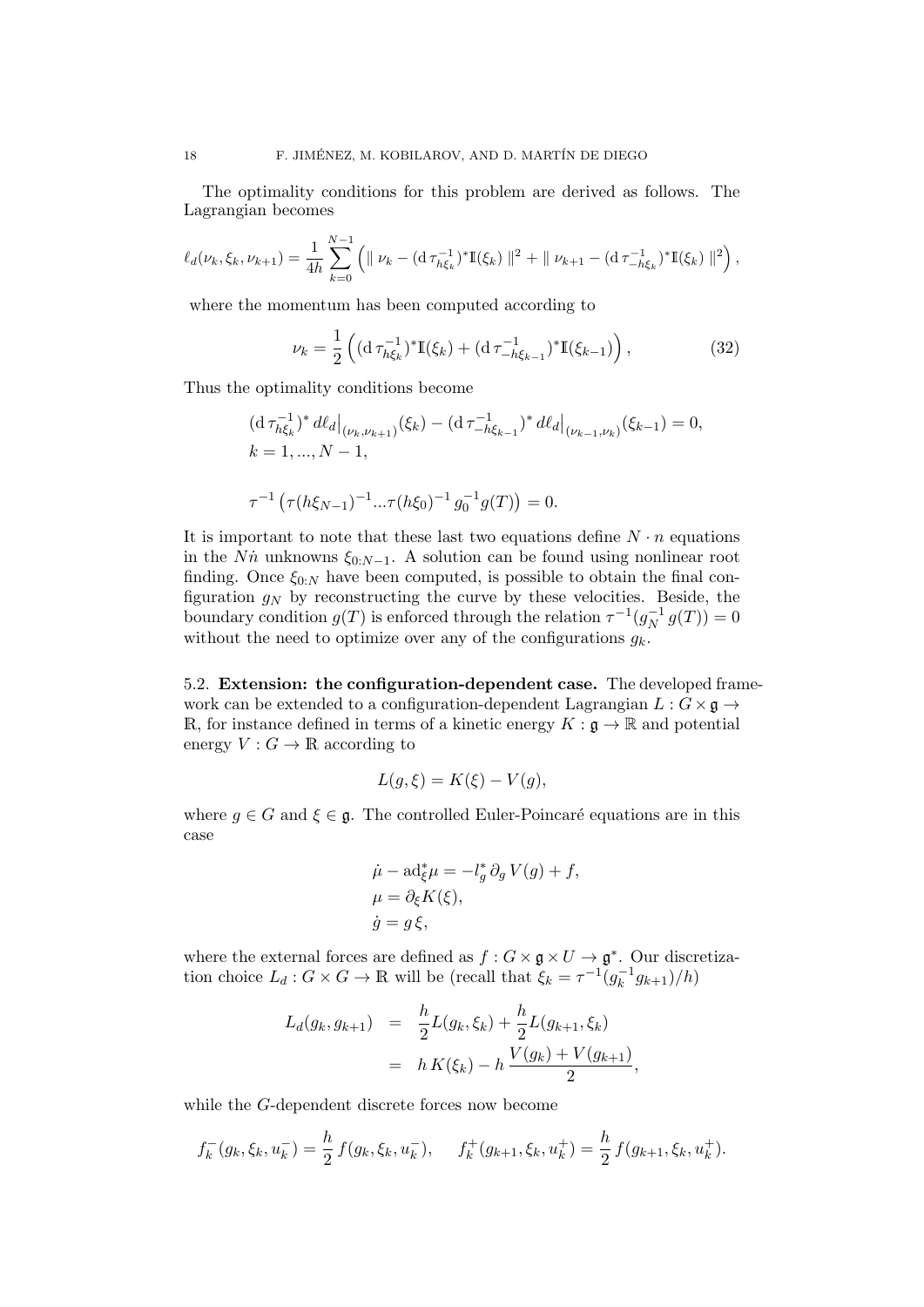This leads to the discrete equations

$$
\mu_k - \mathrm{Ad}^*_{\tau(h\xi_{k-1})}\mu_{k-1} = -h l^*_{g_k} \partial_g V(g_k)
$$
  
+  $\frac{h}{2} f(g_k, \xi_k, u_k^-) + \frac{h}{2} f(g_k, \xi_{k-1}, u_{k-1}^+),$   

$$
\mu_k = (\mathrm{d}\tau_{h\xi_k}^{-1})^* \partial_\xi K(\xi_k),
$$
  

$$
g_{k+1} = g_k \tau(h\xi_k).
$$

The momenta become

$$
\nu_k = \mu_k + \frac{h}{2} l_{g_k}^* \partial_g V(g_k) - \frac{h}{2} f(g_k, \xi_k, u_k),
$$
  

$$
\nu_{k+1} = \text{Ad}^*_{\tau(h\xi_k)} \mu_k - \frac{h}{2} l_{g_{k+1}}^* \partial_g V(g_{k+1}) + \frac{h}{2} f(g_{k+1}, \xi_k, u_k^+).
$$

In consequence, we can define a discrete Lagrangian

 $\mathfrak{L}_d: \mathfrak{g}^* \times G \times \mathfrak{g} \times \mathfrak{g}^* \to \mathbb{R},$ 

depending on the variables  $(\nu_k, g_k, \xi_k, \nu_{k+1})$  which discrete equations of motion will be a mixture between [\(22\)](#page-12-1) and [\(28\)](#page-15-0), [\(29\)](#page-15-0), namely

$$
D_2 \mathfrak{L}_d \Big|_{(g_{k-1}, \xi_{k-1})} (\nu_{k-1}, \nu_k) + D_1 \mathfrak{L}_d \Big|_{(g_k, \xi_k)} (\nu_k, \nu_{k+1}) = 0,
$$
  

$$
\left( l_{g_{k-1}}^* d \mathfrak{L}_d \Big|_{(\nu_{k-1}, \xi_{k-1}, \nu_k)} (g_{k-1}) + r_{g_k}^* d \mathfrak{L}_d \Big|_{(\nu_k, \xi_k, \nu_{k+1})} (g_k) \right)
$$
  

$$
+ \left( (\mathrm{d}\tau_{-h\xi_{k-1}}^{-1})^* d \mathfrak{L}_d \Big|_{(\nu_{k-1}, g_{k-1}, \nu_k)} (\xi_{k-1}) - (\mathrm{d}\tau_{h\xi_k}^{-1})^* d \mathfrak{L}_d \Big|_{(\nu_k, g_k, \nu_{k+1})} (\xi_k) \right) = 0.
$$

## 6. Applications

<span id="page-18-0"></span>6.1. Underwater Vehicle. We illustrate the developed algorithm with an application to a simulated unmanned underwater vehicle. Figure [\(1\)](#page-19-0) shows the model equipped with five thrusters which produce forces and torques in all directions but the body-fixed "y"-axis. Since the input directions span only a five-dimensional subspace the problem is solved through the underactuated framework.

The vehicle configuration space is  $G = SE(3)$ . We make the identification  $SE(3) \sim SO(3) \times \mathbb{R}^3$  using elements  $R \in SO(3)$  and  $x \in \mathbb{R}^3$  through

$$
g = \left(\begin{array}{cc} R & x \\ 0_{3\times 3} & 1 \end{array}\right), \quad g^{-1} = \left(\begin{array}{cc} R^T & -R^T x \\ 0_{3\times 3} & 1 \end{array}\right),
$$

where  $g \in SE(3)$ . Elements of the Lie algebra  $\xi \in \mathfrak{se}(3)$  are identified with body-fixed angular and linear velocities denoted  $\omega \in \mathbb{R}^3$  and  $v \in \mathbb{R}^3$ , respectively, through

$$
\xi = \left( \begin{array}{cc} \hat{\omega} & v \\ 0_{3 \times 3} & 0 \end{array} \right),
$$

where the map  $\hat{\cdot} : \mathbb{R}^3 \to \mathfrak{so}(3)$  is defined by

$$
\hat{\omega} = \begin{pmatrix} 0 & -\omega_3 & \omega_2 \\ \omega_3 & 0 & -\omega_1 \\ -\omega_2 & \omega_1 & 0 \end{pmatrix} . \tag{33}
$$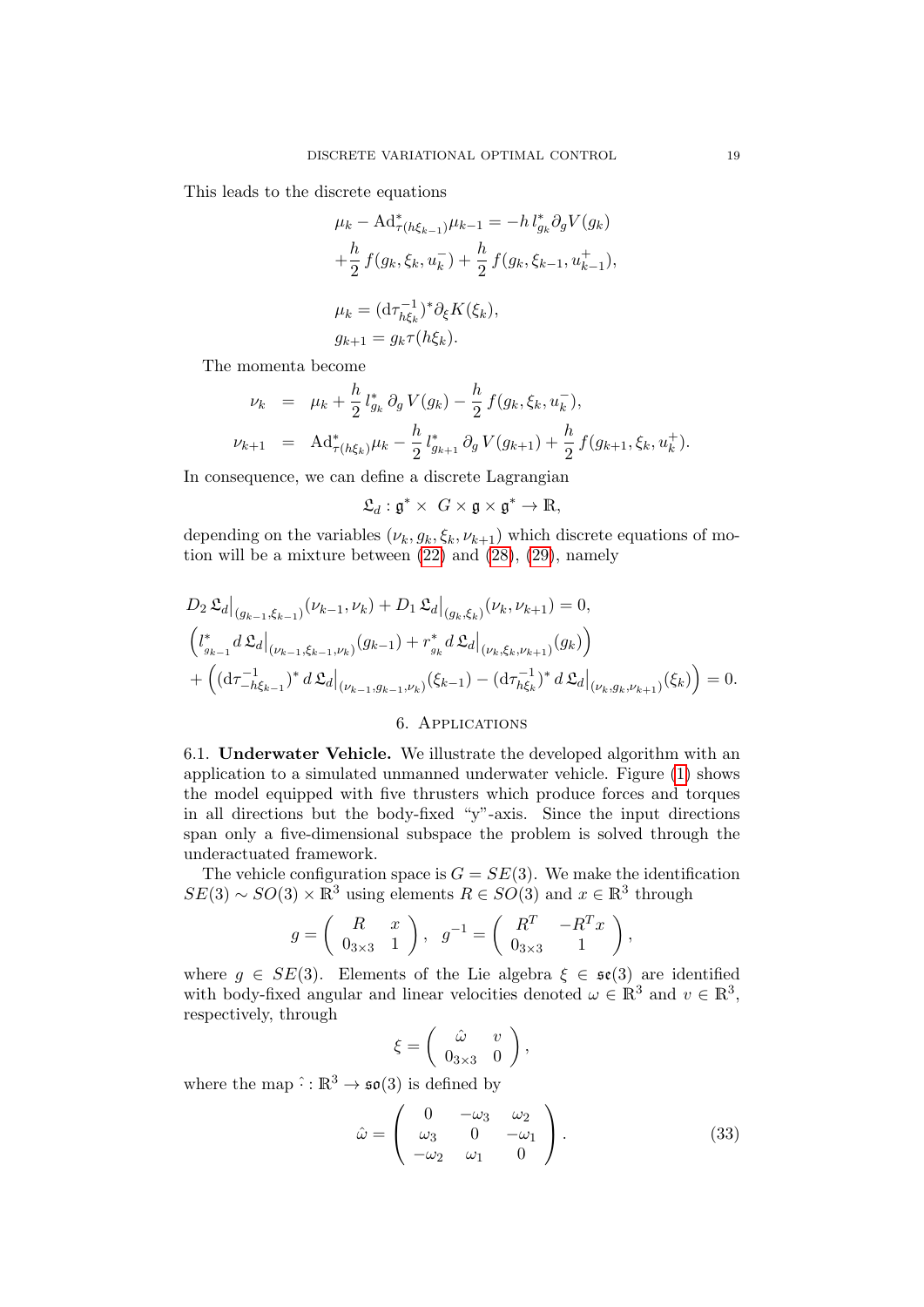

<span id="page-19-0"></span>FIGURE 1. An underwater vehicle model (a) and a various computed optimal trajectories between chosen states (b). Only a few frames along the path are shown for clarity.



<span id="page-19-2"></span>FIGURE 2. Details of the computed optimal path for the reconfiguration maneuver given in Figure [\(1\)](#page-19-0).

The algorithm is thus implemented in terms of vectors in  $\mathbb{R}^6$  rather than matrices in  $\mathfrak{se}(3)$ .

The map  $\tau = \text{cay} : \mathfrak{se}(3) \rightarrow SE(3)$  is chosen, instead of the exponential, since it results in more computationally efficient implementation. It is defined by

$$
cay(\xi) = \begin{pmatrix} cay(\hat{\omega}) & dcay_{\omega} \, v \\ 0 & 1 \end{pmatrix},
$$

where cay :  $\mathfrak{so}(3) \rightarrow SO(3)$  is given <sup>[1](#page-19-1)</sup> by

$$
cay(\hat{\omega}) = \mathbf{I}_3 + \frac{4}{4 + \|\omega\|^2} \left(\hat{\omega} + \frac{\hat{\omega}^2}{2}\right),\tag{34}
$$

where  $I_n$  is the  $n \times n$  identity matrix and dcay:  $\mathbb{R}^3 \to \mathbb{R}^3$  is defined by

$$
d\text{cay}_{\omega} = \frac{2}{4 + \|\omega\|^2} (2\mathbf{I}_3 + \hat{\omega}).
$$
\n(35)

<span id="page-19-1"></span><sup>&</sup>lt;sup>1</sup>note that cay denotes a map to either  $SO(3)$  or  $SE(3)$  which should be clear from its argument.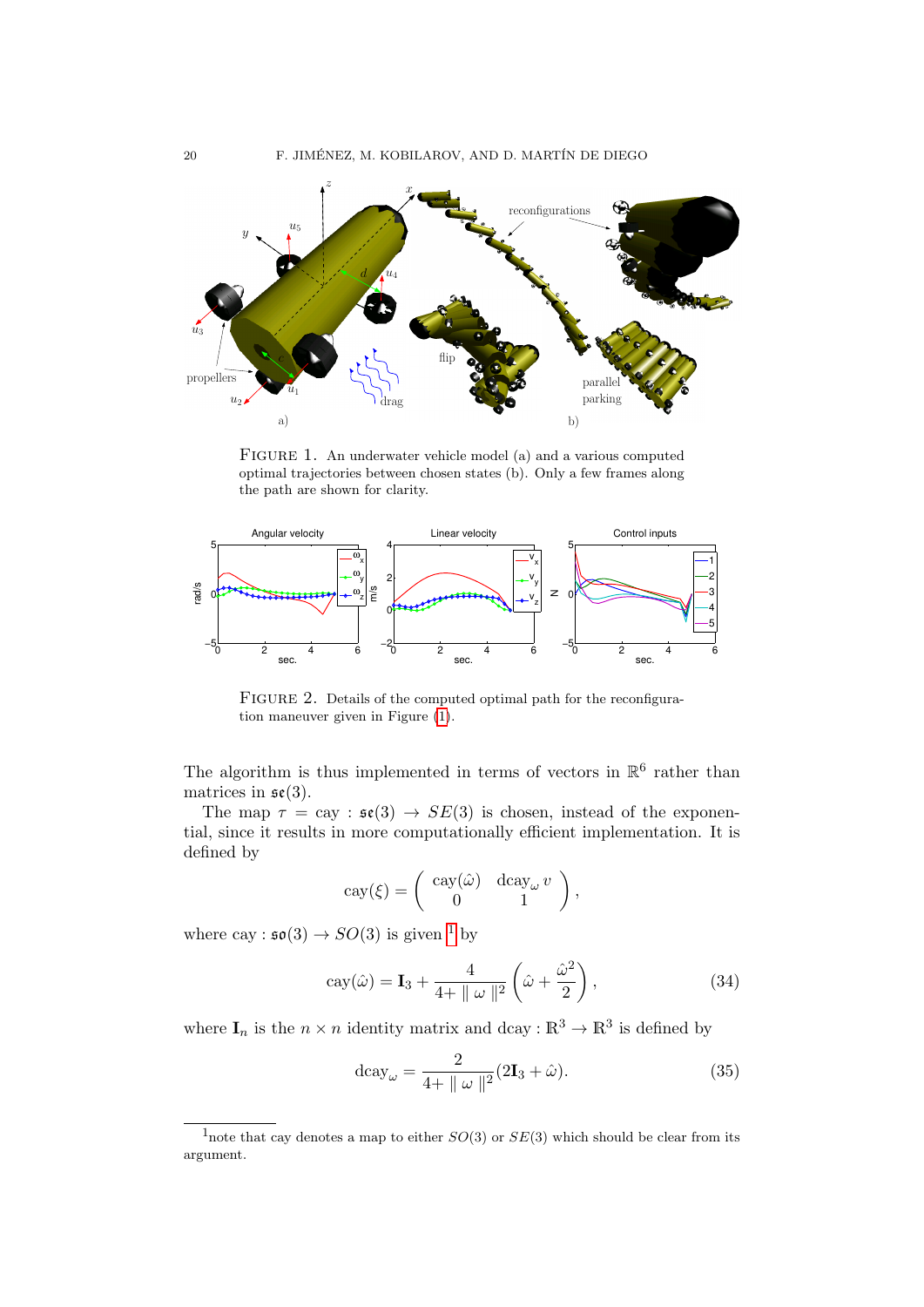The matrix representation of the right-trivialized tangent inverse  $d\tau_{\omega}^{-1}$  $\frac{(-1)}{(\omega,v)}$ :  $\mathbb{R}^3 \times \mathbb{R}^3 \to \mathbb{R}^3 \times \mathbb{R}^3$  becomes

$$
[\text{dcay}_{(\omega,v)}^{-1}] = \begin{bmatrix} \mathbf{I}_3 - \frac{1}{2}\hat{\omega} + \frac{1}{4}\omega\omega^T & \mathbf{0}_3\\ -\frac{1}{2}(\mathbf{I}_3 - \frac{1}{2}\hat{\omega})\hat{v} & \mathbf{I}_3 - \frac{1}{2}\hat{\omega} \end{bmatrix}.
$$
 (36)

The vehicle inertia tensor  $\mathbb{I}$  is computed assuming cylindrical mass distribution with mass  $m = 3$ kg. The control basis vectors are  $\{e_s\}_{s=1}^5$  ${e_1, e_2, e_3, e_4, e_5}$ , while the non-actuated direction is  $e_{\sigma} = e_6$ , where  $e_i$  is the *i*-th standard basis vector of  $\mathbb{R}^6$ . The control functions take the form

$$
b(W, u)_1 = d(u_5 - u_4),
$$
  
\n
$$
b(W, u)_2 = c((u_1 + u_2)/2 - u_3),
$$
  
\n
$$
b(W, u)_3 = (c \sin \frac{\pi}{3})(u_2 - u_1),
$$
  
\n
$$
b(W, u)_4 = u_1 + u_2 + u_3,
$$
  
\n
$$
b(W, u)_5 = u_4 + u_5,
$$
  
\n
$$
a(W) = H\tau^{-1}(W),
$$

here  $H$  is a negative definite viscous drag matrix and the constants  $c, d$  are the lengths of the thrusting torque moment arms (see Figure [1\)](#page-19-0).

We are interested in computing a minimum control effort trajectory between two given boundary states, i.e. conditions on both the configurations and velocities. Such a cost function is defined in §[5.1.](#page-16-0) The optimal control problem is solved using equations [\(31\)](#page-15-1). The computation is performed using Algorithm [5.2.](#page-16-1) Figure [2](#page-19-2) shows the computed velocities and controls for the "reconfiguration" trajectory shown in Figure [1.](#page-19-0) The algorithms requires between 10-20 iterations depending on the boundary conditions and when applied to  $N = 32$  segments.



<span id="page-20-0"></span>FIGURE 3. An optimal trajectory of an underactuated rigid body on SO(3) (a). The body is controlled using two force inputs around the body-fixed x and y axes. An  $L_1$ -control cost function results in a discontinuous optimal trajectory (b) which our algorithm can handle.

6.2. Discontinuous Control. One of the advantages of employing the discrete variational framework is the treatment of discontinuous control inputs as illustrated in §[3.](#page-3-0) The nature of the control curve depends on the cost function. In the standard squared control effort case (i.e.  $L_2$  control curve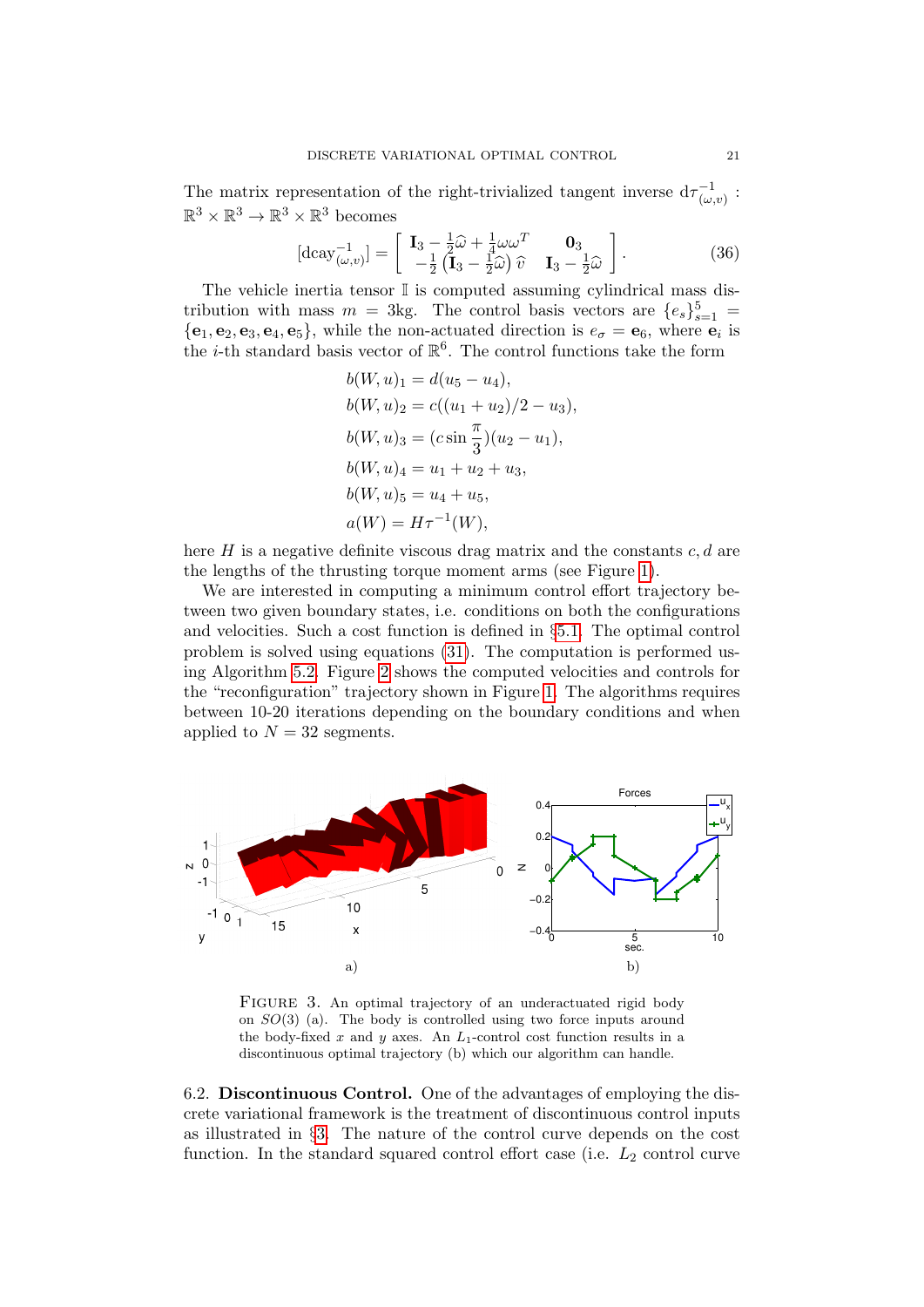norm employed in  $\S6.1$ ) the resulting control is smooth. Another cost function of interest is  $\int_0^T \|u(t)\| dt$  (i.e. the  $L_1$  control curve norm) which is typically imposed along with the constraints  $u_{min} \leq u(t) \leq u_{max}$ . This case results in a discontinuous optimal control curve. Our formulation can handle such problems easily since the terms  $u_k^ \bar{k}$  and  $u_k^+$  $\frac{1}{k}$  are regarded as the forces before and after time  $t_k$ , respectively. A computed scenario of a rigid body actuated with two control torques around its principles axes of inertia (Fig. [3\)](#page-20-0) illustrates the discontinuous case.

### 7. Extensions

<span id="page-21-0"></span>The methods developed in the previous sections are easily adapted to other cases which are of great interest in real applications. In particular, this section will be devoted to the discussion of two important extensions: the case of optimal control problems for Lagrangians of the type  $l : TM \times \mathfrak{g} \to \mathbb{R}$ (that is, reduction by symmetries on a trivial principal fiber bundle) and the case of nonholonomic systems. Here, M denotes a smooth manifold. Observe that the phase space  $TM \times \mathfrak{g}$  unifies the previously studied cases of a tangent bundle and a Lie algebra.

The notion of principal fiber bundle is present in many locomotion and robotic systems [\[5,](#page-27-10) [8,](#page-27-11) [27\]](#page-28-11). When the configuration manifold is  $Q = M \times G$ . there exists a canonical splitting between variables describing the position and variables describing the orientation of the mechanical system. Then, we distinguish the pose coordinates  $g \in G$  (the elements in the Lie algebra will be denoted by  $\xi \in \mathfrak{g}$ , and the variables describing the internal shape of the system, that is  $x \in M$  (in consequence  $(x, \dot{x}) \in TM$ ). Observe that the Lagrangians of the type  $l : TM \times \mathfrak{g} \to \mathbb{R}$  mainly appears as reduction of Lagrangians of the type  $L: T(M \times G) \to \mathbb{R}$ , which are invariant under the action of the Lie group G. Under the identification  $T(M \times G)/G \equiv TM \times \mathfrak{g}$ we obtain the reduced Lagrangian l. We first develop the discrete optimal control problem for systems in an unconstrained principle bundle setting in §[7.1.](#page-21-1) Nonholonomic constraints are then added to treat the more general case of locomotion systems in §[7.2.](#page-23-0)

<span id="page-21-1"></span>7.1. Discrete Optimal Control on Principle Bundles. The discrete case is modeled by a Lagrangian  $l_d : M \times M \times G \to \mathbb{R}$  which is an approximation of the action integral in one time step

$$
l_d(x_k, x_{k+1}, W_k) \simeq \int_{hk}^{h(k+1)} l(x(t), \dot{x}(t), \xi(t)) dt,
$$

where  $(x_k, x_{k+1}) \in M \times M$  and  $W_k \in G$ . Again, we make an election for the discrete control forces  $f_k^{\pm}$  $k^{\pm}: M \times M \times G \times U \to T^*M \times \mathfrak{g}^*,$  where  $U \subset \mathbb{R}^m$ :

$$
f_k^-(x_k, x_{k+1}, W_k, u_k^-) = \left(\bar{f}_k^-(x_k, x_{k+1}, W_k, u_k^-), \hat{f}_k^-(x_k, x_{k+1}, W_k, u_k^-)\right),
$$
  

$$
f_k^+(x_k, x_{k+1}, W_k, u_k^+) = \left(\bar{f}_k^+(x_k, x_{k+1}, W_k, u_k^+), \hat{f}_k^+(x_k, x_{k+1}, W_k, u_k^+)\right),
$$

here  $f_k^- \in T_{x_k}^* M \times \mathfrak{g}^*$  and  $f_k^+ \in T_{x_{k+1}}^* M \times \mathfrak{g}^*$  (more concretely  $\bar{f}_k^- \in T_{x_k}^* M$ ,  $\bar{f}_k^+ \in T_{x_{k+1}}^* M$ ,  $\hat{f}_k^- \in \mathfrak{g}^*, \, \hat{f}_k^+ \in \mathfrak{g}^*.$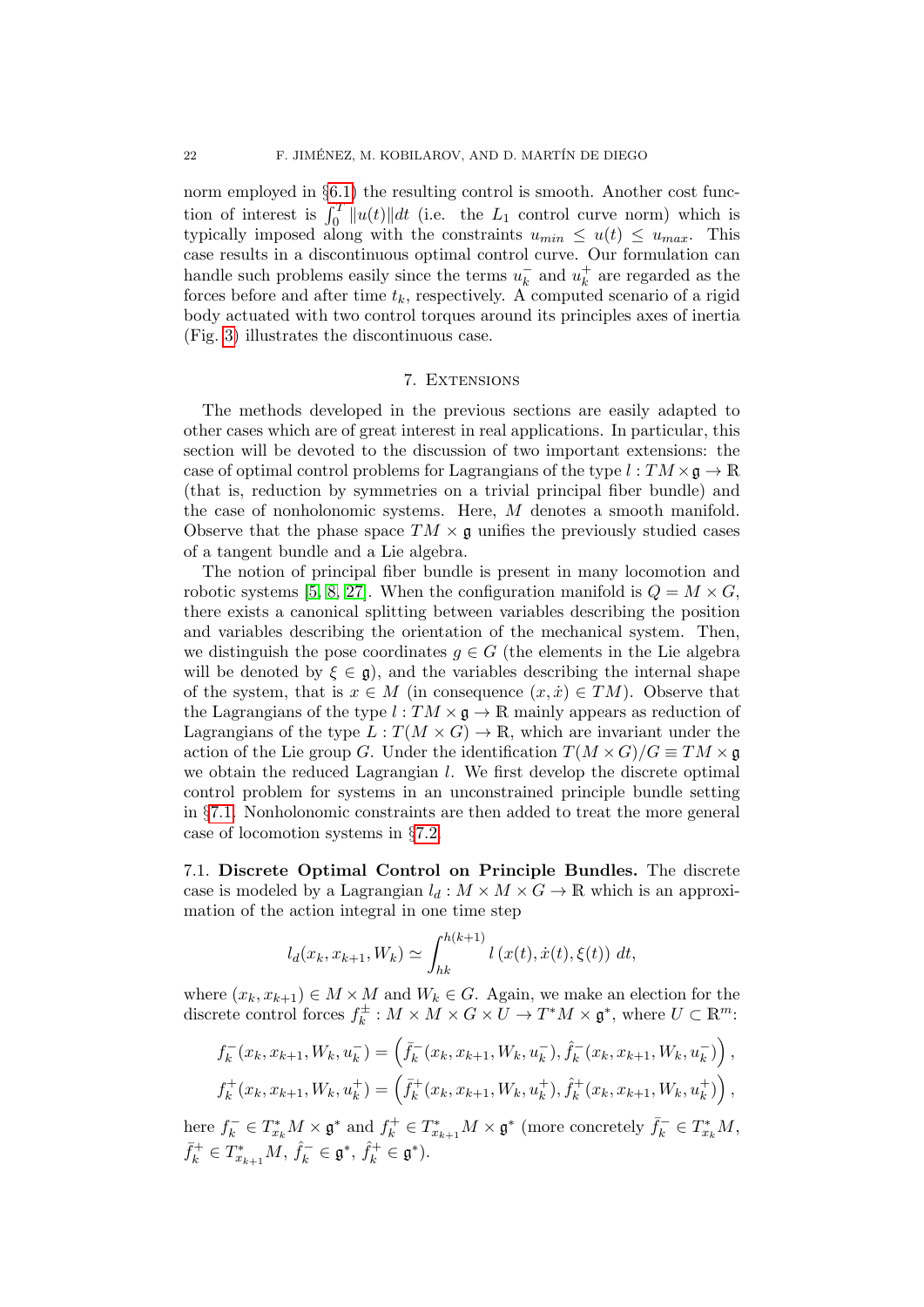Similarly to the developments in  $\S$  [3](#page-3-0) and  $\S$  [4.1](#page-10-2) we can formulate the discrete Lagrange-D'Alembert principle:

$$
\delta \sum_{k=0}^{N-1} l_d(x_k, x_{k+1}, W_k) + \sum_{k=0}^{N-1} \langle f_k^-, (\delta x_k, \eta_k) \rangle + \sum_{k=0}^{N-1} \langle f_k^+, (\delta x_{k+1}, \eta_{k+1}) \rangle = 0,
$$

which can be rewritten as

$$
\delta \sum_{k=0}^{N-1} l_d(x_k, x_{k+1}, W_k) + \sum_{k=0}^{N-1} \bar{f}_k^{-} \delta x_k + \sum_{k=0}^{N-1} \bar{f}_k^{+} \delta x_{k+1} + \sum_{k=0}^{N-1} \langle \hat{f}_k^{-}, \eta_k \rangle + \sum_{k=0}^{N-1} \langle \hat{f}_k^{+}, \eta_{k+1} \rangle = 0,
$$

for all variations  $\{\delta x_k\}_{k=0}^N$  with  $\delta x_k \in T_{x_k}M$  and  $\delta x_0 = \delta x_N = 0$ ; also  $\{ \delta W_k \}_{k=0}^N$  with  $\delta W_k \in T_{g_k} G$ , such that  $\delta W_k = -\eta_k W_k + W_k \eta_{k+1}$ , being  ${\{\eta_k\}}_{k=0}^N$  a sequence of independent elements of  $\mathfrak g$  such that  $\eta_0 = \eta_N = 0$ .

Applying variations in the last expression and rearranging the sum, we finally obtain the complete set of forced discrete Euler-Lagrange equations:

$$
D_1 l_d(x_k, x_{k+1}, W_k) + D_2 l_d(x_{k-1}, x_k, W_{k-1}) + \bar{f}_k^- + \bar{f}_{k-1}^+ = 0,
$$
\n(37)

<span id="page-22-0"></span>
$$
l_{W_{k-1}}^* D_3 l_d(x_{k-1}, x_k, W_{k-1}) - r_{W_k}^* D_3 l_d(x_k, x_{k+1}, W_k) + \hat{f}_k^- + \hat{f}_{k-1}^+ = 0, (38)
$$

with  $k = 1, \ldots, N-1$ . Since we are dealing with an optimal control problem, we introduce a discrete cost function  $C_d : M \times G \times M \times U \times U \rightarrow \mathbb{R}$ . As in previous cases, our objective is to extremize the following sum

$$
\sum_{k=0}^{N-1} C_d(x_k, W_k, x_{k+1}, u_k^-, u_k^+),
$$

subjected to equations [\(37\)](#page-22-0) and [\(38\)](#page-22-0). Let us initially restrict our attention to the case of fully actuated systems.

<span id="page-22-1"></span>Definition 7.1. (Fully actuated discrete system) We say that the discrete mechanical control system is fully actuated if the mappings

$$
f_k^-|_{(x_0,x_1,W_1)}: U \to T_{x_0}^* M \times \mathfrak{g}^*, \quad f_k^-|_{(x_0,x_1,W_1)}(u) = f_k^-(x_0,x_1,W_1,u),
$$
  

$$
f_k^+|_{(x_0,x_1,W_1)}: U \to T_{x_1}^* M \times \mathfrak{g}^*, \quad f_k^+|_{(x_0,x_1,W_1)}(u) = f_k^+(x_0,x_1,W_1,u)
$$

are both diffeomorphisms.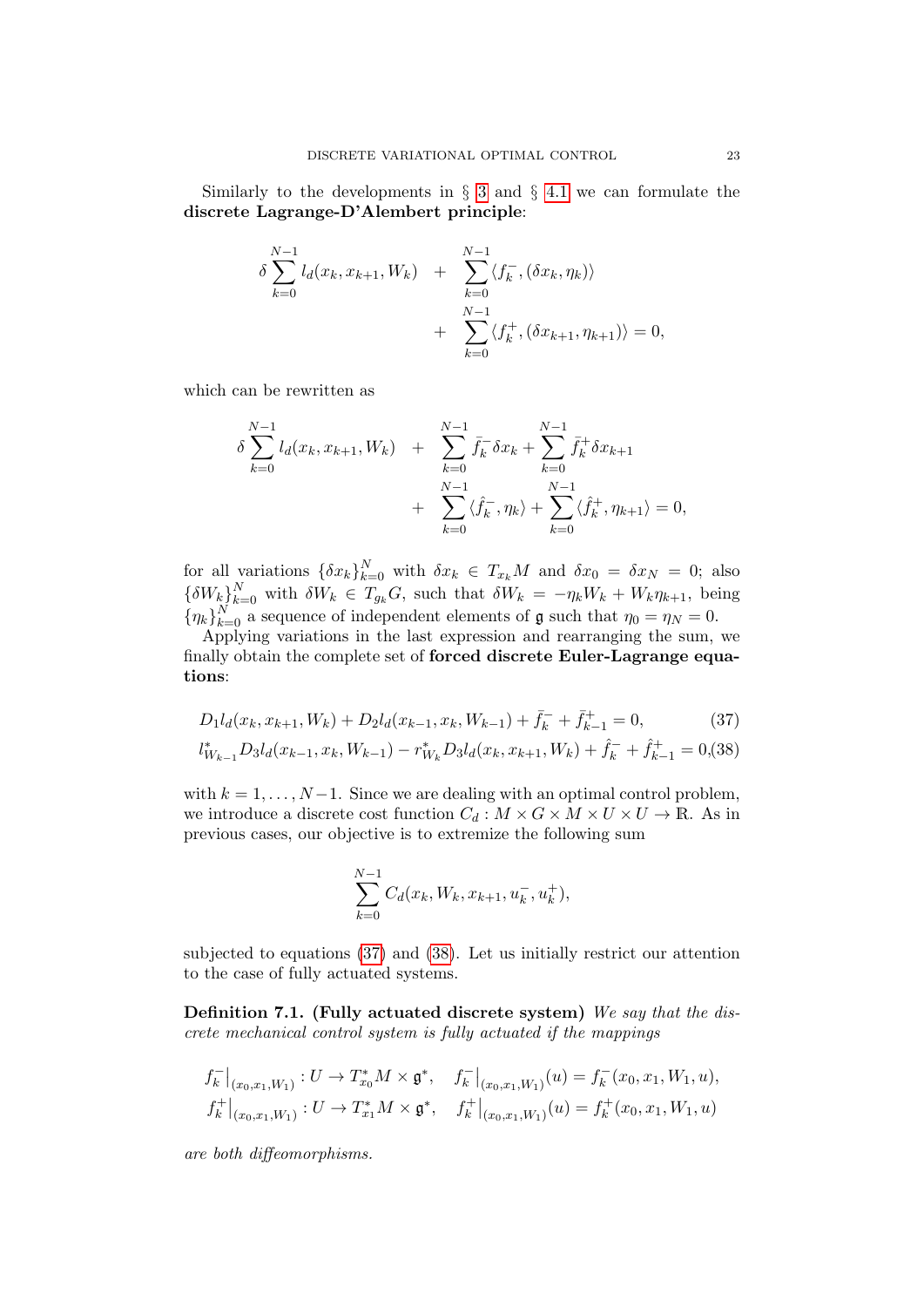According to equations [\(37\)](#page-22-0) and [\(38\)](#page-22-0), we can introduce the momenta by means of the following discrete Legendre transforms:

$$
p_k = -D_1 l_d(x_k, x_{k+1}, W_k) - \bar{f}_k^-,
$$
  

$$
p_{k+1} = D_2 l_d(x_k, x_{k+1}, W_k) + \bar{f}_k^+,
$$

$$
\mu_k = r_{W_k}^* D_3 l_d(x_k, x_{k+1}, W_k) - \hat{f}_k^-,
$$
  

$$
\mu_{k+1} = l_{W_k}^* D_3 l_d(x_k, x_{k+1}, W_k) + \hat{f}_k^+
$$

In the fully actuated case, is possible to find the value of all control forces in terms of  $x_k, x_{k+1}, W_k, p_k, p_{k+1}, \mu_k, \mu_{k+1}$ , that is:

$$
u_k^- = u_k^-(x_k, x_{k+1}, W_k, p_k, \mu_k), \tag{39}
$$

.

<span id="page-23-1"></span>
$$
u_k^+ = u_k^+(x_k, x_{k+1}, W_k, p_{k+1}, \mu_{k+1}). \tag{40}
$$

Replacing [\(39\)](#page-23-1) and [\(40\)](#page-23-1) into  $C_d$ , we finally obtain the discrete Lagrangian that completely describes our system:

$$
\mathcal{L}_d:T^*M\times \mathfrak{g}^*\times G\times \mathfrak{g}^*\times T^*M\longrightarrow \mathbb{R}.
$$

The associated discrete cost functional is

<span id="page-23-2"></span>
$$
\mathcal{J}_d = \sum_{k=0}^{N-1} \mathcal{L}_d(x_k, p_k, \mu_k, W_k, \mu_{k+1}, x_{k+1}, p_{k+1}). \tag{41}
$$

As usual, we take now variations in [\(41\)](#page-23-2) in order to obtain the discrete Euler-Lagrange equations for our optimal control problem (with some abuse of notation we denote  $\hat{Q}_k = (x_k, p_k, \mu_k, W_k, \mu_{k+1}, x_{k+1}, p_{k+1})$  the whole set of coordinates in the new phase space):

$$
D_6\mathcal{L}_d(\hat{Q}_{k-1}) + D_1\mathcal{L}_d(\hat{Q}_k) = 0 ,
$$
  
\n
$$
D_7\mathcal{L}_d(\hat{Q}_{k-1}) + D_2\mathcal{L}_d(\hat{Q}_k) = 0 ,
$$
  
\n
$$
D_5\mathcal{L}_d(\hat{Q}_{k-1}) + D_3\mathcal{L}_d(\hat{Q}_k) = 0 ,
$$
  
\n
$$
l^*_{W_{k-1}}D_4\mathcal{L}_d(\hat{Q}_{k-1}) - r^*_{W_k}D_4\mathcal{L}_d(\hat{Q}_k) = 0 ,
$$

together with the forced discrete Euler-Lagrange equations [\(37\)](#page-22-0) and [\(38\)](#page-22-0).

Typically, actuation is achieved by controlling only a subset of the shape variables. In our setting this is can be regarded as underactuation – the mappings in definition [7.1](#page-22-1) become embeddings. If this is the case, it is necessary to introduce constraints and apply constrained variational calculus as in § [3.2](#page-7-1) and § [4.1.](#page-10-2)

<span id="page-23-0"></span>7.2. Discrete Optimal Control of Nonholonomic Systems. This subsection is devoted to add nonholonomic constraints to the picture. Holonomic constraints might be considered as a pacticular case of the nonholonomic ones (see [\[23\]](#page-28-12) for further details). With this extension it would be possible consider examples of optimal control of robotic vehicles. In the following we will expose the theoretical framework, leaving for future research the application to concrete examples.

A controlled discrete nonholonomic system on  $M \times M \times G$  is given by the following quadruple (see [\[14,](#page-27-12) [20\]](#page-28-13)):

i) A regular discrete Lagrangian  $l_d : M \times M \times G \to \mathbb{R}$ .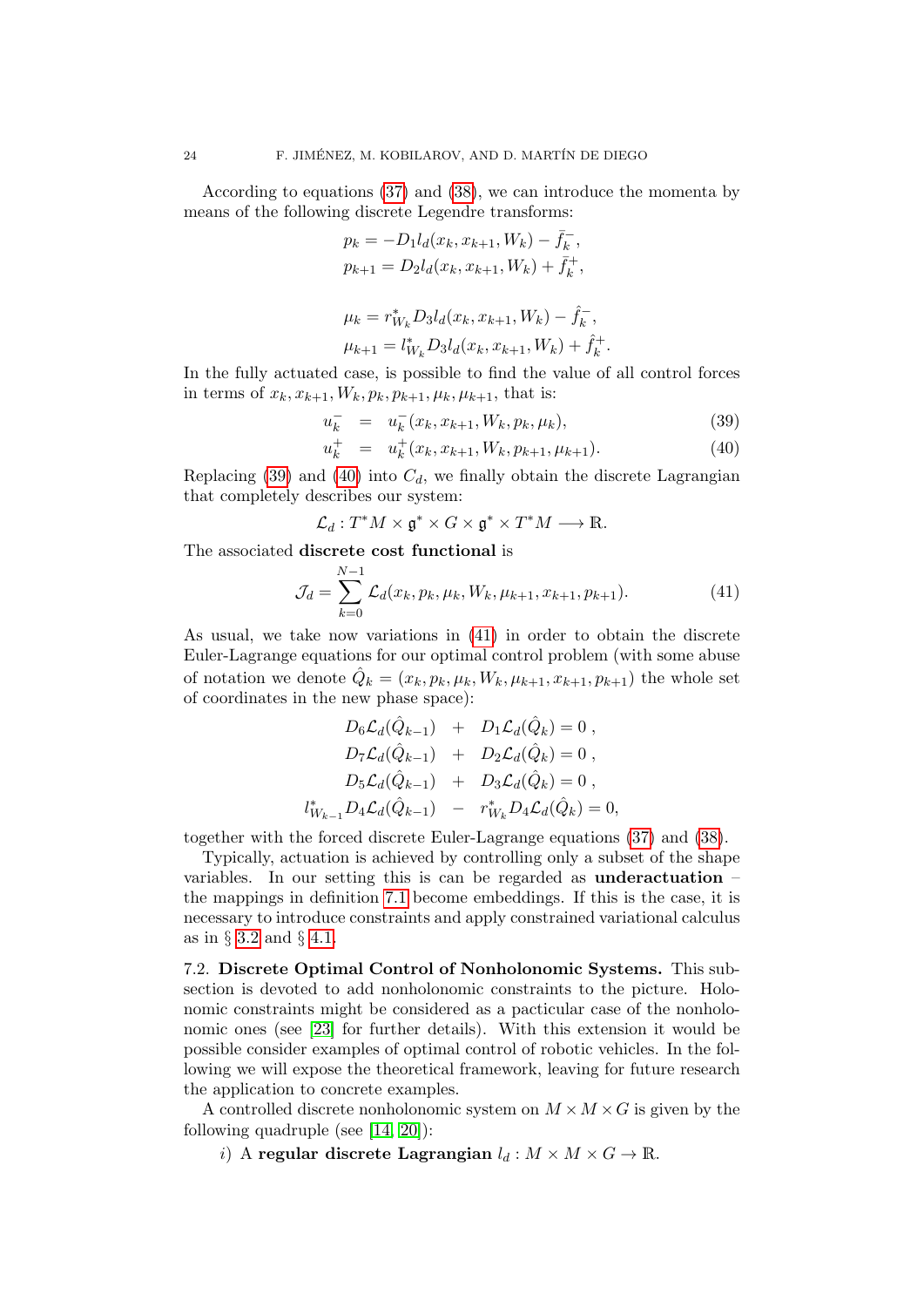- ii) A discrete constraint embedded submanifold  $\mathcal{M}_c$  of  $M \times M \times$ G.
- iii) A constraint distribution,  $\mathcal{D}_c$ , which is a vector subbundle of the vector bundle  $\tau_{TM\times\mathfrak{g}}: TM \times \mathfrak{g} \to M$ , such that  $\dim \mathcal{M}_c = \dim \mathcal{D}_c$ . Typically, there is a relation between the constraint distribution and the discrete constraint, since from  $\mathcal{M}_c$  we induce for every  $x \in M$ , the subspace  $\mathcal{D}_c(x)$  of  $T_xM \times \mathfrak{g}$  given by

$$
\mathcal{D}_c(x) = T_{(x,x,e)} \mathcal{M}_c \cap (T_x M \times \mathfrak{g}),
$$

where we are identifying  $T_xM \times \mathfrak{g} \equiv 0_x \times T_xM \times T_eG$ , with e being the identity element of the Lie group G.

iv) The discrete control forces  $f_k^{\pm}$  $\mathfrak{m}^\pm_k : \mathcal{M}_c \times U \to T^*M \times \mathfrak{g}^*$  where  $U \subset \mathbb{R}^m$ (again, forces  $f_k^{\pm}$  $x_k^{\pm}$  split into  $\bar{f}_k^{\pm}$  $\hat{f}_k^{\pm}$  and  $\hat{f}_k^{\pm}$  $k^{\pm}$  as in the previous section).

We have the following discrete version of the Lagrange-D'Alembert principle for controlled nonholonomic systems:

$$
\delta \sum_{k=0}^{N-1} l_d(x_k, x_{k+1}, W_k) + \sum_{k=0}^{N-1} \langle f_k^-, (\delta x_k, \eta_k) \rangle + \sum_{k=0}^{N-1} \langle f_k^+, (\delta x_{k+1}, \eta_{k+1}) \rangle = 0,
$$

for all variations  $\{\delta x_k\}_{k=0}^N$ , with  $\delta x_0 = \delta x_N = 0$ ; and  $\{\delta W_k\}_{k=0}^N$ , such that  $\delta W_k = -\eta_k W_k + W_k \eta_{k+1}$ , being  $\{\eta_k\}_{k=0}^N$ , verifying  $(\delta x_k, \eta_k) \in \mathcal{D}_c(x_k) \subseteq$  $T_{x_k}M \times \mathfrak{g}$  such that  $\eta_0 = \eta_N = 0$ . Moreover,  $(x_k, x_{k+1}, W_k) \in \mathcal{M}_c$ ,  $k =$  $0, \ldots, N-1$  (see [\[14\]](#page-27-12)).

Take a basis of sections  $\{(X^a, \tilde{\eta}^a)\}\$  of the vector bundle  $\tau_{\mathcal{D}_c} : \mathcal{D}_c \longrightarrow M$ , where  $X^a \in \mathfrak{X}(M)$  and  $\tilde{\eta}^a : M \to \mathfrak{g}$  for  $a = 1, ..., \text{rank}(\mathcal{D}_c)$ . Hence, the equations of motion derived from the discrete Lagrange-D'Alembert principle for controlled nonholonomic systems are:

<span id="page-24-0"></span>
$$
0 = \langle D_1 l_d(x_k, x_{k+1}, W_k) + D_2 l_d(x_{k-1}, x_k, W_{k-1}) + \bar{f}_k^- + \bar{f}_{k-1}^+, X^a(x_k) \rangle
$$
  
+ \langle l\_{W\_{k-1}}^\* D\_3 l\_d(x\_{k-1}, x\_k, W\_{k-1}) - r\_{W\_k}^\* D\_3 l\_d(x\_k, x\_{k+1}, W\_k) + \hat{f}\_k^- + \hat{f}\_{k-1}^+, \tilde{\eta}^a(x\_k) \rangle, (42)

$$
0 = \Psi^{\alpha}(x_k, x_{k+1}, W_k), \tag{43}
$$

where  $\Psi^{\alpha}(x_k, x_{k+1}, W_k) = 0$  are the constraints which locally determine  $\mathcal{M}_d$ .

In a more geometric way, we can write equations [\(42\)](#page-24-0) and [\(43\)](#page-24-0) as follows

$$
0 = (i_{\mathcal{D}_c})^* \Big( D_1 l_d(x_k, x_{k+1}, W_k) + D_2 l_d(x_{k-1}, x_k, W_{k-1}) + \bar{f}_k^- + \bar{f}_{k-1}^+,
$$
  

$$
l_{W_{k-1}}^* D_3 l_d(x_{k-1}, x_k, W_{k-1}) - r_{W_k}^* D_3 l_d(x_k, x_{k+1}, W_k) + \hat{f}_k^- + \hat{f}_{k-1}^+ \Big),
$$

where  $(x_k, x_{k+1}, W_k) \in \mathcal{M}_c$  and  $i_{\mathcal{D}_c} : \mathcal{D}_c \hookrightarrow TM \times \mathfrak{g}$  is the canonical inclusion.

Given a discrete cost function  $C_d: U \times \mathcal{M}_c \times U \longrightarrow \mathbb{R}$  and the optimal control problem is to minimize the action sum

$$
\sum_{k=0}^{N-1} C_d(u_k^-, x_k, W_k, x_{k+1}, u_k^+)
$$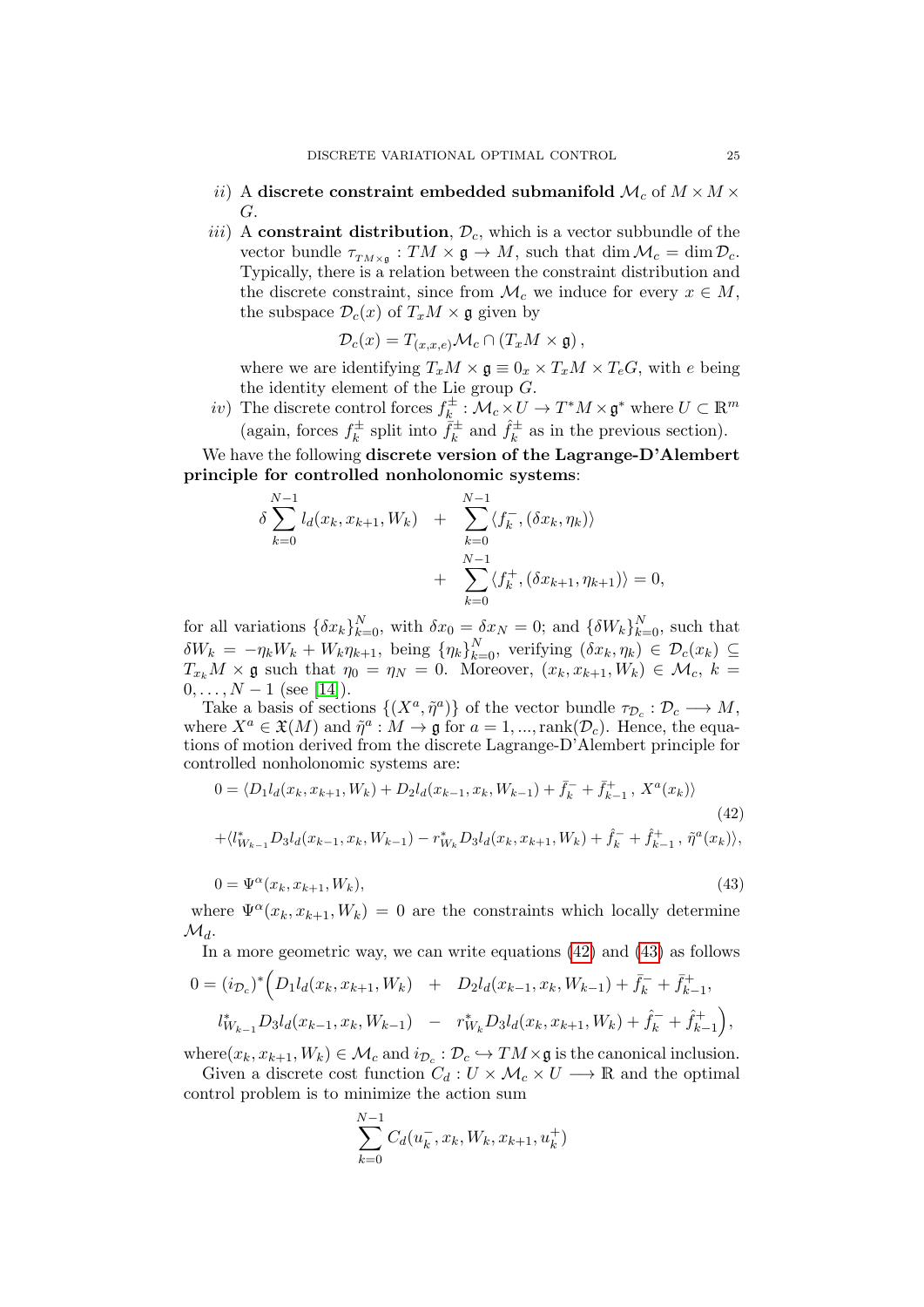subject to equations [\(42\)](#page-24-0) and [\(43\)](#page-24-0) and to some given boundary conditions. We next distinguish between the fully and under–actuated case using the following definition:

Definition 7.2. (Fully actuated nonholonomic discrete system) We say that the discrete nonholonomic mechanical control system is fully actuated if the mappings

$$
F_k^-|_{(x_0,x_1,W_1)}: U \to \mathcal{D}_c^*, \quad F_k^-|_{(x_0,x_1,W_1)}(u) = (i_{\mathcal{D}_c})^*(f_k^-(x_0,x_1,W_1,u)),
$$
  
\n
$$
F_k^+|_{(x_0,x_1,W_1)}: U \to \mathcal{D}_c^*, \quad F_k^+|_{(x_0,x_1,W_1)}(u) = (i_{\mathcal{D}_c})^*(f_k^+(x_0,x_1,W_1,u)),
$$

$$
F_k^+|_{(x_0,x_1,W_1)}: U \to \mathcal{D}_c^*, \quad F_k^+|_{(x_0,x_1,W_1)}(u) = (i_{\mathcal{D}_c})^*(f_k^+(x_0,x_1,W_1,u)),
$$

are both diffeomorphisms for all  $(x_0, x_1, W_1) \in \mathcal{M}_c$ .

Regarding equation [\(42\)](#page-24-0) and its geometric redefinition just below, let introduce the following momenta:

$$
\pi_k = (i_{\mathcal{D}_c})^* \left( -D_1 l_d(x_k, x_{k+1}, W_k) - \bar{f}_k^-, r_{W_k}^* D_3 l_d(x_k, x_{k+1}, W_k) - \hat{f}_k^-\right),
$$
  

$$
\pi_{k+1} = (i_{\mathcal{D}_c})^* \left( D_2 l_d(x_k, x_{k+1}, W_k) + \bar{f}_k^+, l_{W_k}^* D_3 l_d(x_k, x_{k+1}, W_k) + \hat{f}_k^+\right),
$$

where both  $\pi_k$  and  $\pi_{k+1}$  belong to  $\mathcal{D}_c^*$ . In the fully actuated case, the value of all control forces can be completely determined in terms of  $x_k, x_{k+1}, W_k, \pi_k, \pi_{k+1}$ , where the coordinates  $(x_k, x_{k+1}, W_k)$  always belong to  $\mathcal{M}_c$ . Therefore we can re-express the cost function in terms of these variables and, in consequence, derive the discrete Lagrangian

$$
\mathcal{L}_{d}:\left(\mathcal{D}_{c}^{*}\right)_{\tau_{\mathcal{D}_{c}^{*}}}\times_{pr_{1}}\left(\mathcal{M}_{c}\right)_{pr_{2}}\times_{\tau_{\mathcal{D}_{c}}^{*}}\left(\mathcal{D}_{c}^{*}\right)\rightarrow\mathbb{R},
$$

where  $pr_i: \mathcal{M}_d \subseteq M \times M \times G \to M$  are the projections onto the first and second arguments and  $\tau_{\mathcal{D}_c^*}: \mathcal{D}_c^* \to M$  the vector bundle projection.

Observe that we can consider this case as a constrained discrete variational problem taking an extension

$$
\widetilde{\mathcal{L}_d}: \mathcal{D}_c^* \times G \times \mathcal{D}_c^* \to \mathbb{R}
$$

of  $\mathcal{L}_d$  subjected to the constraints  $\Psi^{\alpha}(x_k, x_{k+1}, W_k) = 0$ .

Therefore, denoting  $\hat{Q}_k = (x_k, \pi_k, W_k, x_{k+1}, \pi_{k+1})$  as the whole set of coordinates of the new phase space  $\mathcal{D}_c^* \times G \times \mathcal{D}_c^*$ , we deduce that the equations of motion are

$$
D_4 \widetilde{\mathcal{L}_d}(\hat{Q}_{k-1}) + D_1 \widetilde{\mathcal{L}_d}(\hat{Q}_k) = \lambda_{\alpha}^{k-1} D_2 \Psi^{\alpha}(x_{k-1}, x_k, W_{k-1}) + \lambda_{\alpha}^k D_1 \Psi^{\alpha}(x_k, x_{k+1}, W_k),
$$

$$
D_5\widetilde{\mathcal{L}_d}(\hat{Q}_{k-1})+D_2\widetilde{\mathcal{L}_d}(\hat{Q}_k) = 0,
$$

$$
l_{W_{k-1}}^* D_3 \widetilde{\mathcal{L}_d}(\hat{Q}_{k-1}) - r_{W_k}^* D_3 \widetilde{\mathcal{L}_d}(\hat{Q}_k) = \lambda_{\alpha}^{k-1} l_{W_{k-1}}^* D_3 \Psi^{\alpha}(x_{k-1}, x_k, W_{k-1}) - \lambda_{\alpha}^k r_{W_k}^* D_3 \Psi^{\alpha}(x_k, x_{k+1}, W_k),
$$

$$
\Psi^{\alpha}(x_k, x_{k+1}, W_k) = 0 ,
$$

where  $\lambda_{\alpha}^{k}$  are the Lagrange multipliers of the new constrained problem. The underactuated case can be handled by adding new constraints and applying discrete constrained variational calculus similarly to §[4.](#page-8-0)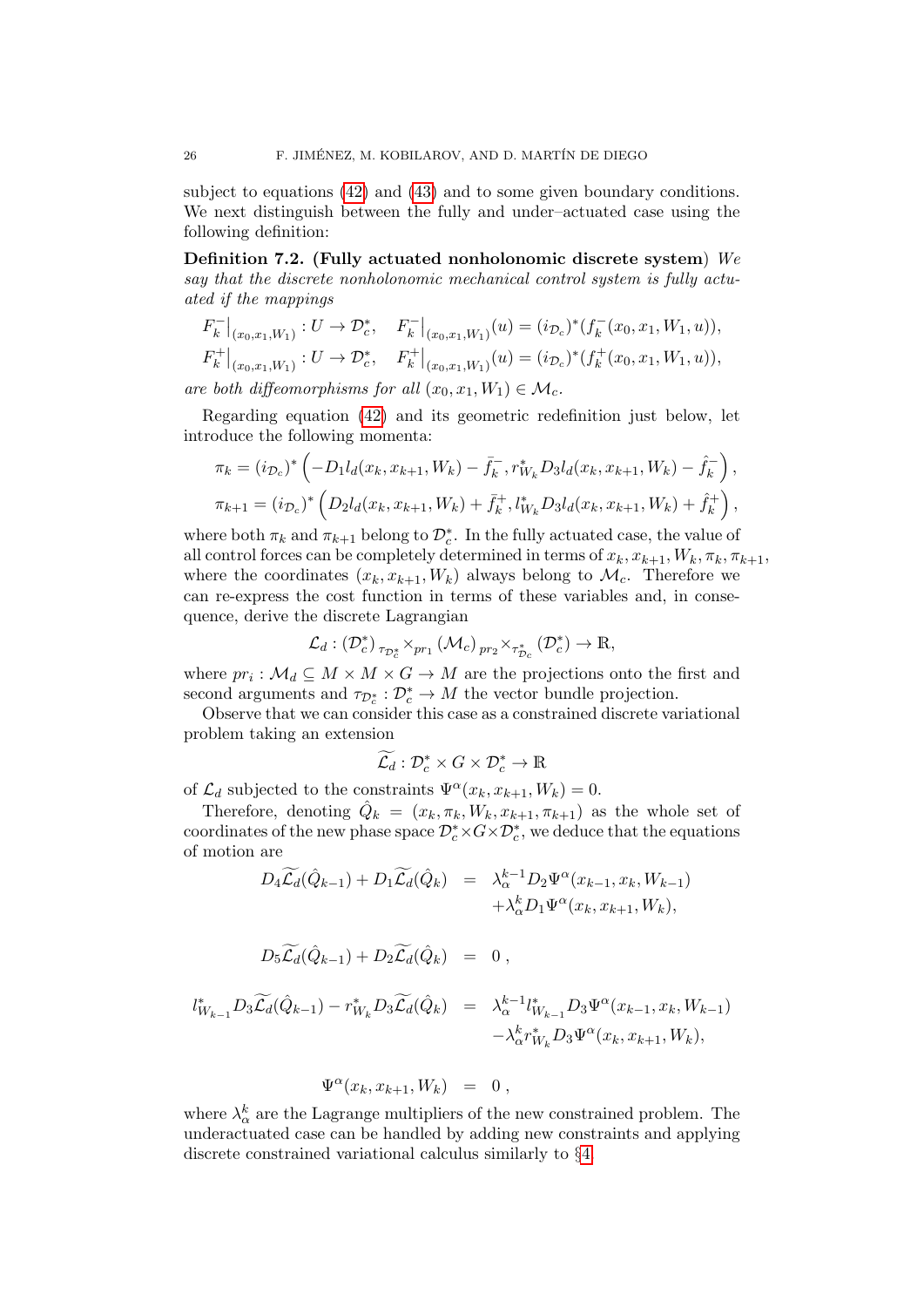A natural framework that simplifies the previous construction is based on discrete mechanics on Lie groupoids [\[25\]](#page-28-5). The Lie groupoid structure generalizes the case of  $Q \times Q$ , the Lie group G and also many intermediate situations. In particular, many of the examples studied in this paper can be modeled using Lie groupoid techniques adapted to our formalism (see [\[16\]](#page-28-14)).

## 8. CONCLUSIONS

<span id="page-26-0"></span>This paper develops numerical methods for optimal control of Lagrangian mechanical systems defined on tangent bundles, Lie groups, trivial principal bundles, and nonholonomic systems. The proposed approach preserves the geometry and variational structure of mechanics through the discretization of the variational principles on manifolds. The key point is to solve the optimal control through discrete mechanics, i.e. by formulating the optimization as the solution of an action principle of a higher-dimensional system in a new Lagrangian phase space, i.e.  $T^*Q \times T^*Q$  in the general case and  $\mathfrak{g}^* \times G \times \mathfrak{g}^*$ in the Lie group case. The optimal control algorithm is then derived as a variational integrator subject to boundary conditions. We thus expect that both the dynamics and optimal control solutions will have accurate and stable numerical behavior (due to symplectic-momentum preservation) even at large time-steps (which allows for improved run-time efficiency).

Simulations of an underactuated underwater vehicle illustrate an application of the method. Yet, further numerical studies and comparisons would be necessary to exactly quantify the advantages and the limitations of the proposed algorithm. An important future direction is thus to study the convergence properties of the optimal control system. Convergence for general nonlinear systems is a complex issue. In this respect, it is interesting to note that the discrete mechanics and optimal control on Lie groups such as the example in using the Cayley map results in polynomial form without further approximation or Taylor series truncation. A useful future direction is then to study the regions of attraction of the numerical continuation using tools from algebraic geometry.

More generally, the theoretical framework introduced in §[7](#page-21-0) can serve as a basis for deriving algorithms for control systems such as multi-body locomotion systems or robotic vehicles with nonholonomic constraints. Furthermore, the developed classes of systems can be unified through the recently developed groupoid framework [\[14,](#page-27-12) [37\]](#page-28-15). Each of the considered product spaces (e.g.  $Q \times Q$ ) can be regarded as a single groupoid space with equations of motion resulting from a single generalized discrete variational principle. This will enable the automatic solution of optimal control problems for various complex systems and a convenient unified framework for implementing practical optimization schemes such as [\[4,](#page-27-0) [18,](#page-28-2) [21,](#page-28-3) [35\]](#page-28-1). More importantly, this viewpoint can be used to apply standard discrete Lagrangian regularity conditions (e.g. [\[31\]](#page-28-0)) to optimal control problems evolving on the groupoid space. This would provide a deeper insight into the solvability of the resulting optimization schemes.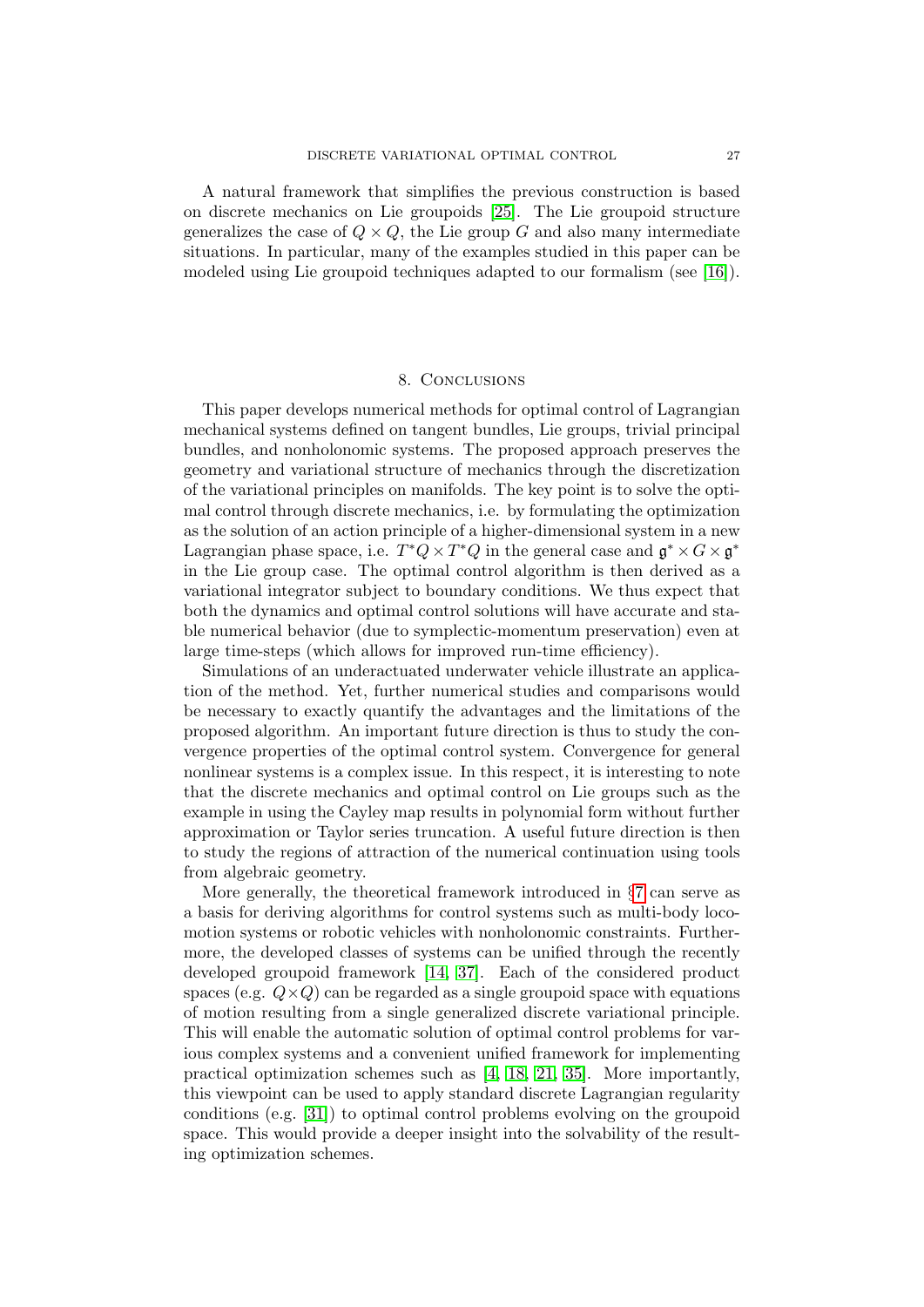#### Appendix A: Lemmae

**Lemma 8.1.** (see [\[30\]](#page-28-6)) Let  $g \in G$ ,  $\lambda \in \mathfrak{g}$  and  $\delta f$  denote the variation of a function f with respect to its parameters. Assuming  $\lambda$  is constant, the following identity holds

$$
\delta(\mathrm{Ad}_g \lambda) = -\mathrm{Ad}_g [\lambda, g^{-1} \delta g],
$$

where  $[\cdot, \cdot] : \mathfrak{g} \times \mathfrak{g} \to \mathbb{R}$  denotes the Lie bracket operating or equivalently  $[\xi, \eta] \equiv ad_{\xi} \eta$ , for given  $\eta, \xi \in \mathfrak{g}$ .

<span id="page-27-8"></span>**Lemma 8.2.** (see [\[7\]](#page-27-7)) The following identity holds

$$
d\tau_{\xi} \eta = Ad_{\tau(\xi)} d\tau_{-\xi} \eta,
$$

for any  $\xi, \eta \in \mathfrak{g}$ .

<span id="page-27-9"></span>**Lemma 8.3.** (see [\[7\]](#page-27-7)) The following identity holds

$$
d\tau_{\xi}^{-1} \eta = d\tau_{-\xi}^{-1} \left( \mathrm{Ad}_{\tau(-\xi)} \eta \right),
$$

for any  $\xi, \eta \in \mathfrak{g}$ .

### **REFERENCES**

- <span id="page-27-4"></span>[1] Abraham R and Marsden JE, "Foundations of Mechanics". Addison-Wesley, Second Edition, Benjamin, New York, (1978).
- <span id="page-27-6"></span>[2] BENITO R AND MARTÍN DE DIEGO D, "Discrete vakonomic mechanics." J. Math. Phys. 46(8), (2005).
- [3] Bloch AM, "Nonholonomic Mechanics and Control". Interdisciplinary Applied Mathematics Series 24, Springer-Verlag New-York, (2003).
- <span id="page-27-0"></span>[4] Bloch AM, Hussein I, Leok M and Sanyal AK, "Geometric structure-preserving optimal control of a rigid body". Journal of Dynamical and Control Systems, 15, (2009).
- <span id="page-27-10"></span>[5] Bloch AM, Krishnaprasad PS, Marsden JE and Murray R, "Nonholonomic mechanical systems with symmetry" Arch. Rational Mech. Anal. 136, pp. 21-99, (1996).
- <span id="page-27-1"></span>[6] Bobenko AI and Suris YB, "Discrete Lagrangian reduction, discrete Euler-Poincaré equations and semidirect products". Lett. Math. Phys. 49, (1999).
- <span id="page-27-7"></span>[7] Bou-Rabee N and Marsden JE, "Hamilton-Pontryagin Integrators on Lie Groups: Introduction and Structure-Preserving Properties". Foundations of Computational Mathematics, 9 (2), (2009).
- <span id="page-27-11"></span>[8] Bullo F and Lewis AD, "Geometric control of mechanical systems: Modeling, Analysis, and Design for Simple Mechanical Control Systems". Texts in Applied Mathematics, Springer Verlang, New York, (2005).
- <span id="page-27-2"></span>[9] CORTÉS J, "Geometric, control and numerical aspects of nonholonomic systems". Springer, (2002).
- [10] CORTÉS J AND MARTÍNEZ E, "Mechanical control systems on Lie algebroids". IMA J. Math. Control. Inform. 21 (2004).
- <span id="page-27-3"></span>[11] FERRARO S, IGLESIAS D, AND MARTÍN DE DIEGO D, "Momentum and energy preserving integrators for nonholonomic dynamics". Nonlinearity, **21**, (2008).
- <span id="page-27-5"></span>[12] Hairer E, Lubich C and Wanner G, "Geometric Numerical Integration, Structure-Preserving Algorithms for Ordinary Differential Equations". Springer Series in Computational Mathematics, 31 (2002), Springer-Verlag Berlin.
- [13] HUSSEIN I, LEOK M, SANYAL A AND BLOCH A, "A Discrete Variational Integrator for Optimal Control Problems on SO(3)". Proceedings of the 45th IEEE Conference on Decision and Control, San Diego CA, (2006).
- <span id="page-27-12"></span>[14] IGLESIAS D, MARRERO JC, MARTÍN DE DIEGO AND MARTÍNEZ E, "Discrete Nonholonomic Lagrangian Systems on Lie Groupoids". Journal of Nonlinear Sciences 18 (2008).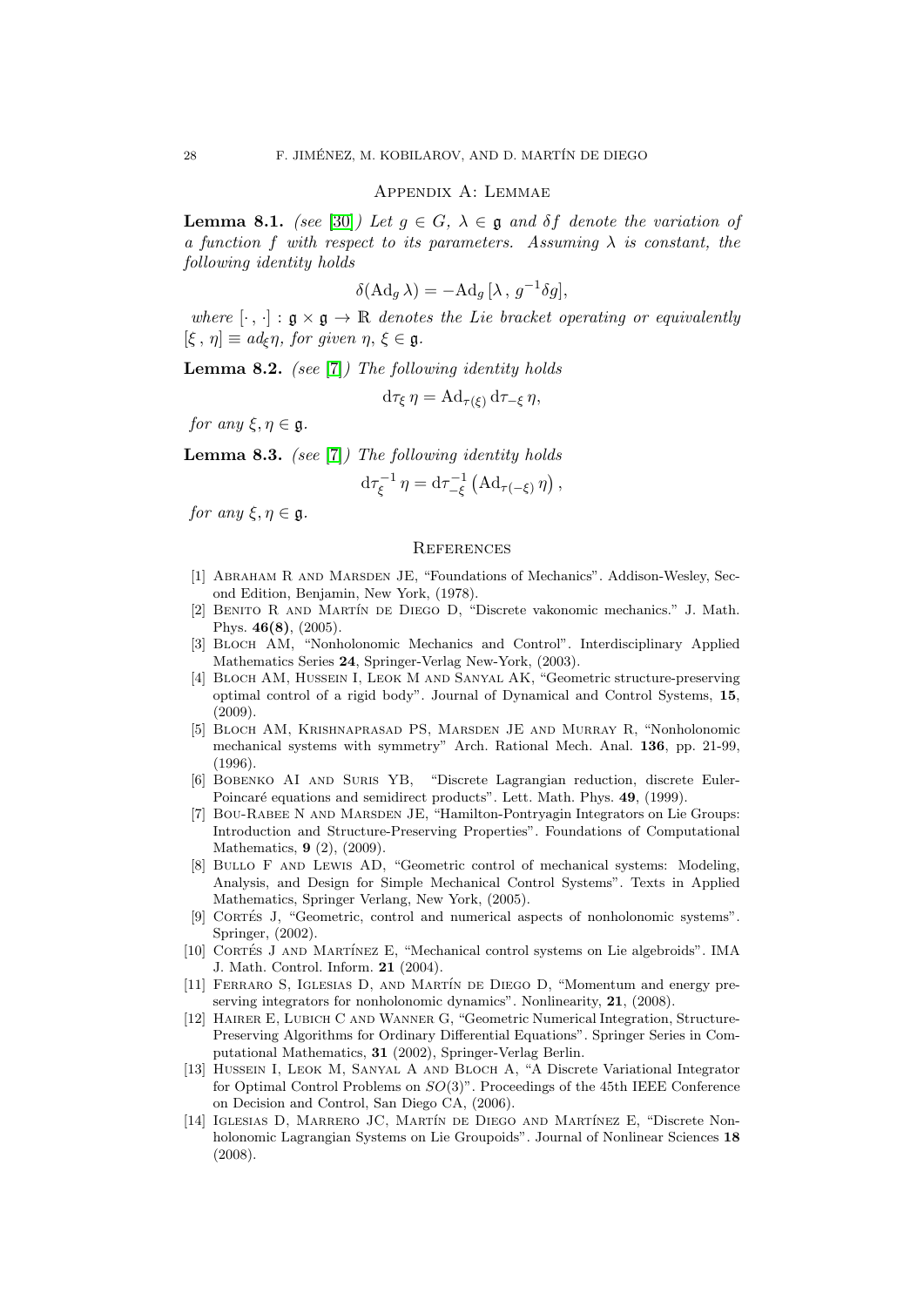- <span id="page-28-10"></span>[15] Iserles A, Munthe-Kaas H, Norsett S and Zanna A, "Lie-group methods". Acta Numerica (2005).
- <span id="page-28-14"></span>[16] JIMÉNEZ F AND MARTÍN DE DIEGO D, "A geometric approach to Discrete mechanics for optimal control theory, Proceedings of the IEEE Conference on Decision and Control". Atlanta, Georgia, USA, 2010.
- [17] Kobilarov M, "Discrete Geometric Motion Control of Autonomous Vehicles". Thesis, University of Southern California, Computer Science, (2008).
- <span id="page-28-2"></span>[18] Kobilarov M and Marsden JE, "Discrete Geometric Optimal Control on Lie Groups". IEEE Transactions on Robotics, (2010).
- <span id="page-28-4"></span>[19] KOBILAROV M, MARSDEN JE AND SUKHATME GS, "Geometric discretization of nonholonomic systems with symmetries". Discrete and Continuous Dynamical Systems - Series S (DCDS-S), 5, (2010).
- <span id="page-28-13"></span>[20] Kobilarov M, Mart´ın de Diego D and Ferraro S, "Simulating Nonholonomic Dynamics". Boletín de la Sociedad Espanola de Matemática Aplicada (SeMA), 50,  $(2010)$ .
- <span id="page-28-3"></span>[21] LEE T, MCCLAMROCH N AND LEOK M, "Optimal control of a rigid body using geometrically exact computations on  $SE(3)$ ". Proc. IEEE Conf. on Decision and Control, (2006).
- [22] Leok M, "Foundations of Computational Geometric Mechanics, Control and Dynamical Systems". Thesis, California Institute of Technology, (2004). Available in [http://www.math.lsa.umich.edu/˜mleok.](http://www.math.lsa.umich.edu/~mleok)
- <span id="page-28-12"></span>[23] LEYENDECKER S, OBER-BLÖBAUM S, MARSDEN JE AND ORTIZ M, "Discrete mechanics and optimal control for constrained systems". Optimal Control Appl. Methods, 31(6), pp. 505-528, (2010).
- [24] Mackenzie K, "General Theory of Lie Groupoids and Lie Algebroids" London Mathematical Society Lecture Note Series: 213, Cambridge University Press, (2005).
- <span id="page-28-5"></span>[25] MARRERO JC, MARTÍN DE DIEGO D AND MARTÍNEZ E, "Discrete Lagrangian and Hamiltonian Mechanics on Lie groupoids". Nonlinearity 19 (2006). Corrigendum: Nonlinearity 19 (2006).
- [26] MARRERO JC, MARTÍN DE DIEGO D AND STERN A, "Lagrangian submanifolds and discrete constrained mechanics on Lie groupoids".Preprint, (2010).
- <span id="page-28-11"></span>[27] MARSDEN JE AND OSTROWSKI J, "Symmetries in motion: Geometric foundations of motion control." Nonlinear Sci. Today, (1998).
- <span id="page-28-8"></span>[28] MARSDEN JE, PEKARSKY S AND SHKOLLER S, "Discrete Euler-Poincaré and Lie-Poisson equations". Nonlinearity 12 (1999).
- <span id="page-28-9"></span>[29] Marsden JE, Pekarsky S and Shkoller S, "Symmetry reduction of discrete Lagrangian mechanics on Lie groups". J. Geom. Phys. 36 (1999).
- <span id="page-28-6"></span>[30] MARSDEN JE AND RATIU TS, "Introduction to mechanics and symmetry". Texts in Applied Mathematics, 17. Springer-Verlag, New York, (1999).
- <span id="page-28-0"></span>[31] MARSDEN JE AND WEST M, "Discrete Mechanics and variational integrators". Acta Numerica 10, (2001).
- [32] MARTÍNEZ E, "Reduction in optimal control theory". Rep. Math. Phys. 53 (2004).
- [33] MARTÍNEZ E, "Lie algebroids in classical mechanics and optimal control". SIGMA Symmetry Integrability Geom. Methods Appl. 3 (2007),(electronic).
- <span id="page-28-7"></span>[34] Moser J and Veselov AP, "Discrete versions of some classical integrable systems and factorization of matrix polynomials". Comm. Math. Phys. 139, (1991).
- <span id="page-28-1"></span>[35] OBER-BLÖBAUM S, JUNGE O AND MARSDEN JE, "Discrete Mechanics and Optimal Control: an Analysis"ESAIM Control Optim. Calc. Var. 17, (2011).
- [36] SAUNDERS D, "Prolongations of Lie groupoids and Lie algebroids". Houston J. Math. 30 (3), (2004).
- <span id="page-28-15"></span>[37] WEINSTEIN A, "Lagrangian Mechanics and groupoids". Fields Inst. Comm. 7 (1996).